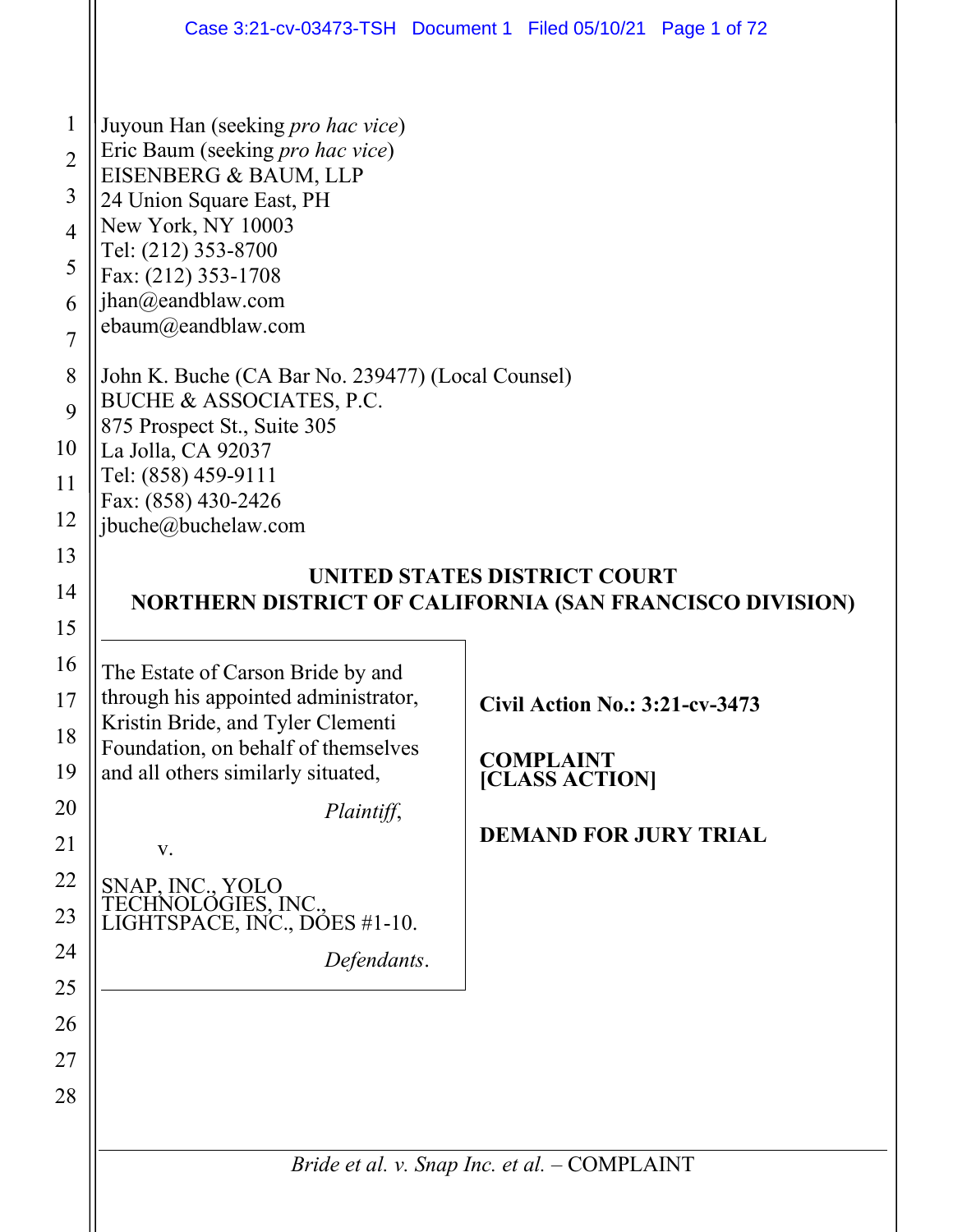# **TABLE OF CONTENTS**

1

| $\overline{2}$ |                                                                                   |  |
|----------------|-----------------------------------------------------------------------------------|--|
| 3              |                                                                                   |  |
| 4              |                                                                                   |  |
| 5              |                                                                                   |  |
|                |                                                                                   |  |
| 6              |                                                                                   |  |
| 7              |                                                                                   |  |
| 8              |                                                                                   |  |
| 9              |                                                                                   |  |
| 10             |                                                                                   |  |
| 11             |                                                                                   |  |
| 12             |                                                                                   |  |
| 13             |                                                                                   |  |
| 14             |                                                                                   |  |
| 15             |                                                                                   |  |
|                | Cyberbullying on Snapchat and Misrepresentations regarding Snap Kits 34           |  |
| 16             |                                                                                   |  |
| 17             |                                                                                   |  |
| 18             |                                                                                   |  |
| 19             |                                                                                   |  |
| 20             |                                                                                   |  |
| 21             |                                                                                   |  |
| 22             |                                                                                   |  |
| 23             |                                                                                   |  |
| 24             | EIGHTH CAUSE OF ACTION : California Business and Professional Code $\S$ \$17200 & |  |
| 25             |                                                                                   |  |
| 26             |                                                                                   |  |
| 27             |                                                                                   |  |
| 28             |                                                                                   |  |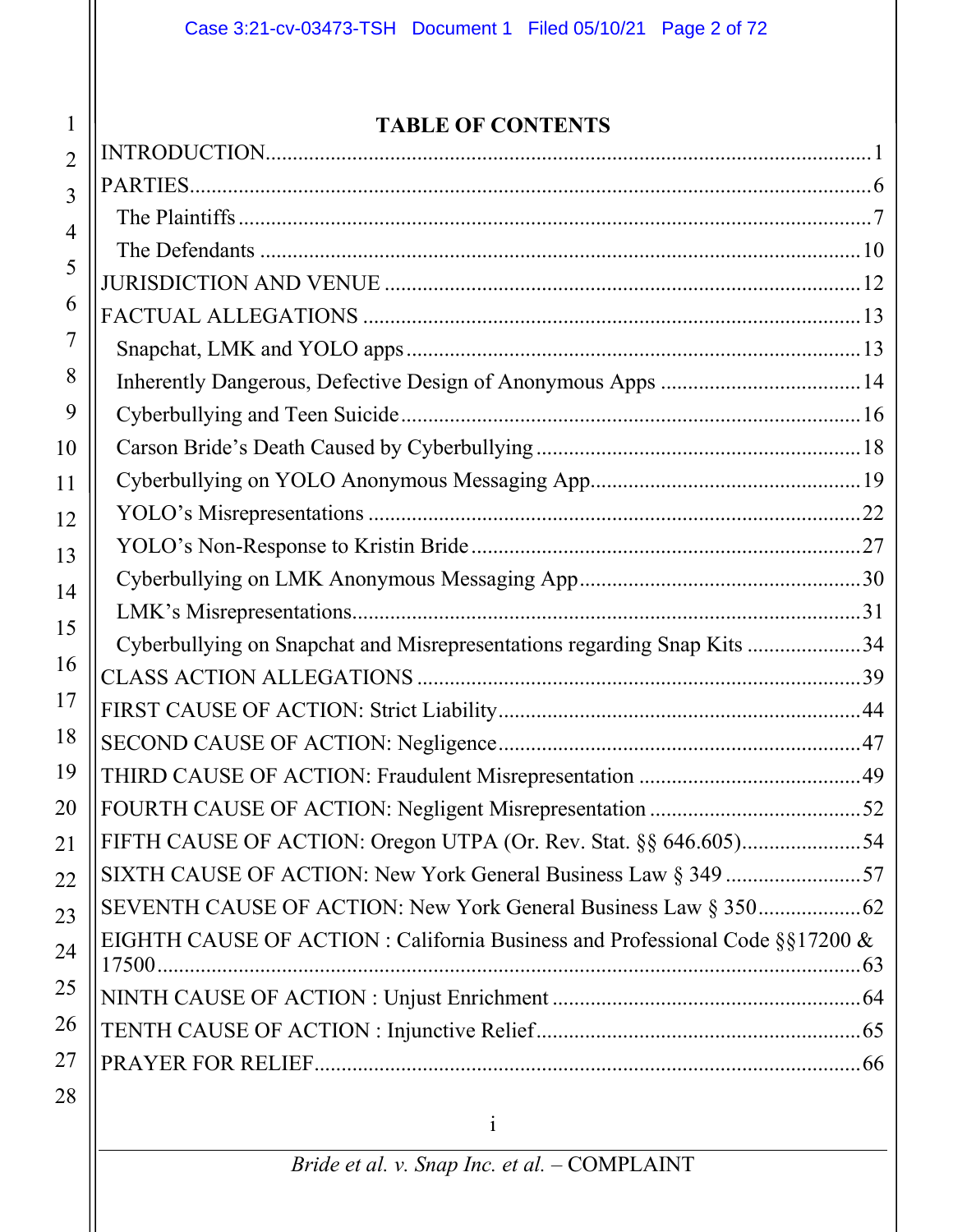\* \* \*

#### *Honoring Carson Bride, Tyler Clementi, and for every teenager who will become upstanders.*

# **INTRODUCTION**

\* \* \*

1. This lawsuit is brought on behalf of Carson Bride, a 16-year-old teenager who took his own life after being a victim of cyberbullying on the following mobile phone applications ("apps"): "Snapchat" owned by Defendant Snap, Inc. ("Snap Inc."), "YOLO" owned by Defendant Yolo Technologies, Inc., and "LMK" owned by Defendant LightSpace, Inc. (collectively, "Defendants"), all of which are popular apps among teenagers.

2. Carson asserts claims for strict liability, negligence, fraudulent misrepresentation, negligent misrepresentation, and violations of consumer protection laws on behalf of class members against the entities that developed and marketed Snapchat, YOLO, and LMK, for creating, maintaining, and distributing anonymous messaging apps to teens that are inherently dangerous and defective, and for falsely promising the enforcement of safeguards. Carson's mother, Kristin Bride, also bring claims of misrepresentation against Defendant YOLO.

3. Tyler Clementi Foundation, a national advocacy organization whose mission is to combat bullying and cyberbullying, joins in this lawsuit.

4. The claims in this action are not about third-party users' communications;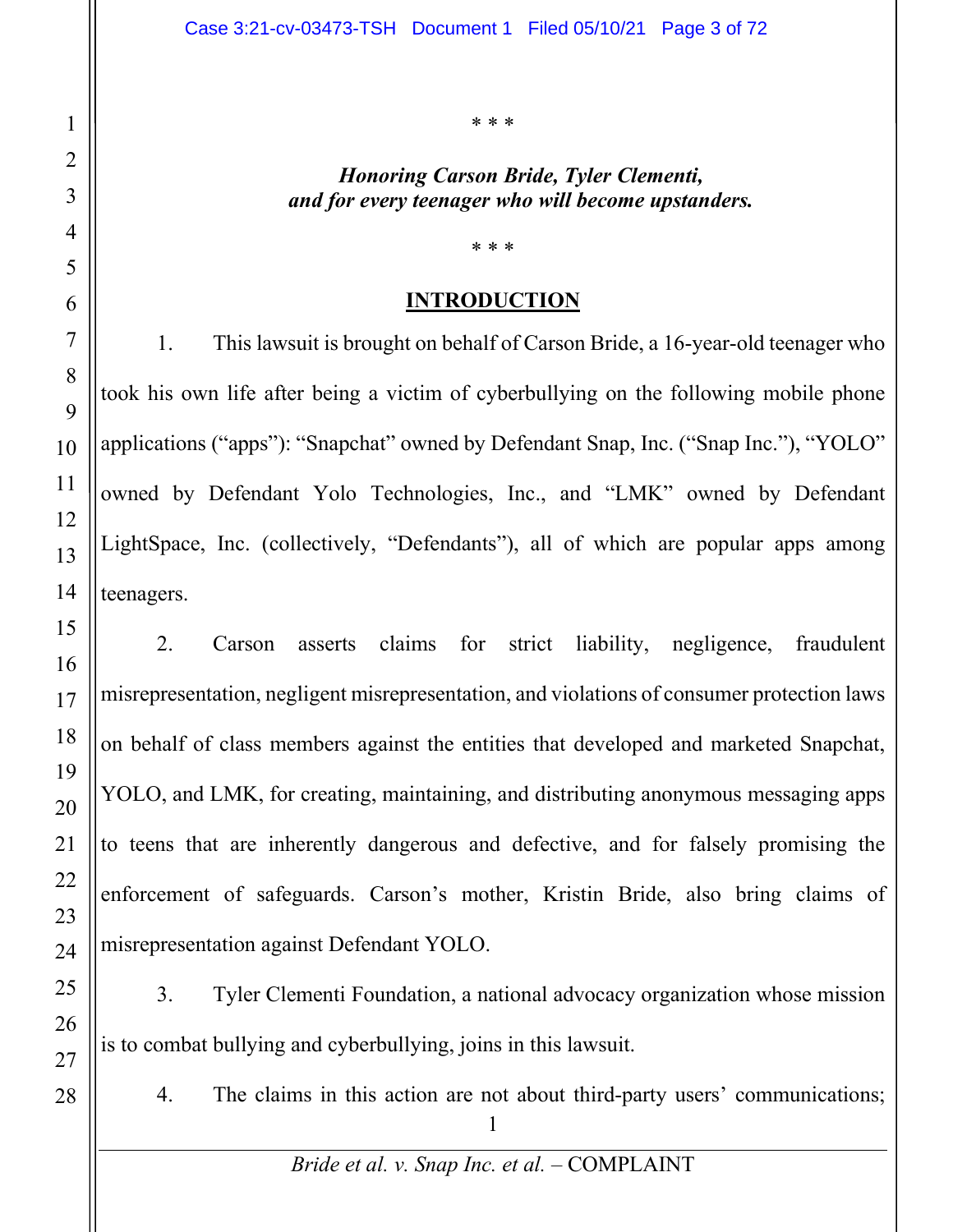hence, this action does not focus on the users' communications themselves nor does it seek to punish the senders of the bullying and harassing messages.

5. Rather, the claims here are about how the anonymous messaging apps designed and distributed products and services that are inherently dangerous, unsafe, useless. For decades, anonymous messaging apps been known to cause severe and fatal harm to teenagers, hence, the harms caused by Defendants' apps were foreseeable.

6. The misrepresentation claims alleged focus on the concrete statements made by the apps about the specific actions they would take to safeguard young users from harm:

- YOLO stated that it would reveal the identities and ban users who engage in bullying and harassing behavior. YOLO stated that it has a zero-tolerance policy for bullying.
- LMK stated that it would implement and enforce zero-tolerance policies against bullying and harassing behavior, monitor and report any bullying and harassing behavior to law enforcement, and prohibit sexually explicit and inappropriate texts and photos.
	- Snapchat stated that it would remove third party apps that allow bullying and harassing behavior on its platform.

7. Despite the affirmative statements above, facts alleged here demonstrate that Defendants' apps are unable or unwilling to take action and carry out their promises to safeguard children.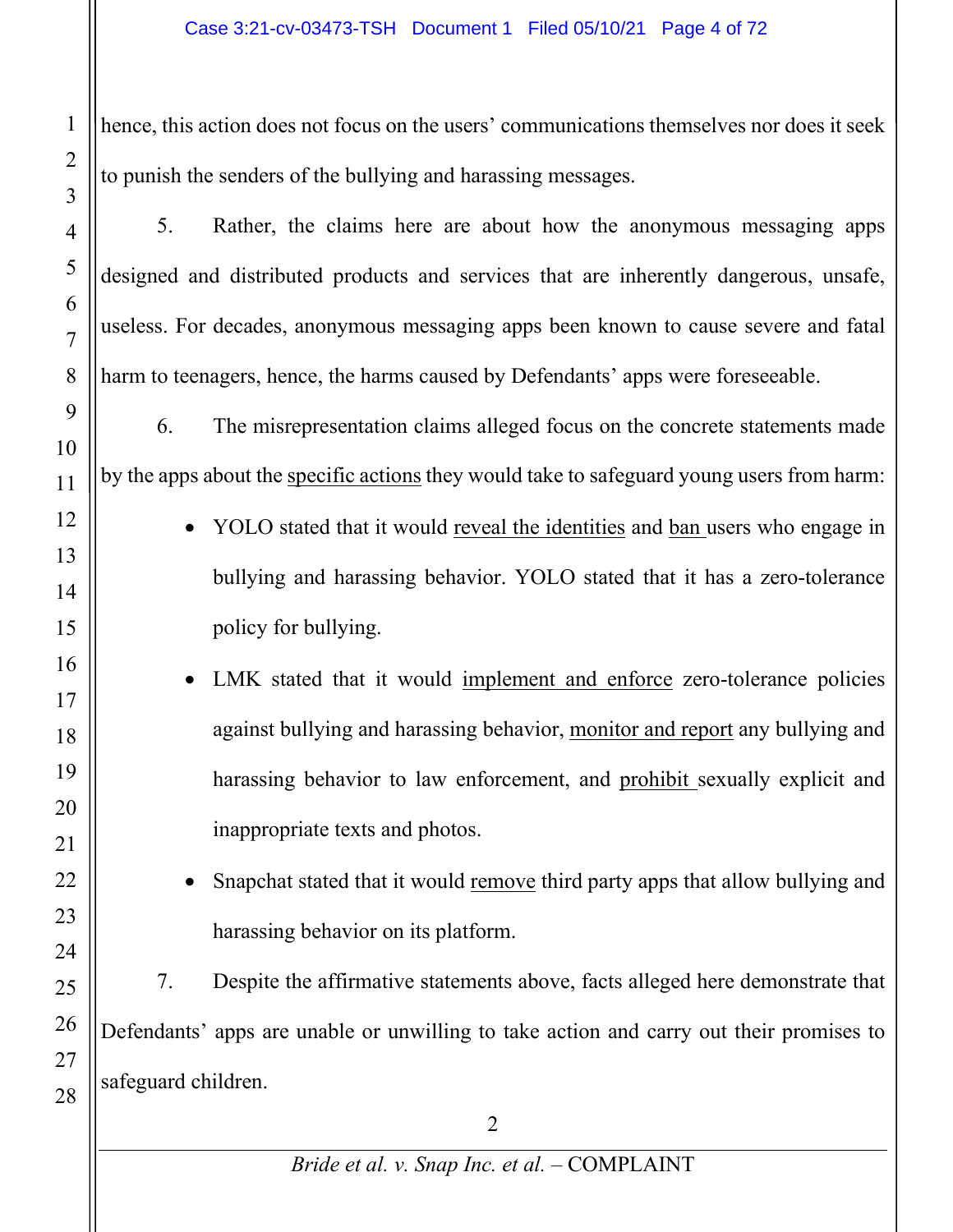8. Due to the Defendants' apps' defective design and their misrepresentations, millions of users are harmed daily, suffering permanent consequences.

9. Defendants knew, or should have known, that irreversible, deadly consequences will arise from the use of anonymous messaging apps used by teens.

10. In 2010, 17-year-old Alexis Pilkington from Long Island, New York was cyberbullied on *Formspring.me*, an anonymous question and answer site, and ended her own life.1

11. In 2011, 15-year-old Natasha MacBryde from Worcestershire, U.K., took her own life after receiving anonymous messages on *Formspring.me*. According to news reports, her family "believe[d] that the anonymous postings on the Formspring social networking website were a significant contributor" to her death.<sup>2</sup>

12. In 2011, 14-year-old Jamey Rodemeyer from Buffalo, New York took his life after receiving slurs on *Formspring.me* from anonymous senders.3

13. In 2012, 13-year-old Ciara Pugsley, from Leitrim, Ireland took her own life after being cyberbullied on an anonymous website, *ask.fm*. 4

14. In 2015, 18-year-old Elizabeth Long created a *Change.org* petition signed by

<sup>1</sup> *Town angry over Net slurs at suicide victim*, NBC NEWS, March 26, 2010, at https://www.nbcnews.com/id/wbna36058532 <sup>2</sup> *Natasha MacBryde: Rail death teen threatened online*, BBC.COM, July 21, 2011, at https://www.bbc.com/news/uk-englandhereford-worcester-14239702

<sup>3</sup> *Jamey Rodemeyer Suicide: Police Consider Criminal Bullying Charges*, ABC NEWS, September 21, 2011, at https://abcnews.go.com/Health/jamey-rodemeyer-suicide-ny-police-open-criminalinvestigation/story?id=14580832#.UXfKtrU3uSo

<sup>4</sup> *Third suicide in weeks linked to Cyberbullying*, IRISH EXAMINER, Oct. 29, 2012, at

https://www.irishexaminer.com/news/arid-20212271.html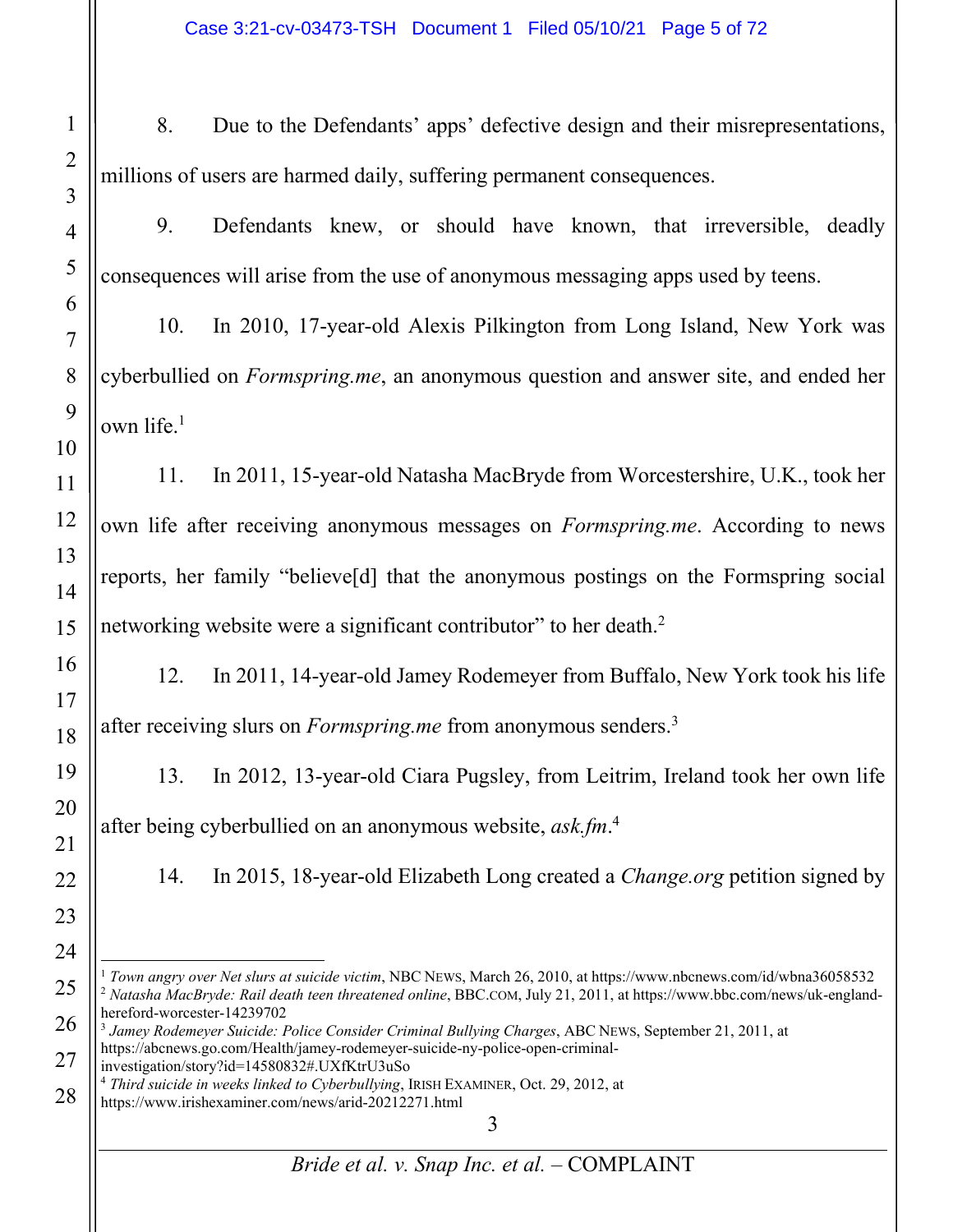83,363 individuals to the creators of *Yik Yak*, an anonymous messaging app. Her message

in the petition is loud and clear, and an excerpt is quoted here (emphasis added):

*My name is Elizabeth. I'm 18 years old, and earlier this year I tried to commit suicide. While still recovering, I started seeing messages about me on Yik Yak, anonymously telling me that I should kill myself. And I am not the only one. . . it is time that we stand up and do something about it before a life is senselessly lost because of this app. Yik Yak allows users to post anonymous messages that are broadcast to other users close by. . . With the shield of anonymity, users have zero accountability for their posts, and can openly spread rumors, call classmates hurtful names, send threats, or even tell someone to kill themselves -- and all of these things are happening. The app claims that it is not meant to be used by people under 17, but there are no safeguards to prevent younger users from downloading the app . . . The app claims to not tolerate bullying or threats, but no action is being taken to remove threatening or harmful posts, or suspend users who write them . . . we want the app removed from the Apple App Store and Google Play immediately.5*

15. Unfortunately, change did not happen in time, and later that year in 2015,

Jacob Marberger, another teenager who was anonymously cyberbullied on the same app

*Yik Yak*, ended his own life.6

16. In 2018, a parent witnessed her 13-year-old daughter receive an anonymous message on the app *Sarahah* from a user who wrote: "I hope she kills herself." The parent started a *Change.org* petition that was signed by 466,714 supporters. *Sarahah* wasremoved from Apple and Google app stores after reported instances of severe cyberbullying became

1

2

3

4

<sup>5</sup> *Shut Down the app "Yik Yak",* CHANGE.ORG, at https://www.change.org/p/tyler-droll-and-brooks-buffington-shut-downthe-app-yik-yak

<sup>6</sup> *Student's Suicide Prompts Investigation of College's Culture, Yik Yak*, NBC PHILADELPHIA.COM, Dec. 3, 2015, https://www.nbcphiladelphia.com/news/local/task-force-washington-college-jacob-marberger-bullying-social-media-yikyak/157654/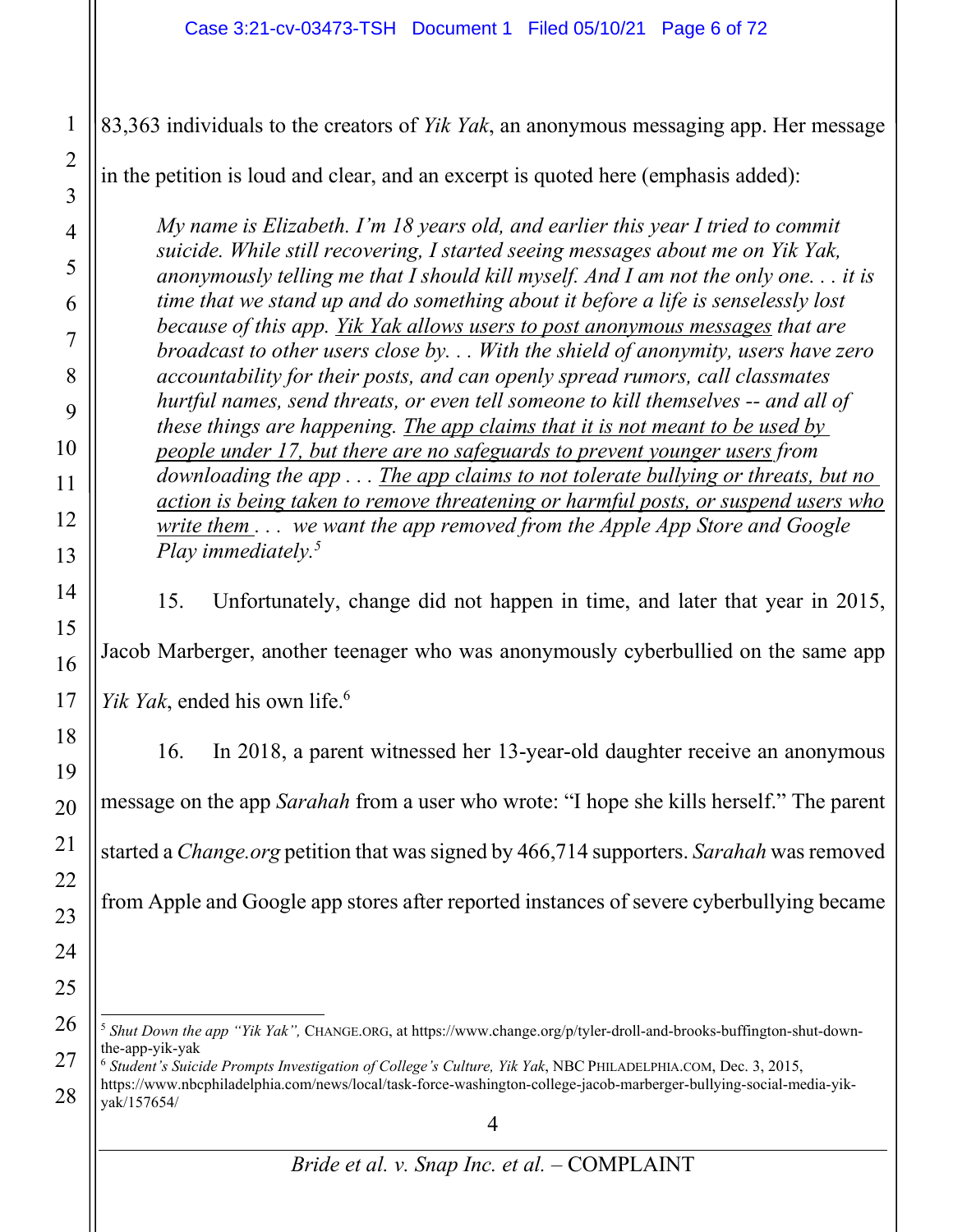known to the public.<sup>7</sup>

17. According to a media interview by Tech Crunch, YOLO's founder Gregoire Henrion stated that the app focused on blocking 10% of offensive messaging. Henrion reportedly admitted that YOLO saw reviews about bullying from its users. Yet, in that report, Henrion brushed off the concern about bullying saying "it's nothing compared to any other anonymous app."8

18. Carson's parents notified YOLO app and its founder Gregoire Henrion about Carson's death caused by cyberbullying and conveyed the urgency of revealing the identities of the users so that they can be prevented from harming other victims. To date, no one has responded.

19. Despite the widely reported danger of anonymous apps, opportunistic app developers like Defendants continued to reap profits using the same, defective, and inherently unsafe designs in apps that are marketed and used predominantly by teens.

20. The dangerous design of YOLO and LMK, like all the other anonymous apps described above, provide the means, motive, and opportunity for cyberbullying.

21. This lawsuit demands that Defendants be held accountable for the wrongful deaths, personal injuries, and other losses that Carson Bride and his family have suffered as a result of Defendants' defective and dangerously designed apps.

https://techcrunch.com/2020/02/28/anonymous-snapchat-group-chat-yolo/

<sup>7</sup> *Ban apps like Sarahah where my daughter was told to "kill herself*", CHANGE.ORG, https://www.change.org/p/app-storegoogle-play-ban-apps-like-sarahah-where-my-daughter-was-told-to-kill-herself?redirect=false <sup>8</sup> Teen hit Yolo raises \$8M to let you Snapchat anonymously, TECH CRUNCH, Feb. 28, 2020,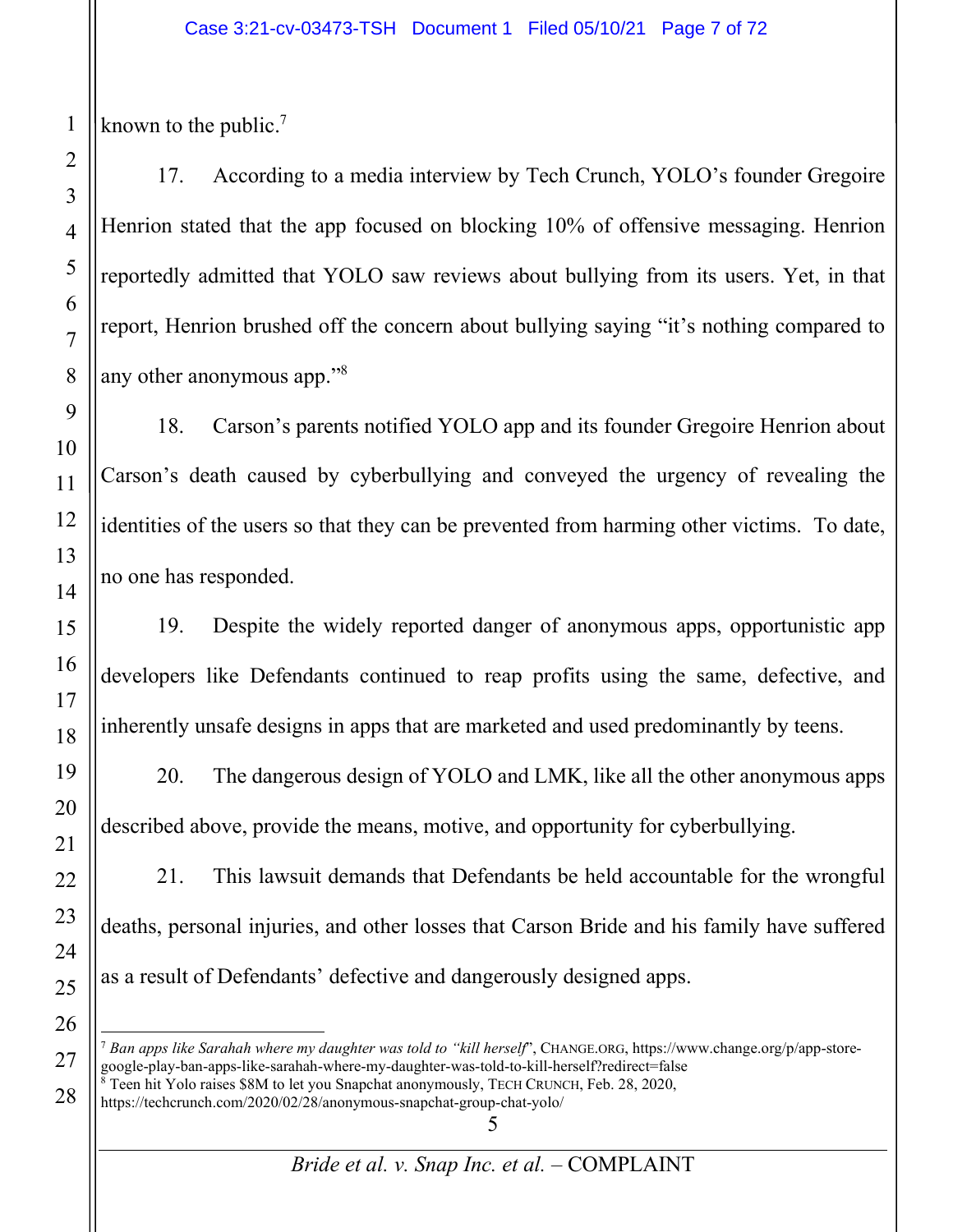22. This putative class action further demands that Defendants be held accountable for designing defective and dangerous products and services, and for making false promises about the actions they would take to safeguard teens from cyberbullying. Such actions and misrepresentations violate consumer protection laws and other tort laws stated herein.

23. This putative class action additionally demands that YOLO and LMK be immediately discontinued and banned from the market until they can prove that effective safeguards are implemented and enforced. Additionally, for Snap Inc., this action demands that it immediately remove all third-party apps that fail to set up appropriate safeguards for young users from cyberbullying.

24. Defendants' owners, investors, and affiliates should be restrained from marketing, selling, operating, and otherwise replicating its services, specifically, anonymous messaging features, in the form of a different corporate entity and service.

#### **PARTIES**

25. Plaintiffs, estate of Carson Bride through his appointed administrator Kristin Bride, Kristin Bride on behalf of herself, and Tyler Clementi Foundation (collectively, "Plaintiffs"), bring this action, on behalf of themselves and similarly-situated putative class members comprised of approximately 93 million U.S.-based users of "Snapchat" owned by Defendant Snap, Inc. ("Snap Inc."), approximately 10 million users of app "YOLO" owned by Defendant Yolo Technologies, Inc. ("YOLO"), and approximately 1 million

*Bride et al. v. Snap Inc. et al.* – COMPLAINT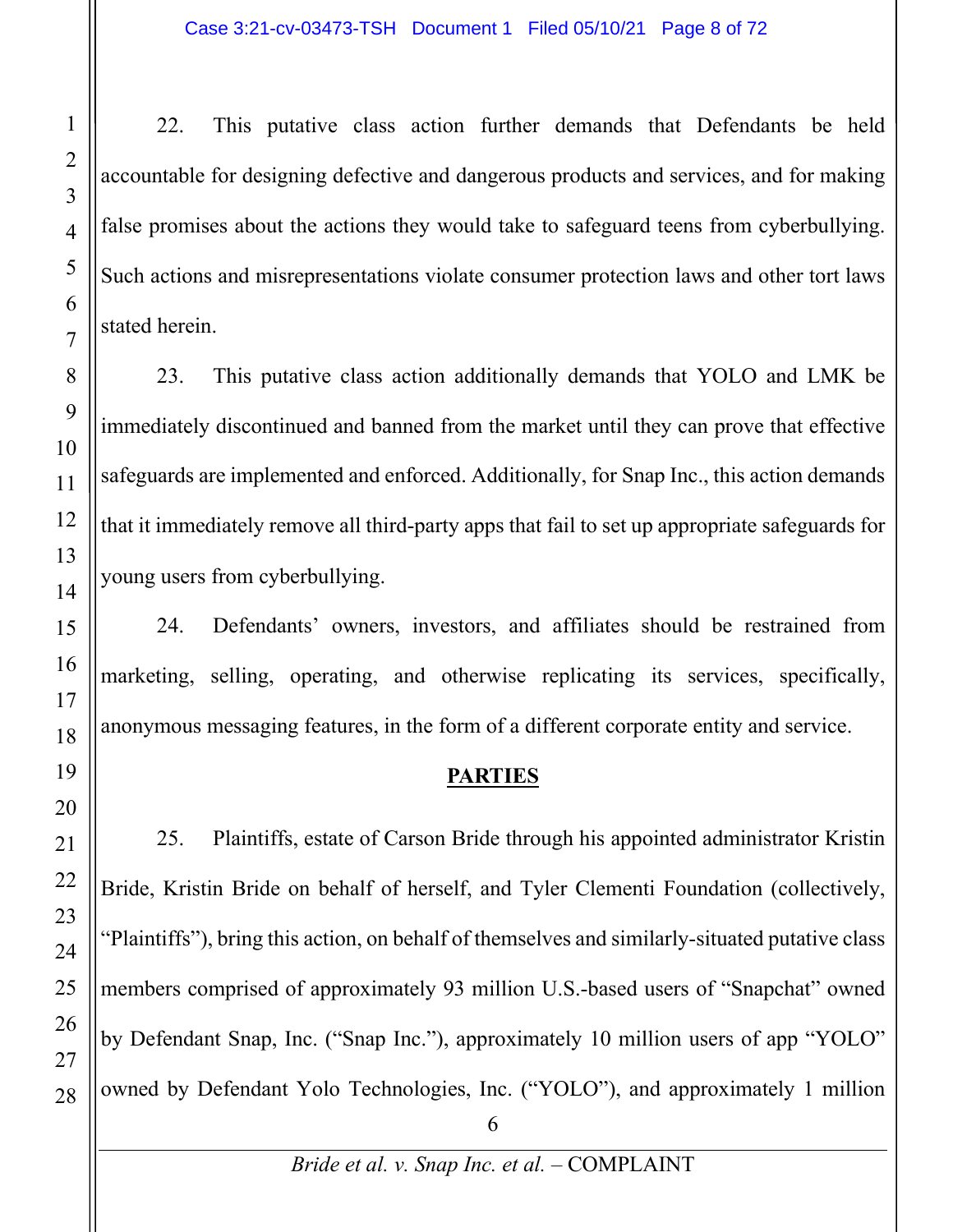users of app "LMK" owned by Defendant LightSpace, Inc ("LMK") (collectively, Defendants).

# *The Plaintiffs*

26. At all relevant times, Plaintiff Carson Bride was a resident and a citizen of Oregon. Plaintiff Carson Bride on behalf of himself and all other similarly situated minor users of Defendants' apps that comprise the putative National class and Oregon sub-class, brings this class action against each and all of the Defendants.

27. At all relevant times, Plaintiff Kristin Bride was a resident and a citizen of Oregon. Kristin Bride brings claims as the appointed administrator of Carson's estate and on behalf of herself.

28. Plaintiff Tyler Clementi Foundation is a bona fide  $501(c)(3)$  organization registered in New York<sup>9</sup> whose mission is to end online and offline bullying, harassment and humiliation. Plaintiff Tyler Clementi Foundation advocates for and educates parents and children who struggle with cyberbullying and safety issues. Plaintiff Tyler Clementi Foundation brings this class action against each and all of the Defendants on behalf of itself and the putative National class and New York sub-class.

29. Tyler Clementi Foundation was founded in 2010 by the Clementi family in memory of Tyler Clementi, a beloved son and family member who took his own life after

<sup>9</sup> Tyler Clementi Foundation's temporary address during the time of the pandemic is at a P.O. Box in New Jersey, but its registration and work is centered in New York.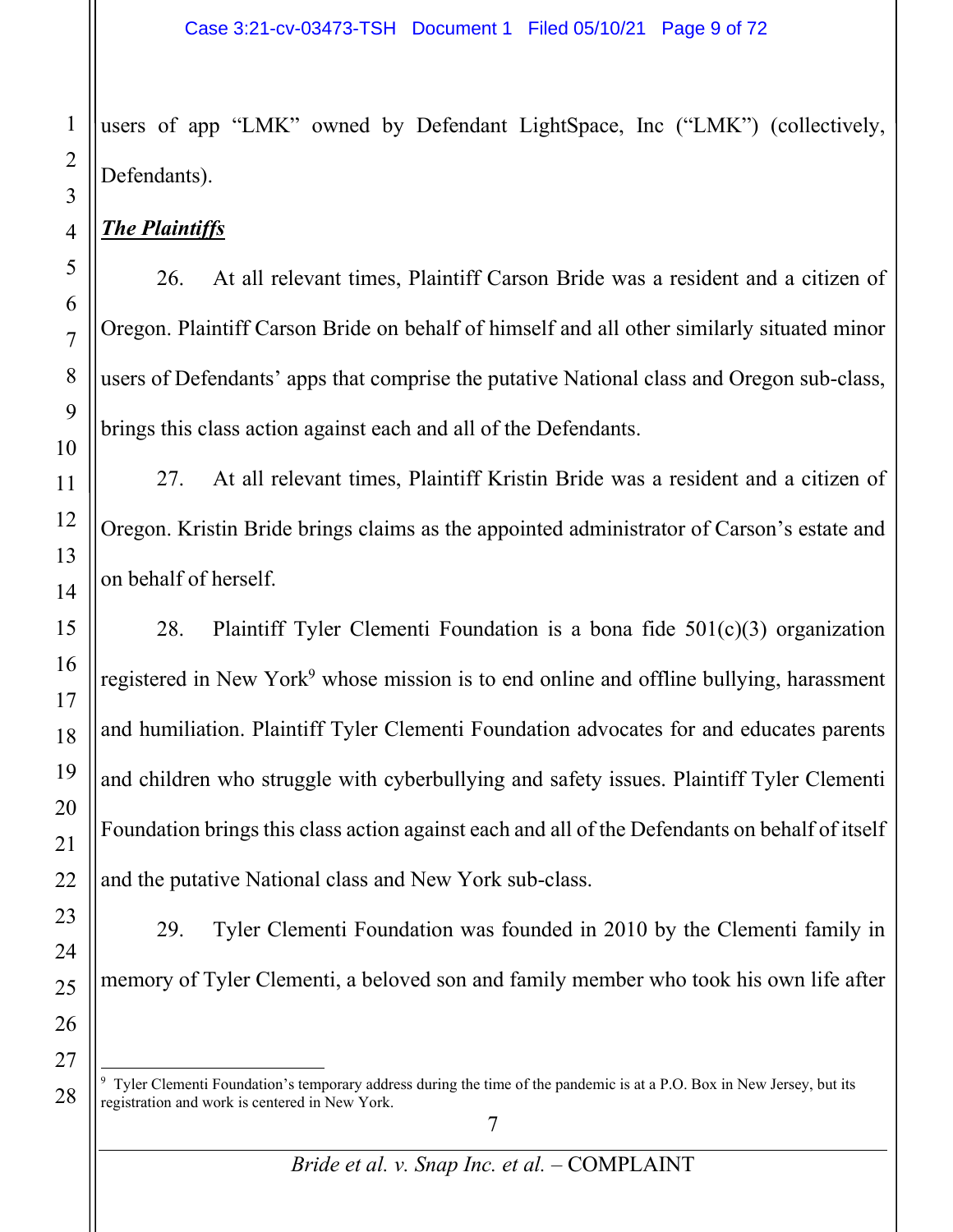suffering from cyberbullying.

30. Tyler Clementi Foundation works with individuals, minors, schools, educators, parents, companies, faith communities, universities and other individuals who themselves are or have been bullied as consumers of online platforms, or have children or students who are at risk of being bullied as consumers of online platforms.

31. Tyler Clementi Foundation's Youth Ambassadors are members from high schools across the country who work to prevent bullying and cyberbullying within their schools and local communities. Youth Ambassadors serve for a one-year period. Upon information, several Youth Ambassadors have used, or are currently using, Defendants' apps: Snapchat, YOLO, and LMK.

32. In addition to the Foundation's flagship bullying-prevention and education program #Day1, the Foundation runs other programs including the Upstander Pledge, Upstander Speaker Series, Tyler's Suite, and True Faith Doesn't Bully, a public education campaign that fights religious bullying.

33. Tyler Clementi Foundation has engaged in extensive advocacy efforts propelling the introduction of bills in Congress that would prevent bullying and cyberbullying. Tyler Clementi Higher Education Anti-Harassment Act was introduced in Congress in 2011 and re-introduced in every congressional session, most recently in 2019. This bill would require colleges and universities receiving federal funding to prohibit harassment based on actual or perceived race, color, national origin, sex, disability, sexual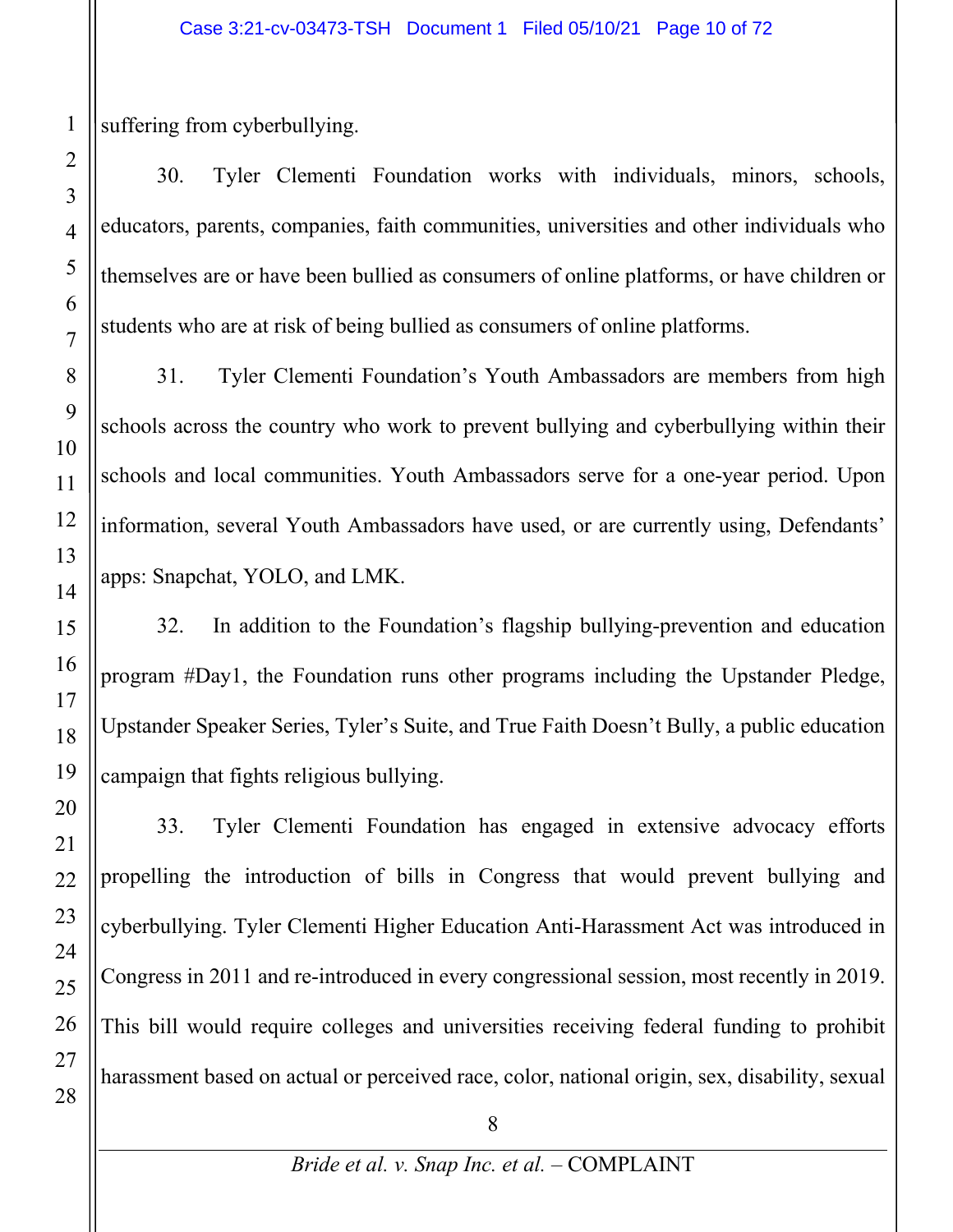orientation, gender identity or religion.

34. Tyler Clementi Foundation organizes research and education programs on cyberbullying harms and prevention, including but not limited to gathering and maintaining statistics on bullying, educating the public about online civility, creating campaigns and toolkits for online and offline bullying prevention (#Day1), and collaborating with Youth Ambassadors to create and connect with a community of Upstanders.

35. Specifically, by researching and creating the 2020 Cyber Safety Guides and cyber safety campaigns such as "#Keepitcool," Tyler Clementi Foundation helps the public understand the importance of safety on social media and online platforms and de-escalating incivility that occur. According to the Foundation's research, "84 percent of Americans have experienced incivility first-hand and 69 percent believe that social media and the internet are to blame."10

36. Tyler Clementi Foundation's cyberbullying prevention work includes conducting the Survey of New York City Teens developed in collaboration with AT&T's Corporate Social Responsibility initiative in 2016 and 2018.<sup>11</sup> That survey was comprised of 500 teens, 500 parents of teens, and 500 millennial parents of younger children in New York City. Most recently, Tyler Clementi Foundation has engaged in survey and data

<sup>10</sup> *Keep it Cool by Building Online Civility*, TYLER CLEMENTI FOUNDATION, July 18, 2017, at

https://tylerclementi.org/bullying-prevention-through-building-online-civility/ 11 *Tyler Clementi Foundation Emphasizes Early Bullying Prevention Efforts Following AT&T Survey on Cyberbullying, Online Behavior*, TYLER CLEMENTI FOUNDATION, Nov. 28, 2018, at https://tylerclementi.org/tyler-clementi-foundationemphasizes-early-bullying-prevention-efforts-following-att-survey-on-cyberbullying-online-behavior/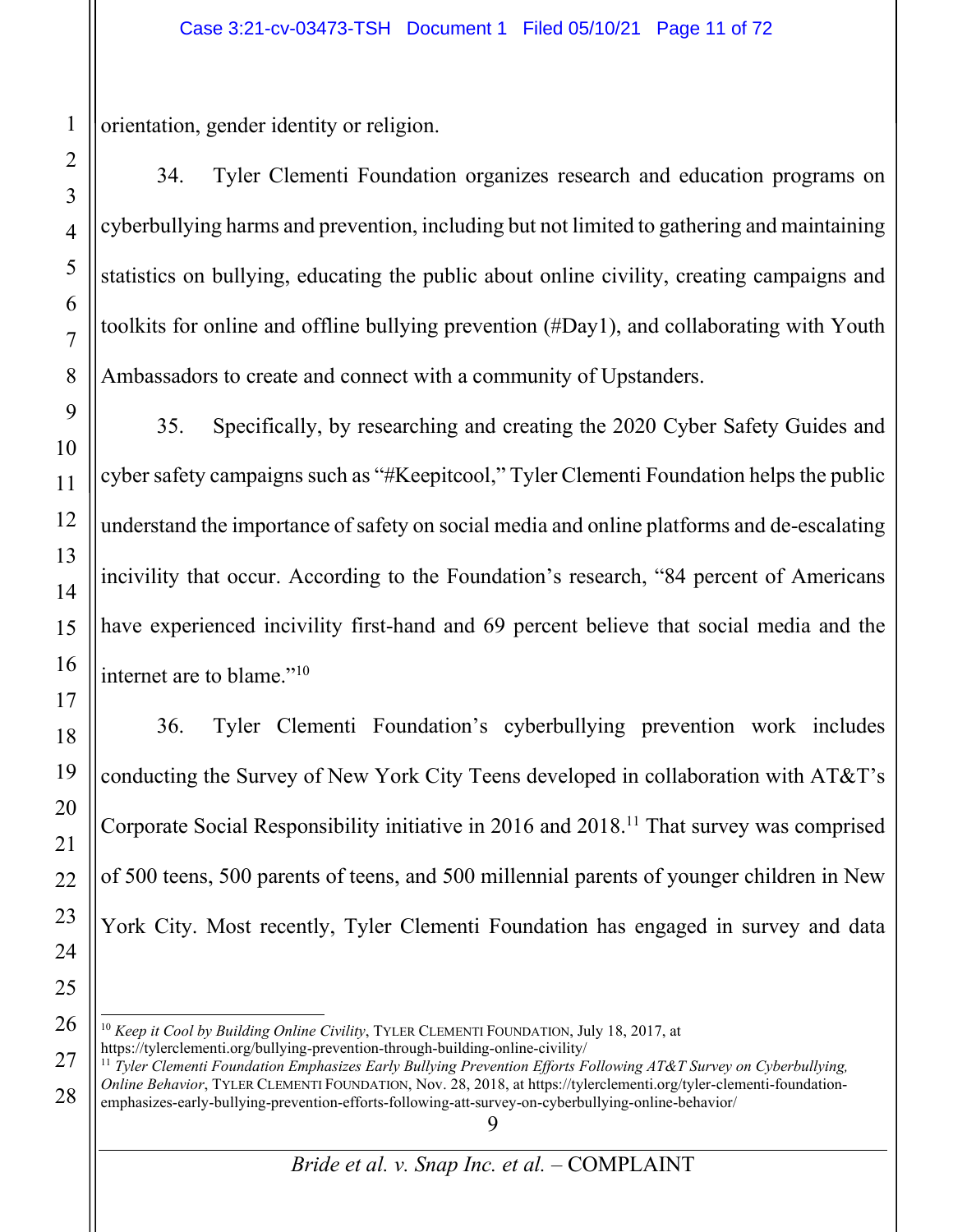collection efforts to investigate the impact of social media platforms and anonymity-based platforms on teenagers' mental health.

37. In 2016, Tyler Clementi Foundation worked with teenagers in New York City in collaboration with AT&T and the All-American High School Film Festival to educate people about the effects of bullying and cyberbullying.

38. Between 2015 and 2020, Tyler Clementi Foundation's founders and staff devoted time and resources to speak at more than 180 nationwide events, educating and advocating on behalf of minors and parents about combatting bullying and cyberbullying.

39. As a result of Defendants' legal violations, Tyler Clementi Foundation has suffered injury in fact. Tyler Clementi Foundation has expended its resources to address the harms that arise from the use of Defendants' anonymous messaging apps.

40. If Defendants were to cease their unlawful conduct alleged herein, Plaintiff Tyler Clementi Foundation would avoid diverting part of their organizational resources to educate the consumers and the public about the surreptitious harms arising from Defendants' apps, and the Foundation could redirect these resources to other projects in furtherance of its mission.

# *The Defendants*

41. Defendant Snap Inc. ("Snap Inc.") is a Delaware Corporation with its principal place of business in Santa Monica, California, doing business in California as Snapchat Inc. Each of the DOES 1-10 is the agent, servant, partner, joint-venturer, co-

1

2

3

4

5

6

7

8

9

10

11

12

13

14

15

16

17

18

19

20

21

22

23

24

25

26

27

28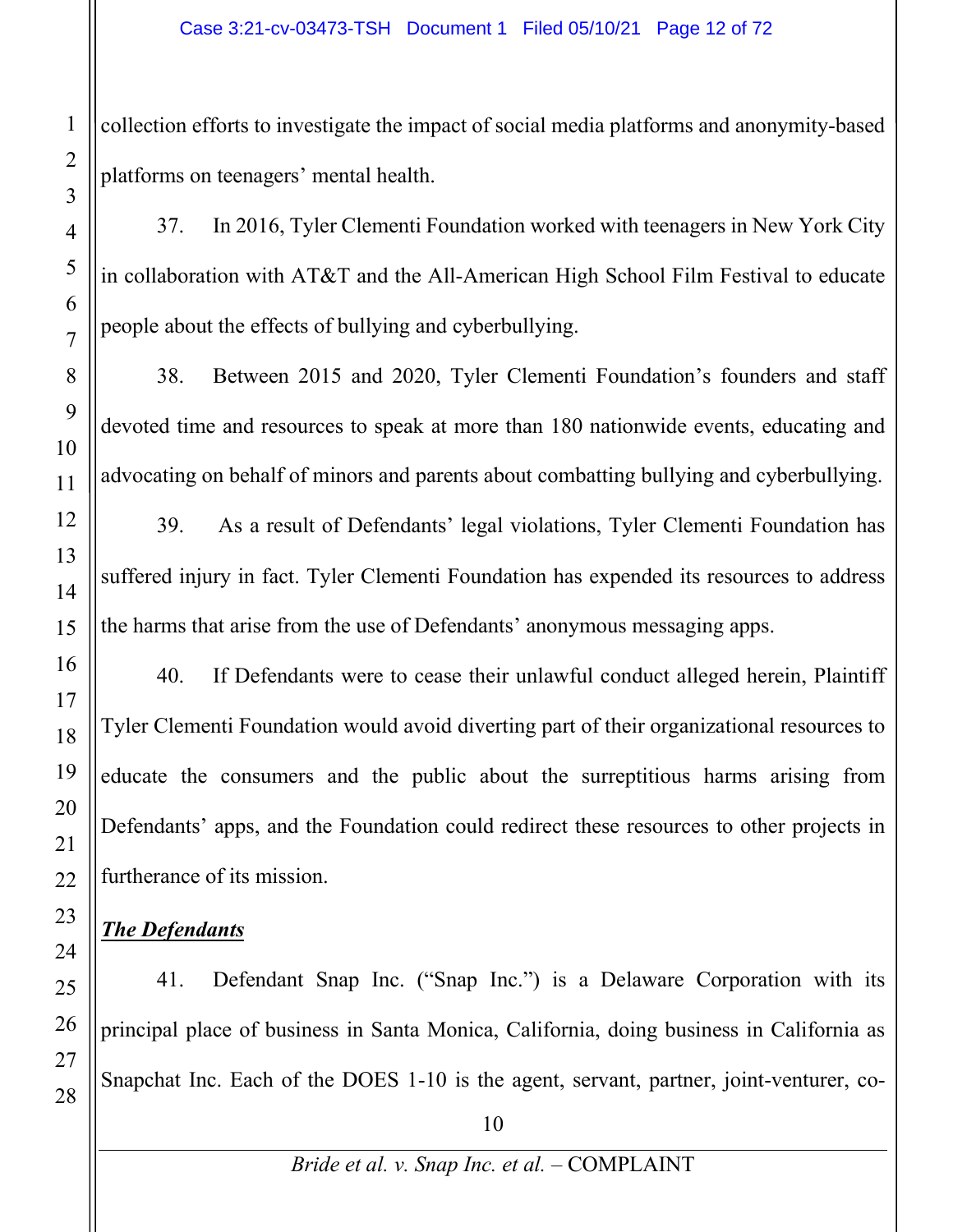venturer, "media partner," principal, director, officer, manager, employee, or shareholder of one or more of its co-defendant(s) who aided, abetted, controlled, and directed or conspired with and acted in furtherance of said conspiracy with one or more of its codefendant(s) in said co-defendant(s) performance of the acts and omissions described below. Plaintiffs sue each of these Doe Defendants by these fictitious names because Plaintiffs do not know these Defendants' true names and capacities. Despite reasonable efforts, Plaintiffs have not been able to ascertain the identity of DOES 1-10.

42. Defendant Yolo Technologies, Inc. (formerly Popshow, Inc.) is a Delaware corporation with its headquarters and principal place of business in Los Angeles, California. Yolo Technologies, Inc. is the developer of the app YOLO. Each of the DOES 1-10 is the agent, servant, partner, joint-venturer, co-venturer, "media partner," principal, director, officer, manager, employee, or shareholder of one or more of its co-defendant(s) who aided, abetted, controlled, and directed or conspired with and acted in furtherance of said conspiracy with one or more of its co-defendant(s) in said co-defendant(s) performance of the acts and omissions described below. Plaintiffs sue each of these Doe Defendants by these fictitious names because Plaintiffs do not know these Defendants' true names and capacities. Despite reasonable efforts, Plaintiffs have not been able to ascertain the identity of DOES 1-20.

43. Upon information and belief, Defendant LightSpace, Inc., is a Cayman Island corporation with its principal place of business in Palo Alto, California. Each of the DOES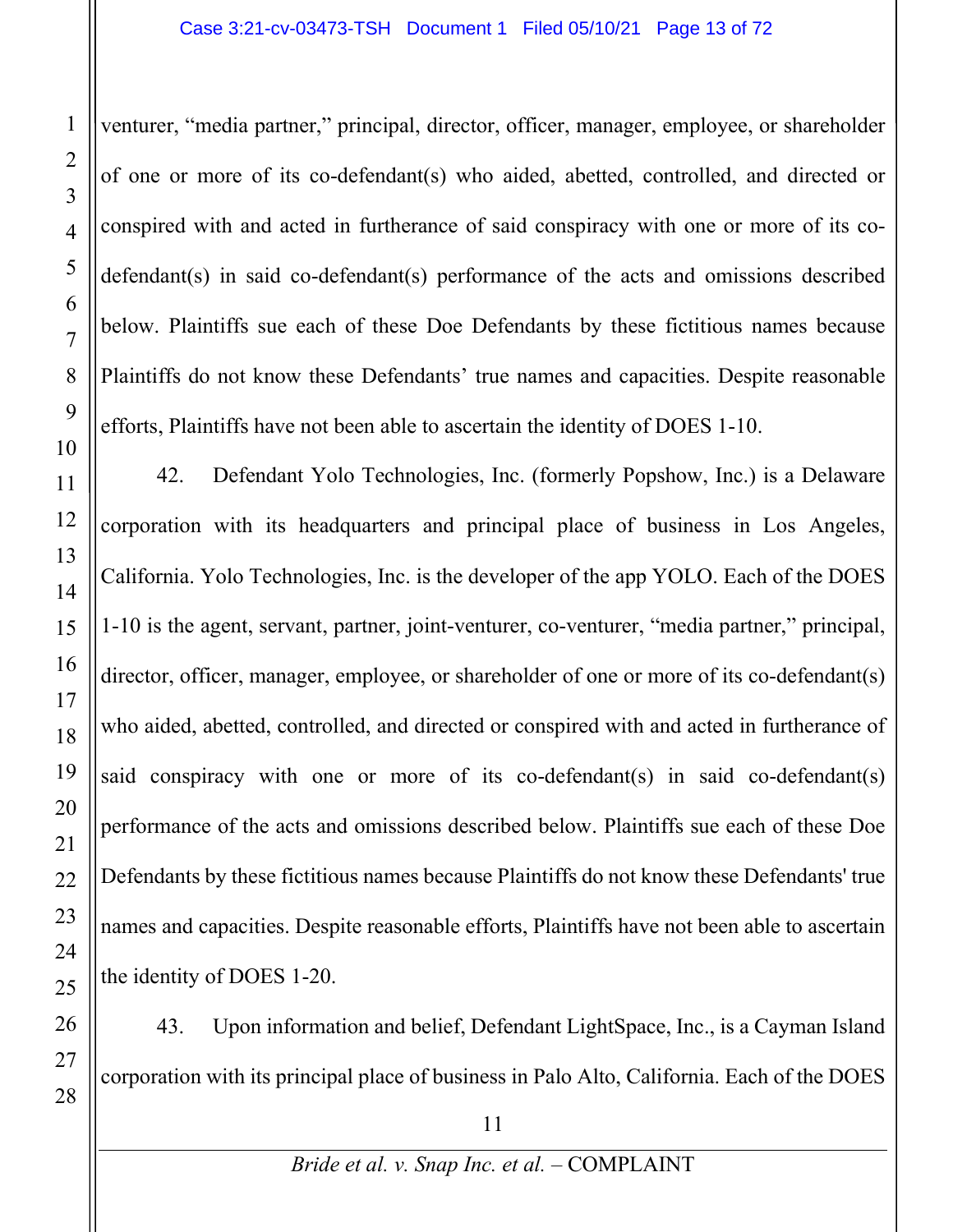1-10 is the agent, servant, partner, joint-venturer, co-venturer, "media partner," principal, director, officer, manager, employee, or shareholder of one or more of its co-defendant(s) who aided, abetted, controlled, and directed or conspired with and acted in furtherance of said conspiracy with one or more of its co-defendant(s) in said co-defendant(s) performance of the acts and omissions described below. Plaintiffs sue each of these Doe Defendants by these fictitious names because Plaintiffs do not know these Defendants' true names and capacities. Despite reasonable efforts, Plaintiffs have not been able to ascertain the identity of DOES 1-20.

44. Plaintiffs further allege that each and all of the Defendants are directly liable and/or vicariously, jointly and severally liable for the violations of state consumer protection laws and other tort law claims alleged herein.

45. At all times relevant, Plaintiffs and/or those associated with Plaintiffs used the features of the Defendants' apps which includes the anonymous messaging features enabled through YOLO or LMK on Snapchat.

46. Upon information and belief, Defendants' conduct directly affects millions of users to whom each Defendant owe a legal duty of care and to whom each Defendant is directly responsible for damages and the injuries caused.

# **JURISDICTION AND VENUE**

12 47. This Court has diversity jurisdiction over this class action pursuant to 28 U.S.C. § 1332(d)(2) because the matter in controversy, exclusive of interest and costs,

1

2

3

*Bride et al. v. Snap Inc. et al.* – COMPLAINT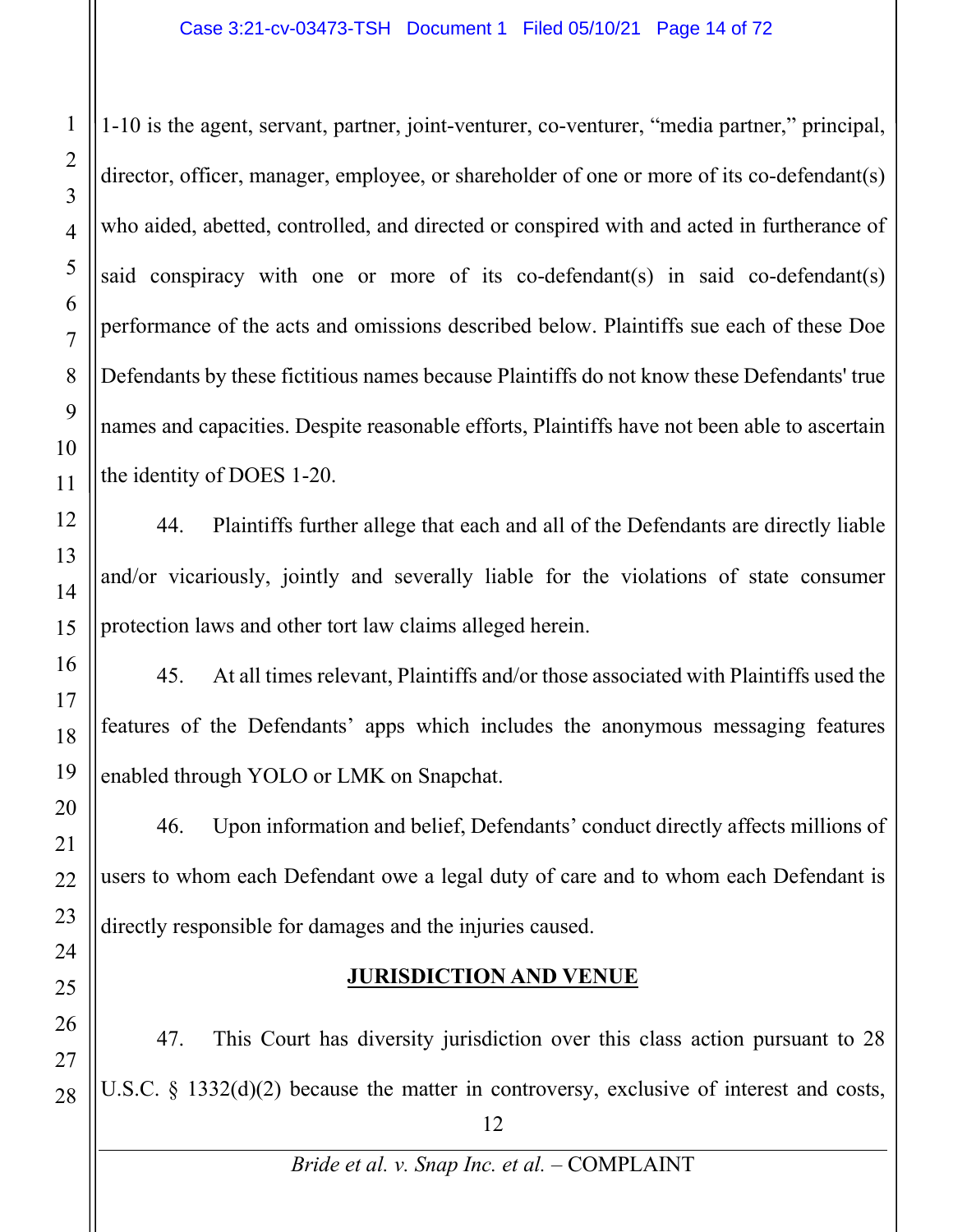exceeds \$5,000,000 and is a class action in which some members of the class are citizens of states different from the states where Defendants are citizens.

48. Venue is proper in this Court pursuant to 28 U.S.C. § 1391 because many of the acts and transactions giving rise to this action occurred in this District as Defendants are: (a) authorized to conduct business in this District and has intentionally availed itself to the laws and markets within this District through the promotion, marketing, distribution and sale of its products in this District; (b) currently conducting substantial business in this District; and (c) are subject to personal jurisdiction in this District.

# **FACTUAL ALLEGATIONS**

# *Snapchat, LMK and YOLO apps*

49. Snapchat is an American multimedia messaging app developed by Snap Inc. One of the principal features of Snapchat is that pictures and messages are typically only available for a short period of time. In October 2013, the app evolved from its original focus on person-to-person photo sharing to featuring users' "Stories," content that is available to a user's in-app friends for 24 hours.

50. YOLO and LMK are apps on "Snap Kits" – third-party apps reviewed, vetted, and integrated for use on Snapchat so that users can access the third-party app's features on Snapchat's platform.

51. Through Snap Kit, new apps like YOLO and LMK can instantly gain access to millions of Snapchat's teen users.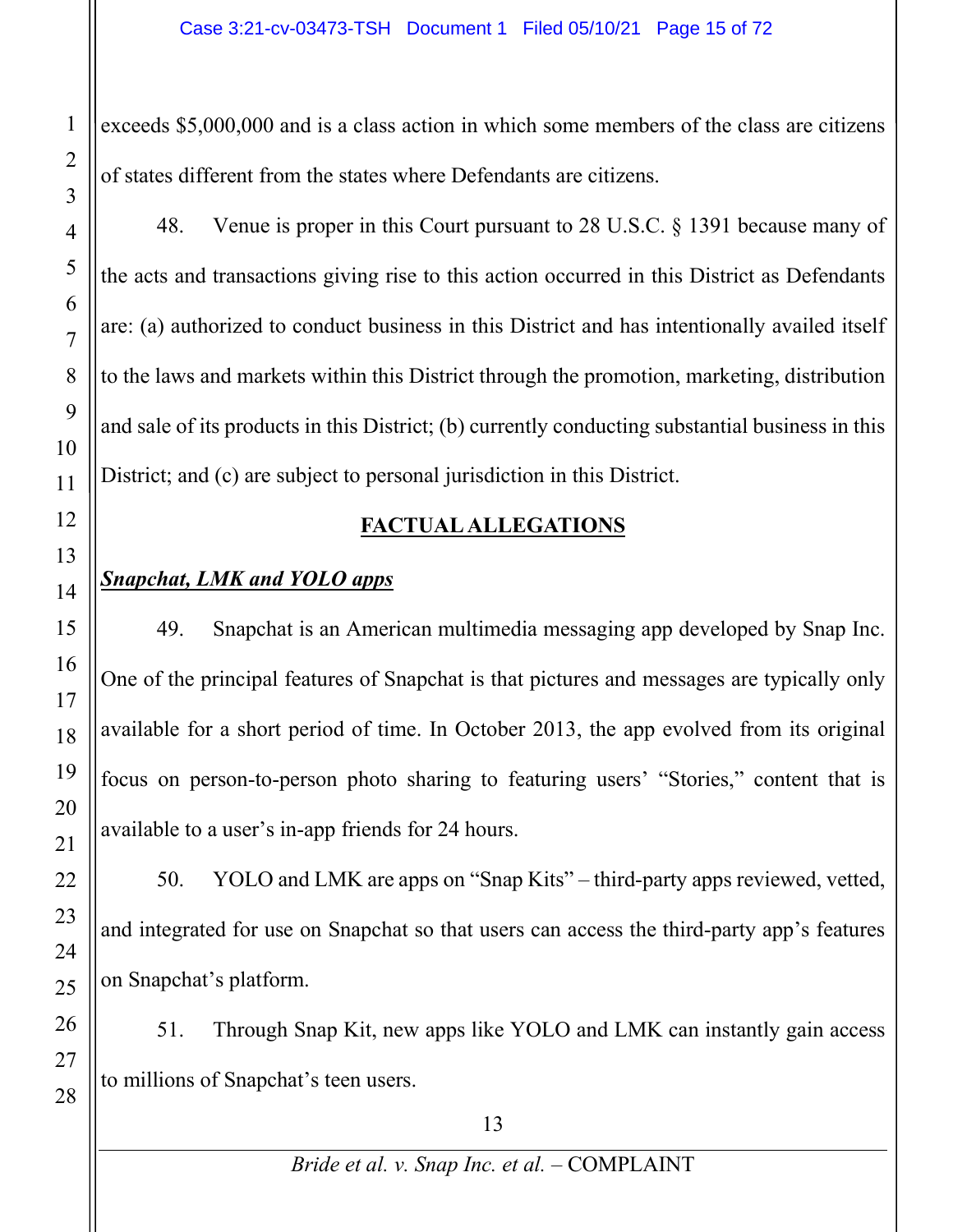52. YOLO and LMK are Snap Kit apps designed to allow Snapchat users to send messages anonymously. Predominantly used by teens, the apps allow teens to chat, exchange questions and answers, and send polling requests to one another on a completely anonymous basis – that is, the receiver of a message will not know the sender's account names, nicknames, online IDs, phone numbers, nor any other identifying information unless the sender "reveals" himself or herself by "swiping up" in the app.

# *Inherently Dangerous, Defective Design of Anonymous Apps*

53. As stated in paragraphs 1 through 19 of this Complaint, the dangers associated with anonymous apps were widely reported throughout the news, media reports, petitions, and direct notifications by consumers which were directed at, or available to Defendants.

54. When anonymity is involved, it reinforces depersonalization which leads to an increase in antinormative behavior and decrease in bystander intervention. A wellregarded study has found that "the perceived anonymity of the bystander [was] negatively related to their propensity to intervene."12 Also, the perceived invisibility of the communicators can often lead to antinormative behavior" because the anonymity reinforces "depersonalization" (i.e., the inability to tell "who is who" online). According to the study, "depersonalization" happens in "online environments in which people are interacting with people they already know in a face-to-face context," as opposed to the

<sup>14</sup> <sup>12</sup> N. Brody & A.L. Vangelisti, *Bystander Intervention in Cyberbullying*, COMMUNICATION MONOGRAPHS, 83:1, 94 (2016).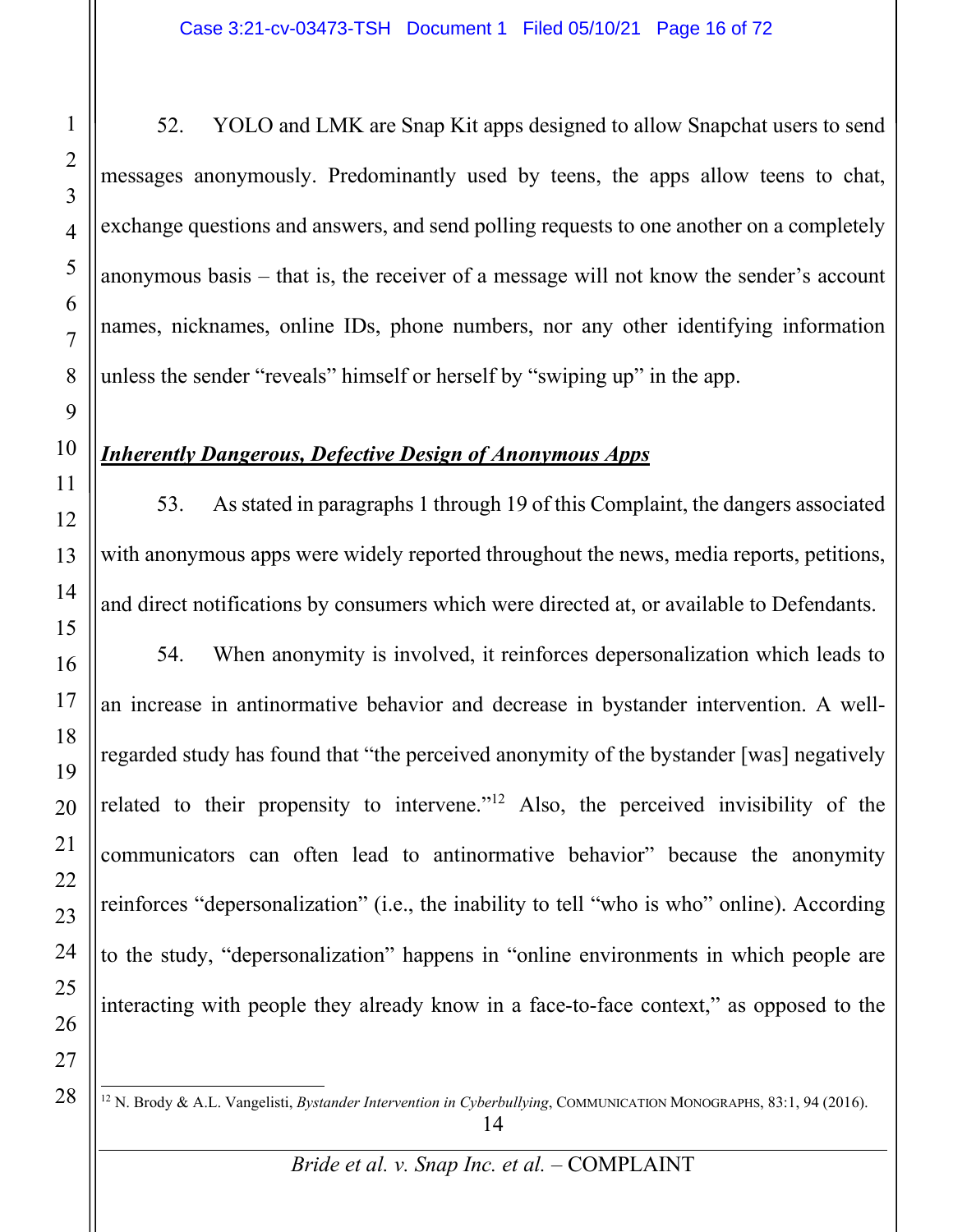traditional sense of anonymity where people may be complete strangers to one another.<sup>13</sup>

55. Well-cited studies reveal that "[a]nonymity has a more negative impact on the victim. Adolescents believed that the anonymous situation is more serious and has more of a negative impact on the victim." <sup>14</sup> The negative feelings that a victim feels is amplified when the bullying is anonymous, because the aggressor's intentions and perceptions are even more difficult to determine. Adolescents believe that anonymity allows individuals to behave in ways they might not otherwise (*e.g*., engage in cyberbullying) since they can remain anonymous and have more power.15

56. Leading experts who have spent years studying the causes and effects of bullying found that certain apps are a "one-stop shop for the bully" because everything they need is there: an audience, anonymity, an emphasis on appearances, and channels that range from public feeds to behind-the-back group chats.<sup>16</sup> All of these factors exist on the Defendants' apps.

57. According to studies, significant challenges remain in the detection and mitigation of cyberbullying. While tech firms may incorporate human labor and/or machine-based methods to detect cyberbullying, human labor is costly and machine-based

<sup>13</sup> *Id*.(earlier version of the study available at https://www.natcom.org/sites/default/files/pages/NCA\_Anti-Bullying Resources Brody.pdf, p. 20.)

<sup>14</sup> B. Mascotto*, Exploring the impact of anonymity on cyberbullying in adolescents: an integrative literature review*, UNIVERSITY OF VICTORIA (2015), available at

https://dspace.library.uvic.ca/bitstream/handle/1828/5986/Mascotto\_Brooke\_MN\_2015.pdf?sequence=1&isAllowed=y<br><sup>15</sup> Id

<sup>&</sup>lt;sup>16</sup> Katy Steinmetz, *Inside Instagram's War on Bullying*, TIME, July 8, 2019, https://time.com/5619999/instagram-mosseribullying-artificial-intelligence/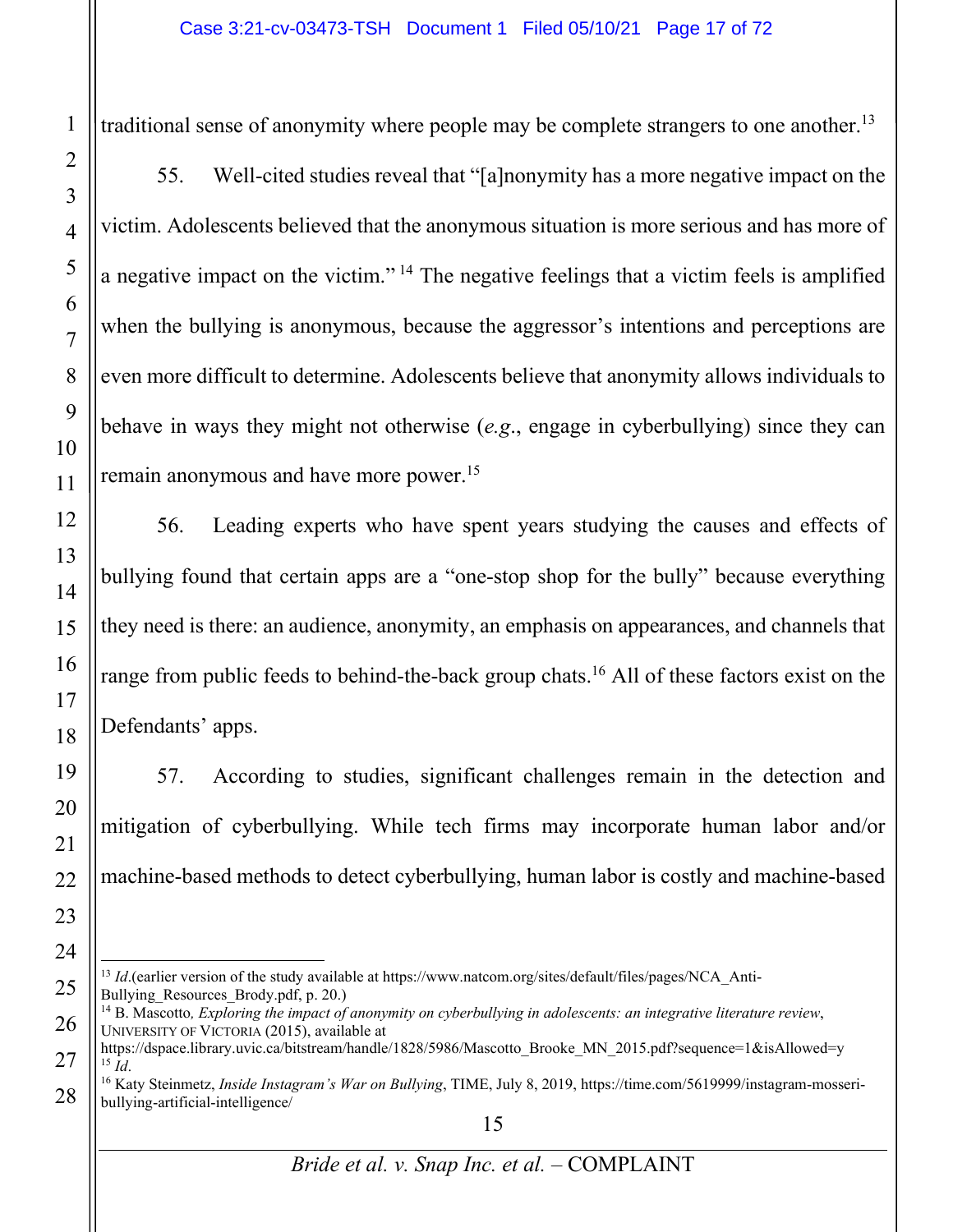detection are technologically infeasible to be effective. In particular, machine-based methods of sifting through contents are largely inaccurate due to the varied role and context of communication, ever-changing texts and visual lexicon of speech, the latency of the detection and mitigation after users' exposure to harm, and the challenge of scalability applied to a high volume of users.

58. Particularly, anonymous apps pose unique challenges in detecting bullying and harassing behavior, because the anonymity renders the construction of the users' relationships nearly impossible.<sup>17</sup>

59. According to reports, technology firms and social media firms are reluctant to hire staff to detect and take action to address bullying incidents due to the high cost of employing labor and resources.<sup>18</sup>

60. While many apps put the burden on the users to block and report abusive behavior on mobile platforms, this does not safeguard vulnerable teens from harm because they have already been exposed to the harmful, hateful, and inappropriate messages. To prevent harm, the apps must enforce their own rule that deters abusive users by reporting to authorities and parents, revealing their identities and banning them from the apps.

# *Cyberbullying and Teen Suicide*

61. Experts have found that students who experienced bullying and/or

<sup>17</sup> Chelmis, C. & Zois, D., *Characterization, Detection, and Mitigation of Cyberbullying [Tutorial]*, ICWSM U. ALBANY (2018), available at http://www.cs.albany.edu/~cchelmis/icwsm2018tutorial/CyberbullyingTutorial\_ICWSM2018.pdf <sup>18</sup> *Why Content Moderation Costs Billions and is So Tricky for Facebook, Twitter, Youtube and other*, CNBC, Feb. 27, 2021, https://www.cnbc.com/2021/02/27/content-moderation-on-social-media.html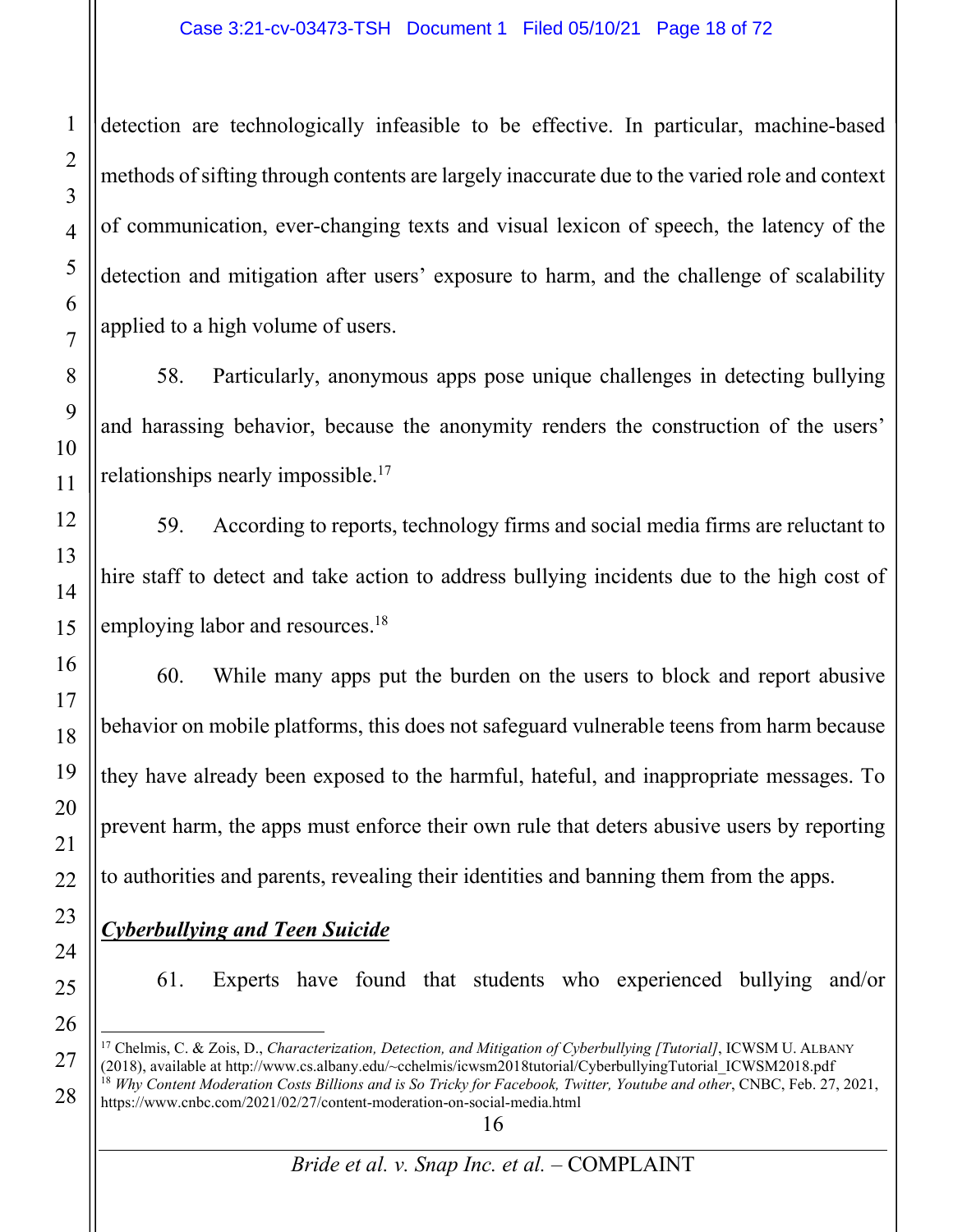cyberbullying are nearly two times more likely to attempt suicide.<sup>19</sup> Victims of cyberbullying are at a greater risk than non-victims of both self-harm and suicidal behaviors.20

62. According to the Pew Research Center, 59% of U.S. teenagers have been bullied or harassed online.<sup>21</sup> 80 percent of teenagers who responded to the survey believed that the platforms and messaging apps were not doing enough to prevent bullying and harassment online. In this way, teenagers themselves believed that apps should be responsible for preventing bullying on online platforms.

63. The mobile app companies are in the best position to prevent cyberbullying and enforce safeguards, because users interact within the apps' platforms instead of within classrooms where traditional bullying had occurred. According to reports, teen victims are less likely to report to parents and school officials about cyberbullying incidents because they worry that adults would then restrict their access to their mobile devices. <sup>22</sup> Teens also fear that they would get into trouble themselves if they had already been warned to stay off electronic devices or social media. Moreover, teens are concerned that if they report to

<sup>19</sup> Hinduja, Sameer & Patchin, *Bullying, Cyberbullying, and Suicide*. ARCHIVES OF SUICIDE RESEARCH : OFFICIAL JOURNAL OF THE INTERNATIONAL ACADEMY FOR SUICIDE RESEARCH (2010), available at https://www.researchgate.net/publication/45289246 Bullying Cyberbullying and Suicide.

<sup>&</sup>lt;sup>20</sup> John A, Glendenning AC, Marchant A, Montgomery P, Stewart A, Wood S, Lloyd K, Hawton K, *Self-Harm, Suicidal Behaviours, and Cyberbullying in Children and Young People: Systematic Review*, J MED INTERNET RES (2018);20(4):e129 doi: 10.2196/jmir.9044

<sup>21</sup> *A Majority of Teens have Experienced Some Form of Cyberbullying*, PEW RESEARCH CENTER (Sept. 27, 2018), https://www.pewresearch.org/internet/2018/09/27/a-majority-of-teens-have-experienced-some-form-of-cyberbullying/ <sup>22</sup> *Why Victims of Bullying Often Suffer in Silence* (Feb. 27, 2021), VERYWELL FAMILY,

https://www.verywellfamily.com/reasons-why-victims-of-bullying-do-not-tell-460784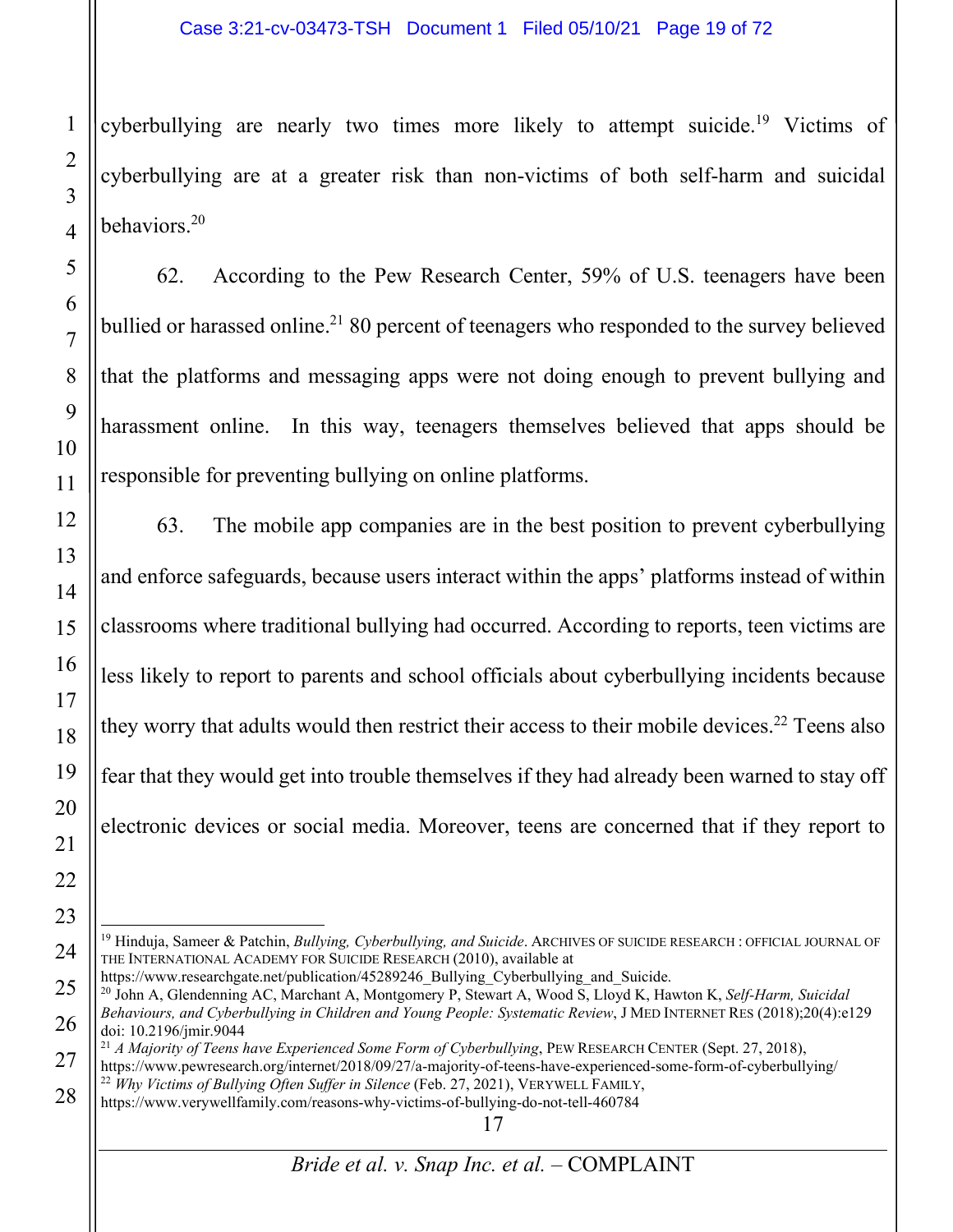adults, the bullying will exacerbate or that their aggressors would retaliate.<sup>23</sup>

64. During the COVID-19 pandemic, as of June 2020, 62 percent of parents of U.S. teens aged 14-17 years stated their children were spending more than 4 hours per day on electronic devices, nearly a two-fold increase compared to the pre-pandemic times when only 32 percent of parents of U.S. teens aged 14-17 years were spending more than 4 hours per day on electronic devices.24 Upon information and belief, Defendants' apps thrived and profited throughout the pandemic given the surge of users' time spent on their apps.

#### *Carson Bride's Death Caused by Cyberbullying*

65. According to his family and friends, Carson Bride was a teenager who had "an infectious smile that would brighten everyone's day." When he passed away from suicide on June 23, 2020, he was 16 years old and had just completed his sophomore year in high school. He was a caring and compassionate teenager who taught ski classes to children during winters.

66. Carson took his own life by hanging himself at his home on the morning of June 23, 2020.

67. On or about July 4, 2020, it was revealed that Carson had been bullied on Defendants' apps Snapchat, YOLO and LMK prior to his suicide.

68. After Carson ended his life, two psychologists who provided care to Carson

<sup>&</sup>lt;sup>23</sup> *Id.* 24 *Internet Demographics and Use*, STATISTA, https://www.statista.com/statistics/1189204/us-teens-children-screen-timedaily-coronavirus-before-during/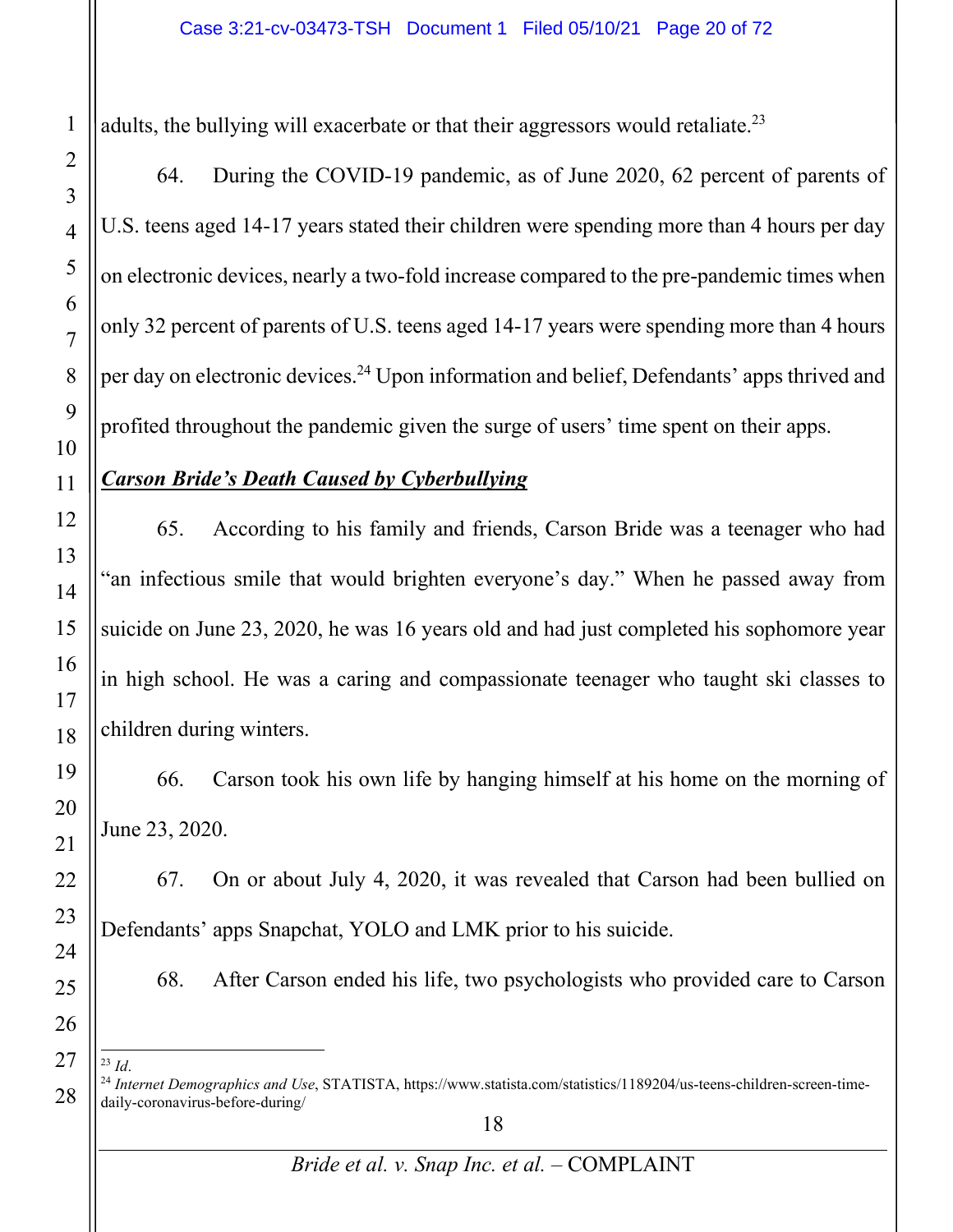and his family opined that Carson's suicide was triggered by cyberbullying.

69. Carson's parents did not consent nor were present when their son Carson downloaded the Defendants' apps and presumably agreed to their Terms of Use.

70. The Defendants purport to enter in to their Terms of Service with minors who lack the capacity to enter in to contracts in the first place.

71. Carson's mother, Kristin Bride, on behalf of her deceased son Carson Bride, hereby disaffirms the Terms of Use, Terms of Service, Privacy Policy, and/or EULA agreements between her son and each all of Defendants as it relates to their apps.

# *Cyberbullying on YOLO Anonymous Messaging App*

72. Released in May 2019, YOLO (which stands for the phrase "You Only Live Once") is an anonymous question-and-answer app.

73. YOLO launched on Snap Kit which enables the app to be integrated and used on Snapchat. YOLO users can create a content Q&A post. Incoming questions would appear in the YOLO app, but users must go back to Snapchat to answer them.

74. Upon information and belief, from January 23, 2020 to June 22, 2020, Carson received 105 messages via YOLO. He received 35 anonymous messages between January 23, 2020 and January 29, 2020. Carson received 13 anonymous messages from May 25, 2020 to May 31, 2020. The anonymous messages Carson received surged from June 7, 2020 to June 22, 2020, just prior to his death, during which time Carson received 57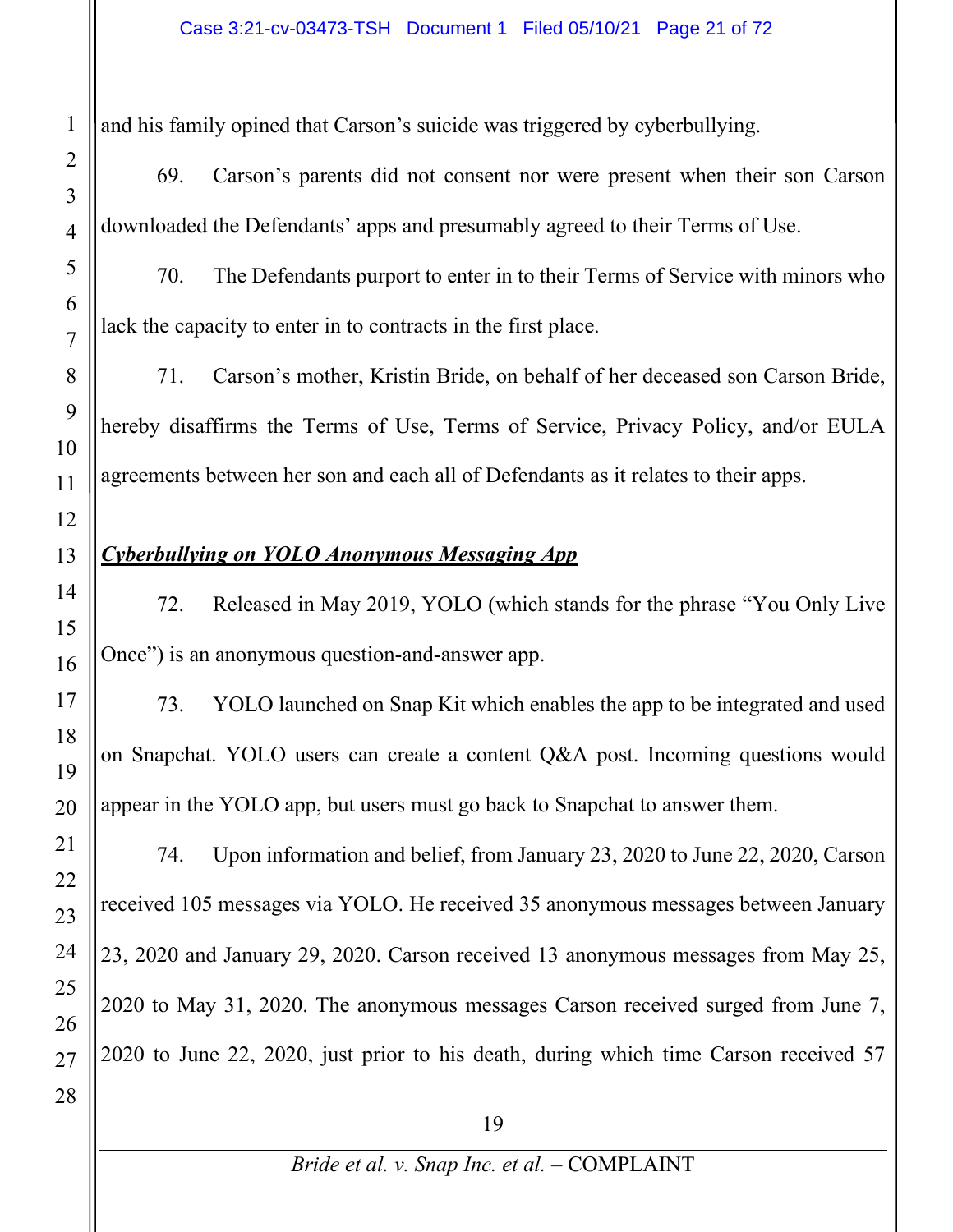messages from anonymous users on YOLO.

75. Upon information and belief, of the 105 anonymous messages Carson received via YOLO, 62 messages included content that was meant to humiliate him, often involving sexually explicit and disturbing content.

76. On May 31, 2020, messages sent to Carson included threats:

• "Remember when someone threatened to push u [Carson] into the Grand Canyon, that shit was so funny"

"I'm gonna push u [Carson] into the Grand Canyon."

77. Later, on June 7, 2020, Carson received the following messages after an incident where he had fainted during his biology class: "When u passed out in Biology I put my balls in ur mouth" and "When you passed out I ate your ass."

78. Upon information and belief, 27 out of 105 YOLO messages involved catfishing, a deceptive activity where a person creates a fake identity on a social platform, usually targeting a specific victim for abuse. These messages are also sexually explicit in nature, including "are you a virgin"; "I WANT YOUR WEINER NOWWWW"; and "Sometimes I print ur face out and throw darts at it…but others I just want ur tender love in the night."

79. Upon information and belief, on June 7, 2020, after receiving numerous abusive, harassing, and upsetting messages on YOLO, Carson searched YOLO's website and other websites searching for "YOLO reveal," "YOLO username reveal hacks," and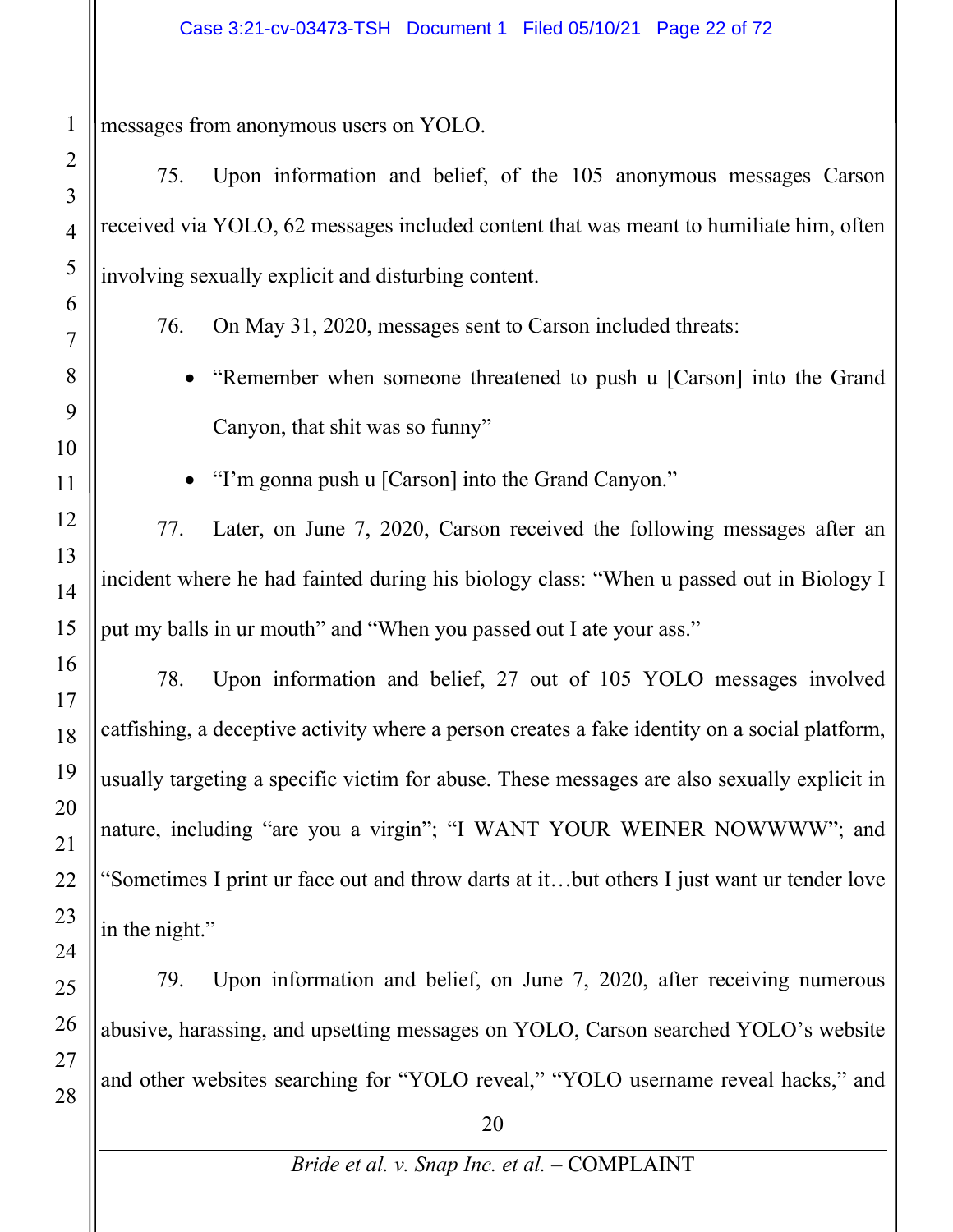other keyword searches in an effort to find out who was sending abusive messages to him.

80. Upon information and belief, Carson relied on YOLO's misrepresentation that YOLO would reveal the identities of the aggressors.

81. In responding to numerous abusive messages, Carson asked the anonymous users sending him abusive messages to voluntarily "S/U" (Swipe Up) to reveal their identities. None of the users chose to reveal themselves.

82. On or about June 13, 2020, 10 days before his death, Carson asked a friend via text message about the identities of the anonymous senders: "Do you know who is sending me all these sus(picious) YOLOs. Whenever I do one I only get people either trying to catfish me or bait me into saying dumb (things) or whatever . . . I guess I understand like a bit of sus(picious) shit every once in a while but it [is] my entire inbox of YOLO's."

83. On June 21 and 22, 2020, Carson posted his final Snapchat story about starting a summer job at Papa Murphy's pizza restaurant: "Pull up to Papa Murphy's at 3-5 on Wednesday [i]f you wanna see me working"; "Come to Papa Murphy's and order Pizza."

84. On June 21 and 22, 2020, Carson received anonymous responses to his Snapchat story via YOLO: "why do you make my peepee so hard"; "How big is your penis"; "How big are your balls."

85. Upon information and belief, on June 23, 2020, the morning of Carson's death, the last web history found from his phone shows that Carson was again searching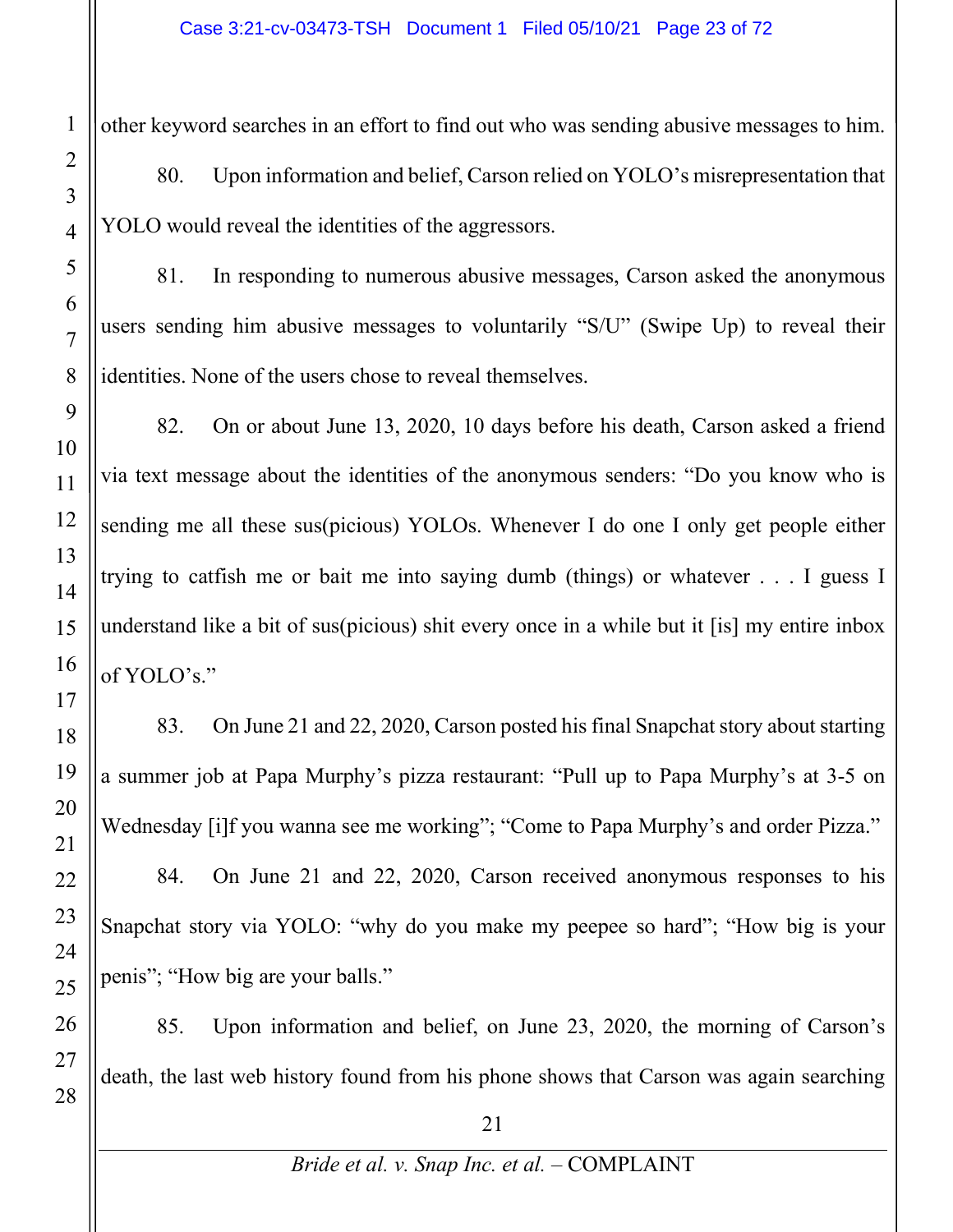"Reveal YOLO Username Online" which reflects his final painstaking attempt to find out who was sending abusive YOLO messages to him.

86. YOLO developed, designed, and distributed the anonymous messaging feature to minor users, despite the known dangers and the foreseeability of injury and wrongful deaths caused by its services. In this way, YOLO failed to exercise the duty of care owed to Carson and other users.

#### *YOLO's Misrepresentations*

87. On the Google Play store, YOLO is accompanied by a "Teen" content rating, intentionally focusing its marketing and solicitation toward teenagers.25 According to Google Play Help, the content ratings in the app store "are the responsibility of the app developers." Users are not required to input their date of birth or age verification process when they sign up for YOLO.

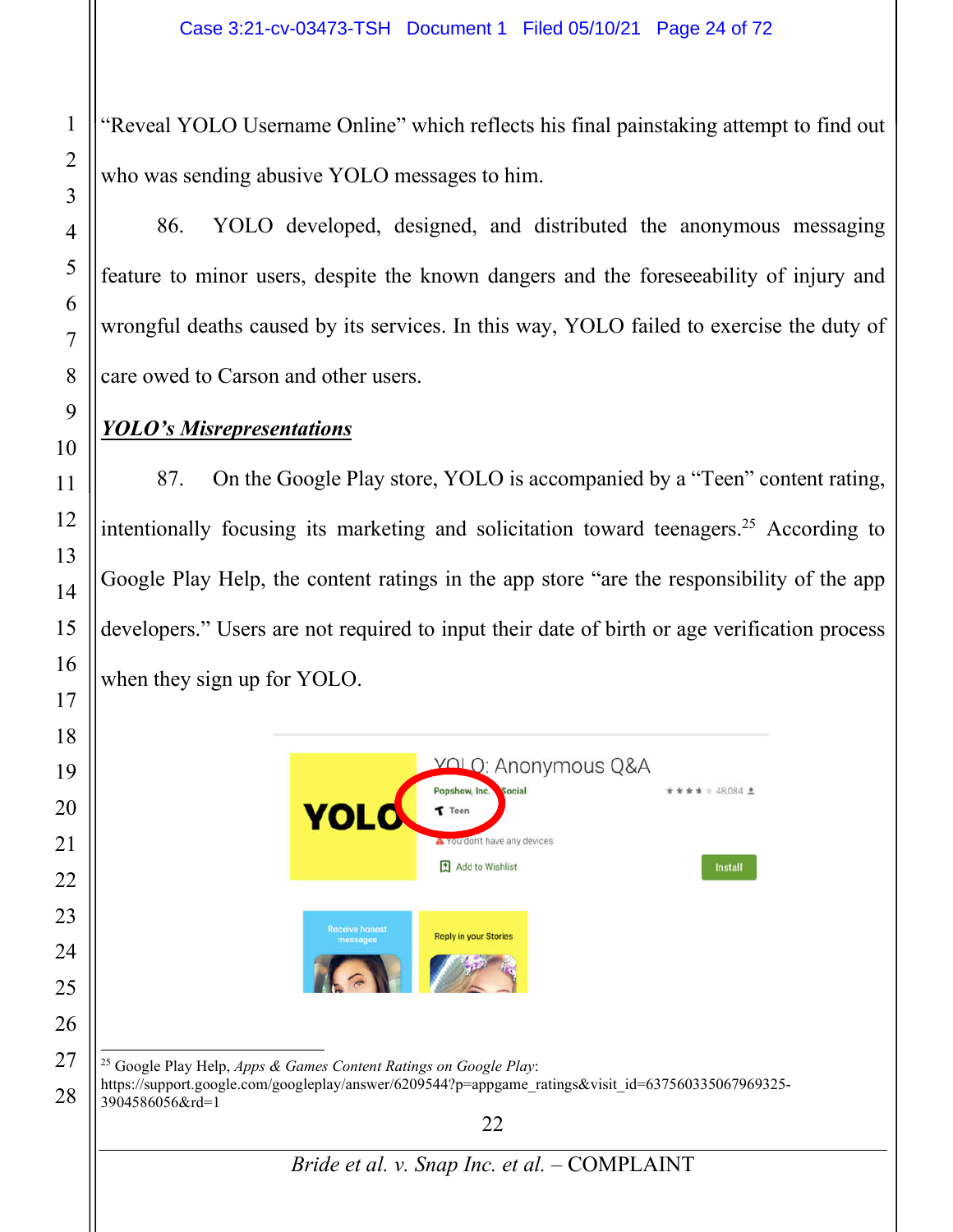88. When a user first opens YOLO after downloading it from the Apple or Google app store, a pop-up notice fills the screen: "By using YOLO you agree the terms of service (EULA) and privacy policy. YOLO has no tolerance for objectionable content or abusive users. You'll be banned for any inappropriate behavior."



89. On the first screen of the user's interface with the app, YOLO states, "No bullying. If you send harassing messages to our users, your identity will be revealed."

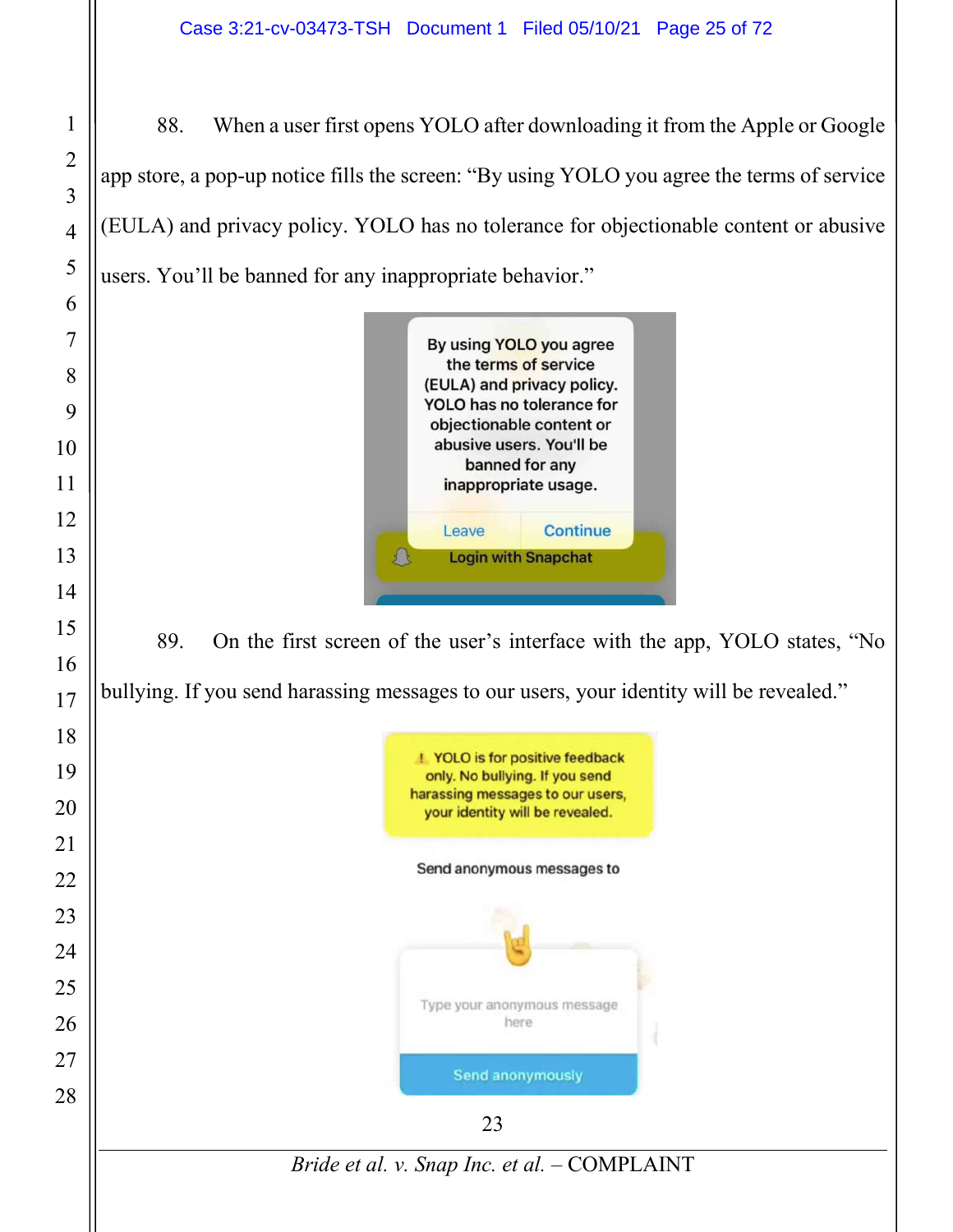90. The YOLO App Store page also states: "Be kind, respectful, show compassion with other users, otherwise you will be banned."



91. In the most visible places, YOLO falsely represented it would take concrete actions to enforce safeguards: that the abusive users' accounts will be banned and their identities will be revealed.

92. However, abusive users remain anonymous and active on the YOLO platform even after victims have repeatedly reported inappropriate content or harassment and asked for their identities to be revealed.

93. According to Apple Store's user reviews, YOLO routinely ignores requests by consumers to ban or reveal the identity of users engaging in harassing or bullying

*Bride et al. v. Snap Inc. et al.* – COMPLAINT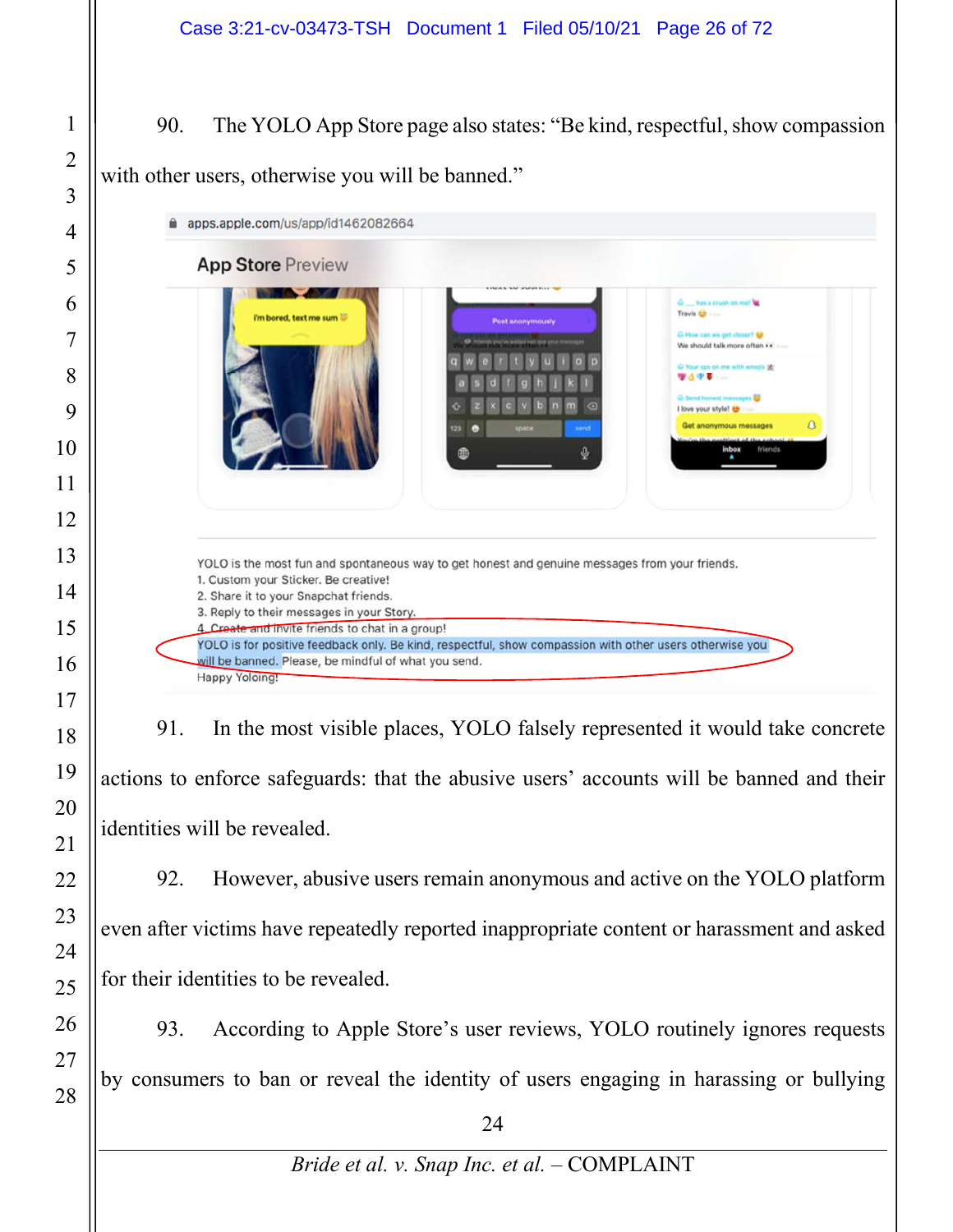behavior, even when users have reported death threats and suicidal thoughts:

1

2

3

4

5

6

7

8

9

10

11

12

13

14

15

16

17

18

19

20

21

22

23

24

25

26

27

- \*\*\*\*\*\*, 09/13/2020: "This app does not prevent bullying. It says above every YOLO question that any user will get banned from the app if they say anything considered as bullying. Well, I am very disappointed because I have seen more than enough users' telling children to "kill themselves." I personally know one child that had these messages coming in repeatedly for months, and is still getting them to this day. The child had even had many suicidal thoughts and actions."
- \*\*\*\*\*, 05/16/2019: "I've gotten disgusting messages that I've reported and waited to see whose name it would be so I know on my Snapchat who to delete but how would I know if they don't reveal the names instantly. When I reported this issue I pressed the report button and the conversation deleted but no name shows up so I still believe that whoever is on my Snapchat is still on my friends list . . ."
- \*\*\*\*\*\*dove, 3/25/2020: "it says that only positive messages are allowed and that if you bully or harass someone you will be banned from yolo. But I have gotten messages where I have been bullied and that person was not banned. . ."
- \*\*\*\*\*\*, 11/18/2019: "My daughter has been getting bullied on this app and we report/block, and this bully keeps on going and it's about suicide! . . . If someone truly reports someone this nasty on the app, it should be dealt with instantly!!"
- Briggs \*\*\*\*,  $02/17/2020$ : "At a time when suicide is the number 1 killer of teens in America, we definitely don't need apps like this where bullied haters can hide behind a screen . . ."
- Ieila\*\*\*\*:  $01/14/2021$ : "Honestly, the hate and death threats . . . on this app should be immediately taken care or when we report something someone has anonymously said."
- Uhohsp\*\*\*: 08/10/2020: "In a few group chats people have been using the ghost messages to cyberbully people by calling them fat, ugly, gross and such and sometimes even to kill themselves. . . I think it would be practical that if someone sends an outrageous message like that, getting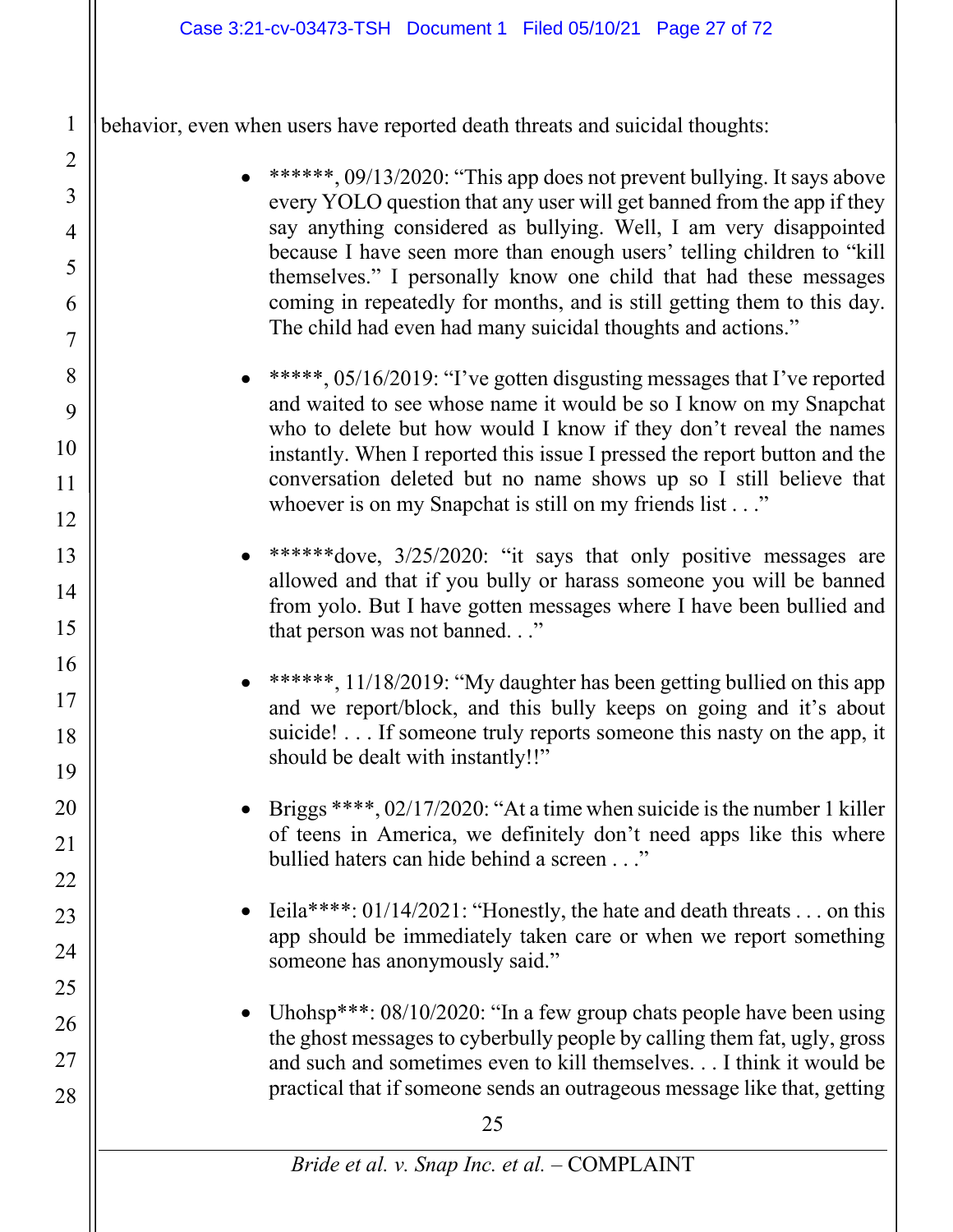flags would result in a ban? . . . these messages hurt. I am a pre-teen and I know kids my age are going to take these comments personally. I just want everyone to stay safe."

# 94. According to one review, YOLO's failure to unmask and ban abusive users

from the platform encourages bullying behavior:

• Nicole \*\*\*\*\*\*\*,  $09/29/2019$ : "it's teaching our youth that it's okay to hide behind a screen and bully. So if someone want to say something nice, they should say it to them directly, not through an anon[ymous] messaging app where people are constantly getting hurt and bullied ..."

95. If YOLO had followed its own stated policy and revealed the identities or banned abusive users, more users would be deterred from engaging in harassing or bullying because they would know they would be held accountable for their actions.

96. YOLO's anonymous app hinders parents, guardians, and educators from taking action because they do not know who the sender of the message might be.

97. YOLO's own privacy policy states that it collects personally identifiable information to "protect and enforce our rights and the rights of other Users against unlawful activity, including identify theft and fraud, and other violations of our Terms of Use." The Terms of use reiterates its zero-tolerance policy toward bullying and harassment.

98. Despite its representations to consumers, YOLO is unable and/or unwilling to detect content that constitutes bullying, harassing, and inappropriate comments. YOLO is also unable and/or unwilling to ban abusive users which contradicts their own stated policies and guidelines.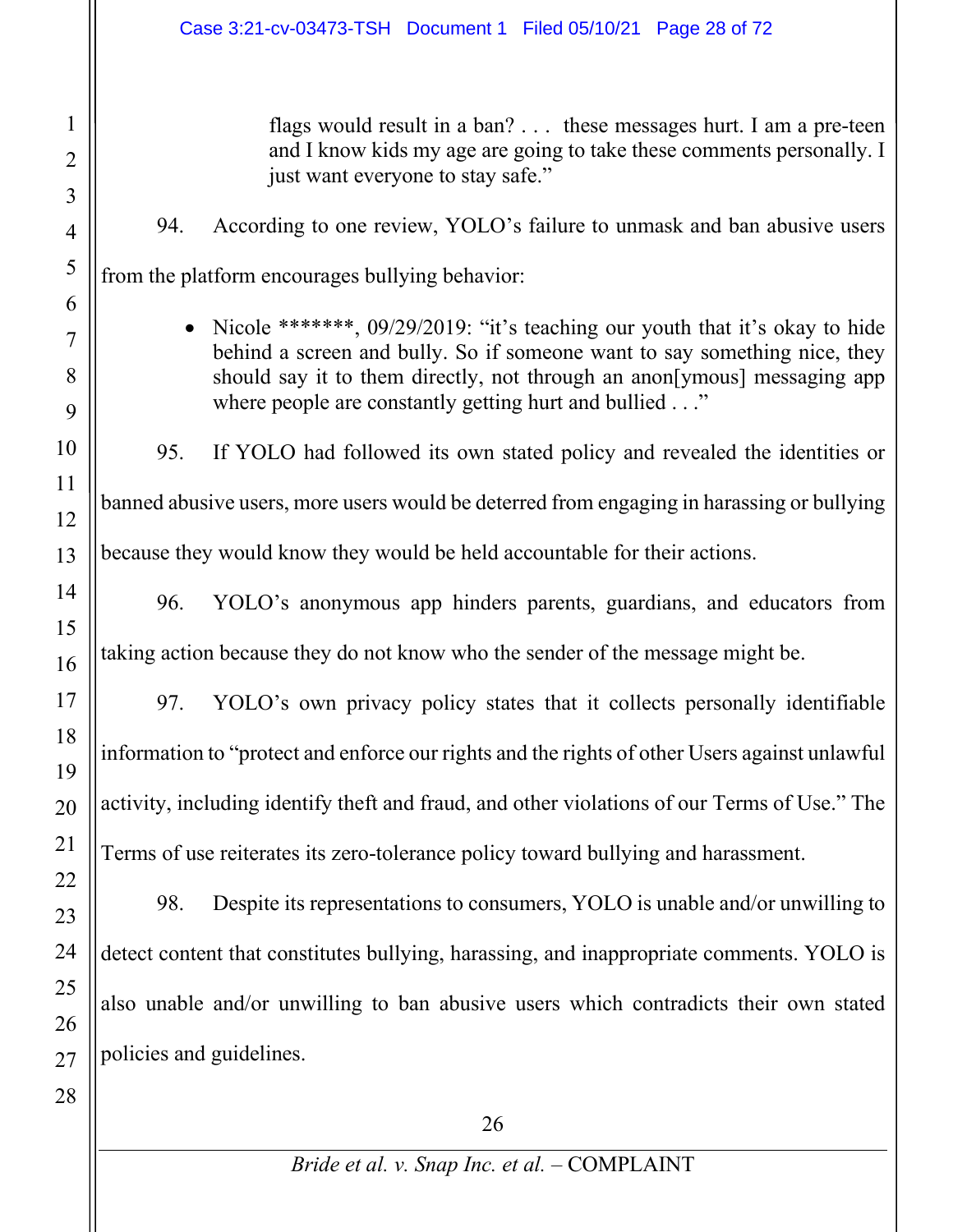99. Upon information and belief, Carson relied on the misrepresentations of YOLO that it would ban and reveal identities of users engaging in bullying and harassing behavior. Many users like Carson relied on these representations. According to the customer reviews (paras. 93-94), many users made reports to YOLO to unmask identities or block abusive users but received no resolution nor any response.

100. Contrary to the representation that YOLO would ban and reveal users who are engaging in bullying and harassment, YOLO failed to identify, detect, prevent, protect, or otherwise take any action to prevent the harm that Carson suffered using the YOLO app. YOLO's misrepresentations were material and resulted in the injury suffered by Carson and other consumers.

101. Carson's estate is therefore entitled to compensatory and punitive damages for intentionally causing physical and emotional pain and distress suffered by Carson Bride in the months leading to his death, and the pecuniary loss and loss of society, companionship, services and expenses incurred, in the amount that the jury may determine fair and reasonable.

# *YOLO's Non-Response to Kristin Bride*

102. On or around July 6, 2020, two weeks after Carson's death, his parents Kristin and Tom Bride contacted YOLO's app developers. Using the Contact Us form on YOLO's Customer Support page, Kristin and Tom wrote about the cyberbullying that occurred on YOLO and their son's resulting death.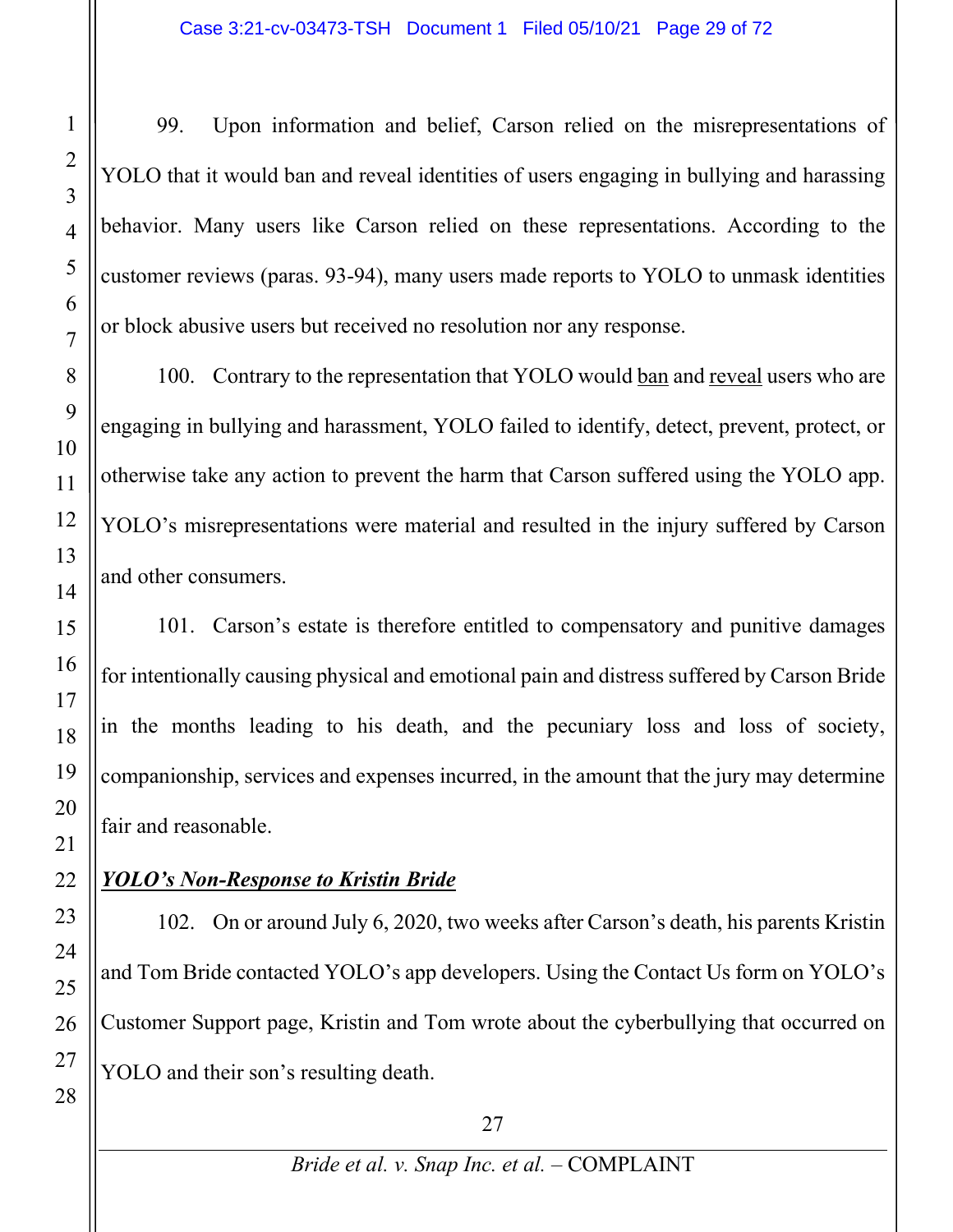103. In the message to YOLO, Kristin and Tom Bride conveyed the urgency about this topic, expressing that YOLO must reveal the abusive users' identities to protect other children from the same harm that happened to her son.

104. To date, YOLO has not responded.

105. On September 26, 2020, approximately three months after Carson's death, Carson's parents again sent an email entitled "Our Son's Suicide – Request for Help" to the law enforcement email address (lawenforcement@onyolo.com) provided by YOLO for reporting emergencies. Carson's parents expected that sending an email to the "law enforcement" address might prompt a timely response.

106. In the email, Carson's parents included details about the abusive messages that anonymous YOLO users had sent to Carson prior to his death. In addition, Carson's parents wrote:

"Clearly, no one was policing YOLO when my son received hundreds of abusive messages during the first 3 weeks of June. These offenders may very well be continuing their bullying practices, especially now that they know the power of their words. For this reason, we are requesting the contacts of every SnapChat/YOLO anonymous user who sent a message to my son's SnapChat account [] during the month of June 2020 . . . If you create an app which provides a platform for the anonymous bullying of vulnerable teens, the very least you can do is take accountability and assist the parents of your app's victims so that more YOLO deaths do not occur."

107. The email sent to the email address "lawenforcement@onyolo.com" immediately bounced back displaying the following error message: "The following recipient(s) cannot be reached" due to "invalid address."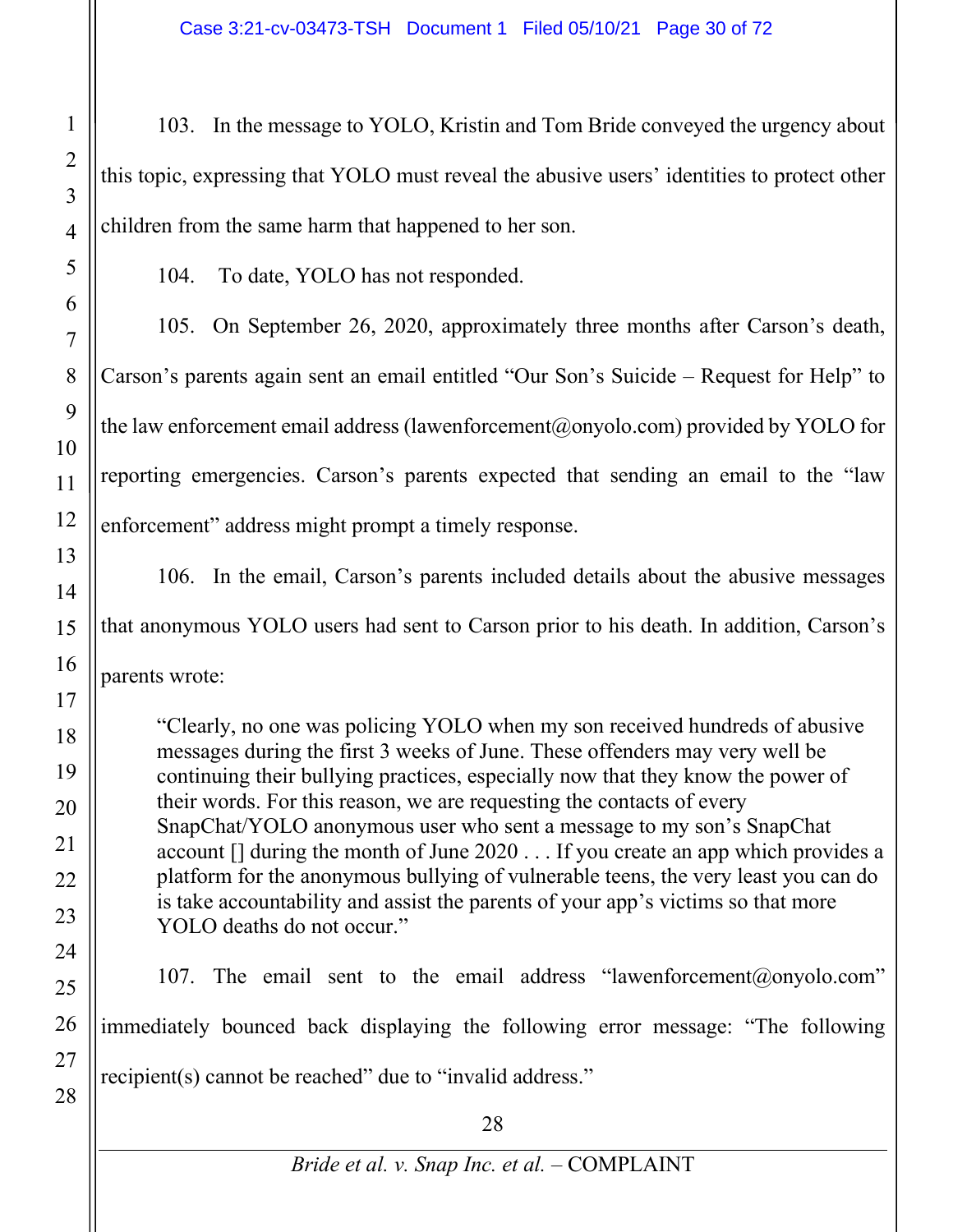108. YOLO again misrepresented and/or implied that it would provide users a way to contact them to report any issues that relate to law enforcement, when in fact, YOLO did not even maintain such an email account.

109. Kristin simultaneously sent the same message to YOLO's Customer Support, which was returned with an automated response, stating "We're currently checking your message and will respond as soon as we can."

110. To date, no one from YOLO's Support Team has responded.

111. On December 16, 2020, Kristin once again tried to reach YOLO's team through the help of Josh Golin, Executive Director of the organization *Campaign for a Commercial-Free Childhood*, who directly contacted Gregoire Henrion (Co-founder and CEO of YOLO) through LinkedIn, a social media site for professional networks, demanding that YOLO provide a response to Kristin and Tom Bride.

112. To date, no one from YOLO has responded.

113. On December 30, 2020, Kristin again contacted YOLO's team through YOLO's "Contact Us" form and email (lawenforcement@onyolo.com).

114. To date, no one from YOLO has responded.

115. Contrary to its representations in its Terms of Use and other policies, YOLO failed to protect, communicate, and respond to reports from its teen users and their parents.

116. Reasonably relying on the misrepresentations of YOLO with respect to its protection of users, Kristin Bride used YOLO's service and suffered injury in fact.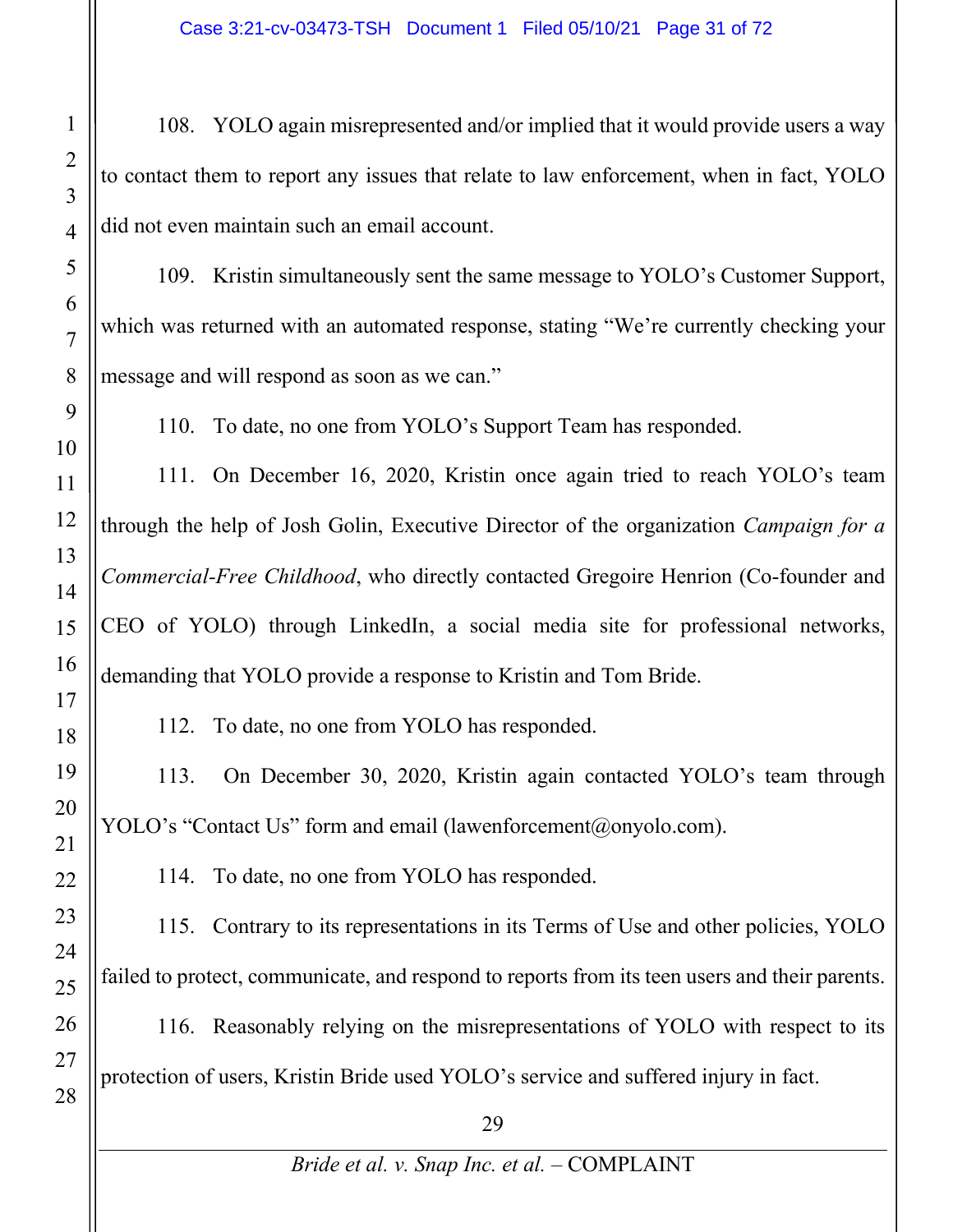117. Kristin is therefore entitled to compensatory damages for physical and emotional pain and distress in the amount that the jury may determine fair and reasonable.

118. Kristin is also entitled to injunctive relief and punitive damages for the gross, continued, and callous misrepresentations and non-response of Defendant YOLO even after being notified of Carson's death multiple times.

#### *Cyberbullying on LMK Anonymous Messaging App*

119. LMK is an anonymous Question and Answer and polling app that integrates with Snapchat through Snap Kit. LMK users can create and customize stickers and backgrounds while sharing polls with their friends on Snapchat. Other users vote anonymously and the user who posted the poll can share results on Snapchat.

120. From January 23, 2020 to June 22, 2020, Carson received numerous messages on LMK.

121. On June 21 to 22, 2020, Carson received the following messages on LMK: "Ayo where is the horse cock bb"; "Yes daddy harder daddy"; "hi babygirl do you wanna have a threesome sometime?"; "My WiFi sucks so I just flick the bean to ur Bitmoji"; "Do them every week pls daddy I got a hard on for your reply's just let my gf watch u and flick her bean."

122. On June 21, 2020, Carson stated in a private message to his friend on LMK: "for some reason whenever I do one of these [posts]" people send messages containing sexually explicit and harassing comments such as "beanflickers."

1

2

3

4

5

6

7

8

9

10

11

12

13

14

15

16

17

18

19

20

21

22

23

24

25

26

27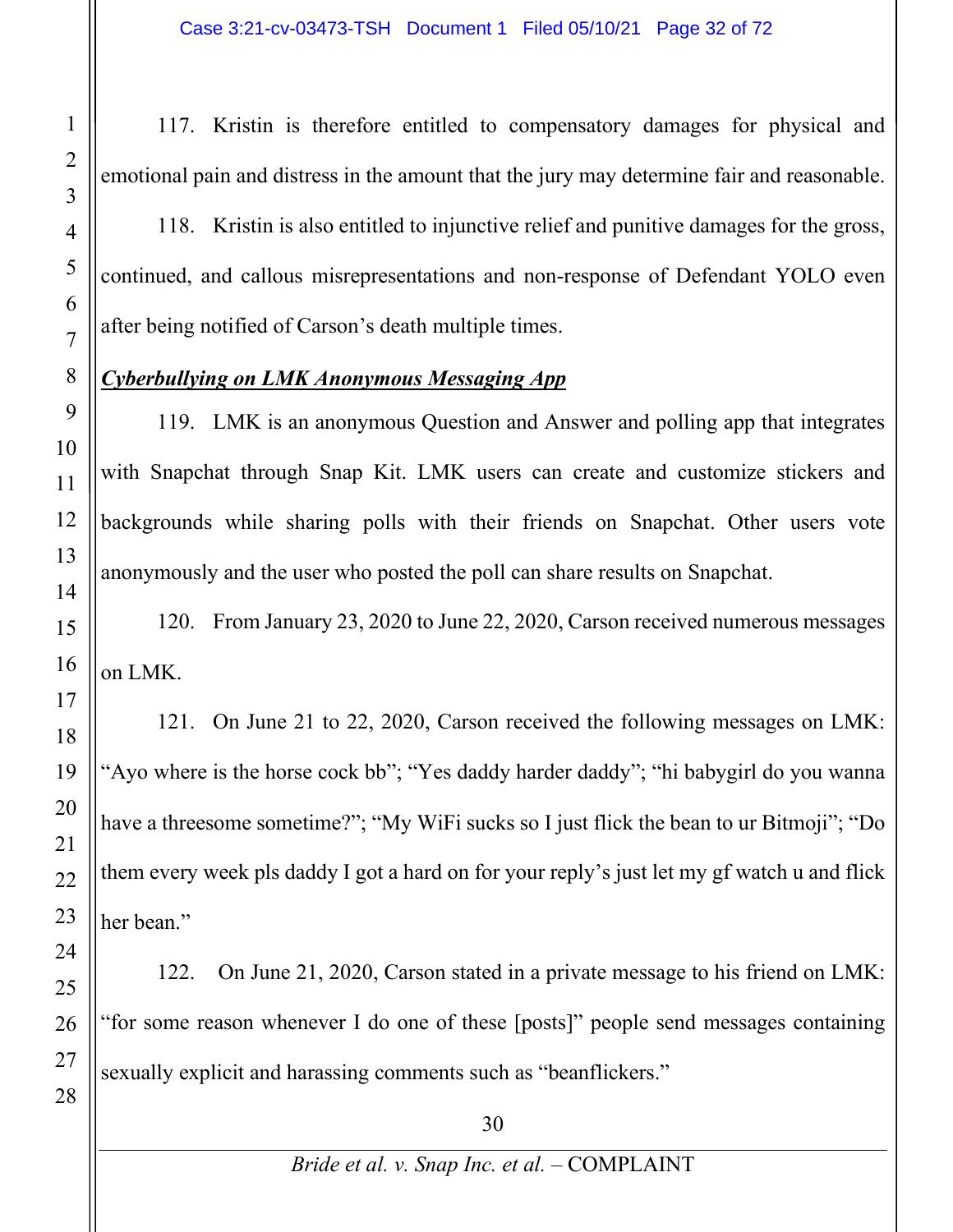123. LMK maintained, developed, and distributed anonymous features which are dangerous, despite the foreseeability of injury and wrongful death caused by its services to teen users. LMK failed to take action to enforce its purported zero-tolerance policies against bullying and harassing behavior, failed to monitor and report bullying and harassing behavior to law enforcement, and failed to prohibit sexually explicit and inappropriate texts and photos sent to young users as they promised in their stated policies and guidance. In this way, they have failed to exercise the duty of care owed to its users including Carson.

#### *LMK's Misrepresentations*

124. On Google Play Store, LMK is accompanied by a "Teen" content rating sign, indicating that the app is marketed toward teenage users. According to Google Play, content ratings are the responsibility of app developers.<sup>26</sup>

| Google Play                                                                                     | Search                                                                                              | $\alpha$           |
|-------------------------------------------------------------------------------------------------|-----------------------------------------------------------------------------------------------------|--------------------|
| 88<br>Apps                                                                                      | Categories $\vee$<br>Top charts<br>New releases<br>Home                                             |                    |
| My apps<br><b>Shop</b>                                                                          | LMK: Make New Friends                                                                               |                    |
| Games<br>Kids<br>Editors' Choice                                                                | ughtSpace in<br>LMK<br>$\tau$ Teen<br>Offers in-app purchases                                       | ★ ★ ★ ★ = 15.987 ± |
| Account<br>Payment methods<br>Play Points<br>New                                                | You don't have any devices<br>Add to Wishlist                                                       | Install            |
| 125.                                                                                            | According to the LMK's Guidelines, LMK does "not tolerate any sexually                              |                    |
|                                                                                                 | explicit content. This includes content in the form of text, photo, and video." LMK                 |                    |
| <sup>26</sup> Google Play Help, Apps & Games Content Ratings on Google Play,<br>3904586056&rd=1 | https://support.google.com/googleplay/answer/6209544?p=appgame ratings&visit id=637560335067969325- |                    |
|                                                                                                 | 31                                                                                                  |                    |

*Bride et al. v. Snap Inc. et al.* – COMPLAINT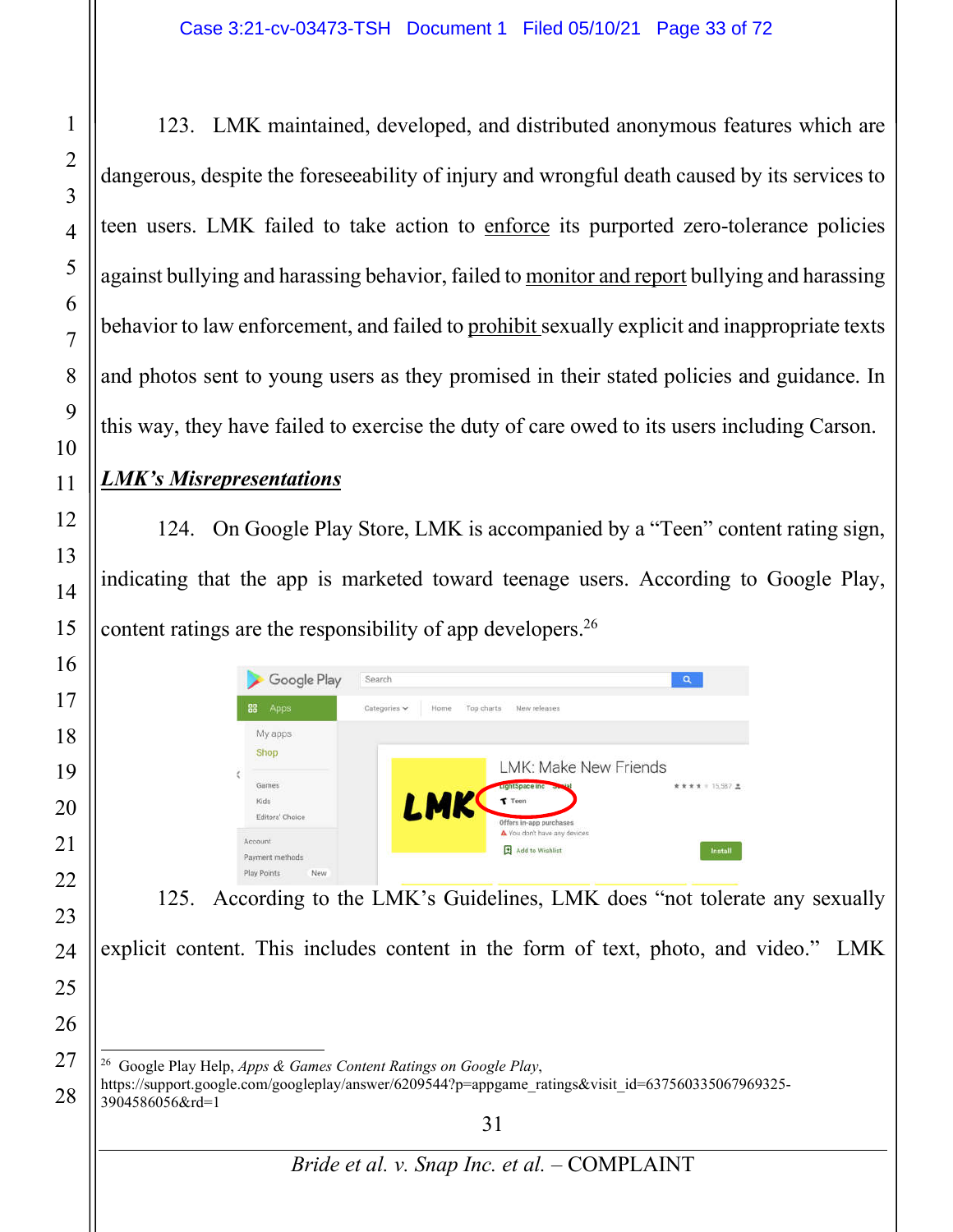represented that it "does not tolerate ANY objectionable content or abusive users."<sup>27</sup>

126. LMK's Terms of Use states that it will not tolerate any user who is "mean, is bullying someone or is intended to harass, scare or upset anyone." It expressly represents: "LMK does not tolerate ANY objectionable content or abusive users. Any objectionable content posted on LMK will be reviewed by our Content Safety team." "Reports of stalking, threats, bullying, or intimidation, are taken very seriously and may be reported to law enforcement."

127. According to LMK's Privacy Policy, LMK collects information about "how [users] communicate with other users on LMK, such as their names, the time and date of your communications, the number of messages [users] exchange with your friends, which friends [users] exchange messages with the most, and [the user's] interactions with messages (such as when [users] open a message or capture a screenshot)."28

128. LMK represented that it would "go to great lengths to protect our community from 'inappropriate users' by implementing various technology and moderation practices including: Artificial intelligence technology to identify potentially inappropriate content within text . . . human moderation to assess whether content or user violates our Community Guidelines."29

129. According to the above representations -- that LMK collects a wide variety of

 *What is LMK doing to ensure safety within the app?,* LMK Support Center, https://lmk.zendesk.com/hc/enus/articles/360047469394-What-is-LMK-doing-to-ensure-safety-within-the-app-

Guidelines, LMK, at https://www.lmk.chat/guidelines

Privacy Policy, LMK, https://www.lmk.chat/privacy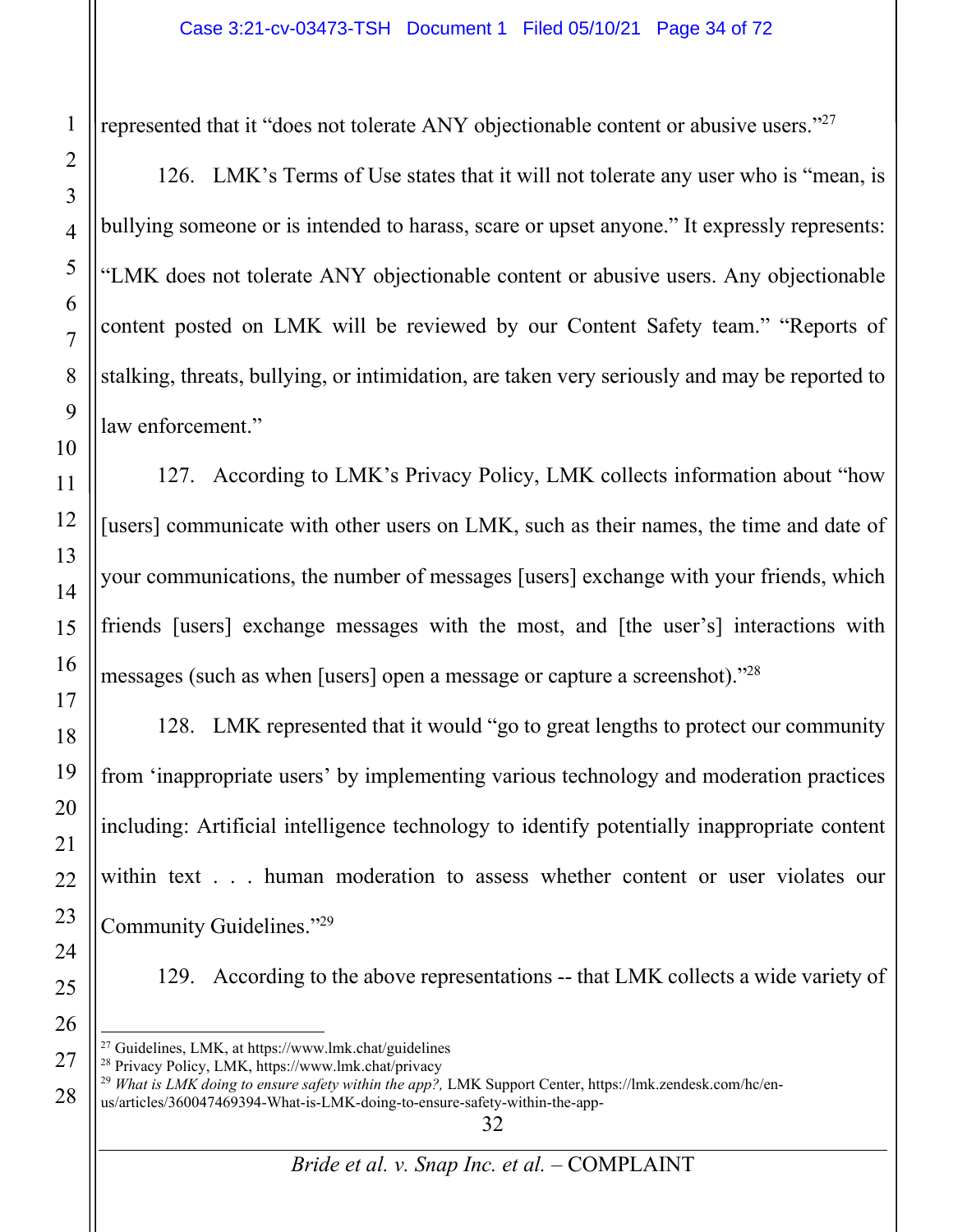private data of minor users and uses artificial intelligence technology and human labor to discern whether contents are harmful -- LMK would have known that teen users, including Carson, were receiving sexually explicit contents, bullying, and harassing messages.

130. Despite its knowledge of bullying, LMK did not report the incident to the police, did not enforce its "no tolerance" policy, and did not prohibit sexually explicit content.

131. LMK represents that it is collecting a wide variety of information about the users that would reveal their age and contents exchanged, including: "names of other users, time and date of communications, number of messages you exchange with your friends ... content information, usage information, location information, and phonebooks."

132. Despite its representations to consumers, LMK is unable and/or unwilling to detect behavior that constitute bullying, harassing, and inappropriate comments by users per its own policies and guidelines.

133. Upon information and belief, Carson relied on the misrepresentations of LMK, that it would prohibit sexual content (text, photo, and video) and report threats, bullying or intimidation. These misrepresentations were material and resulted in the injury suffered by Carson and other consumers.

134. Carson's estate is therefore entitled to compensatory and punitive damages for intentionally causing physical and emotional pain and distress suffered by Carson Bride in the months leading to his death, and the pecuniary loss and loss of society,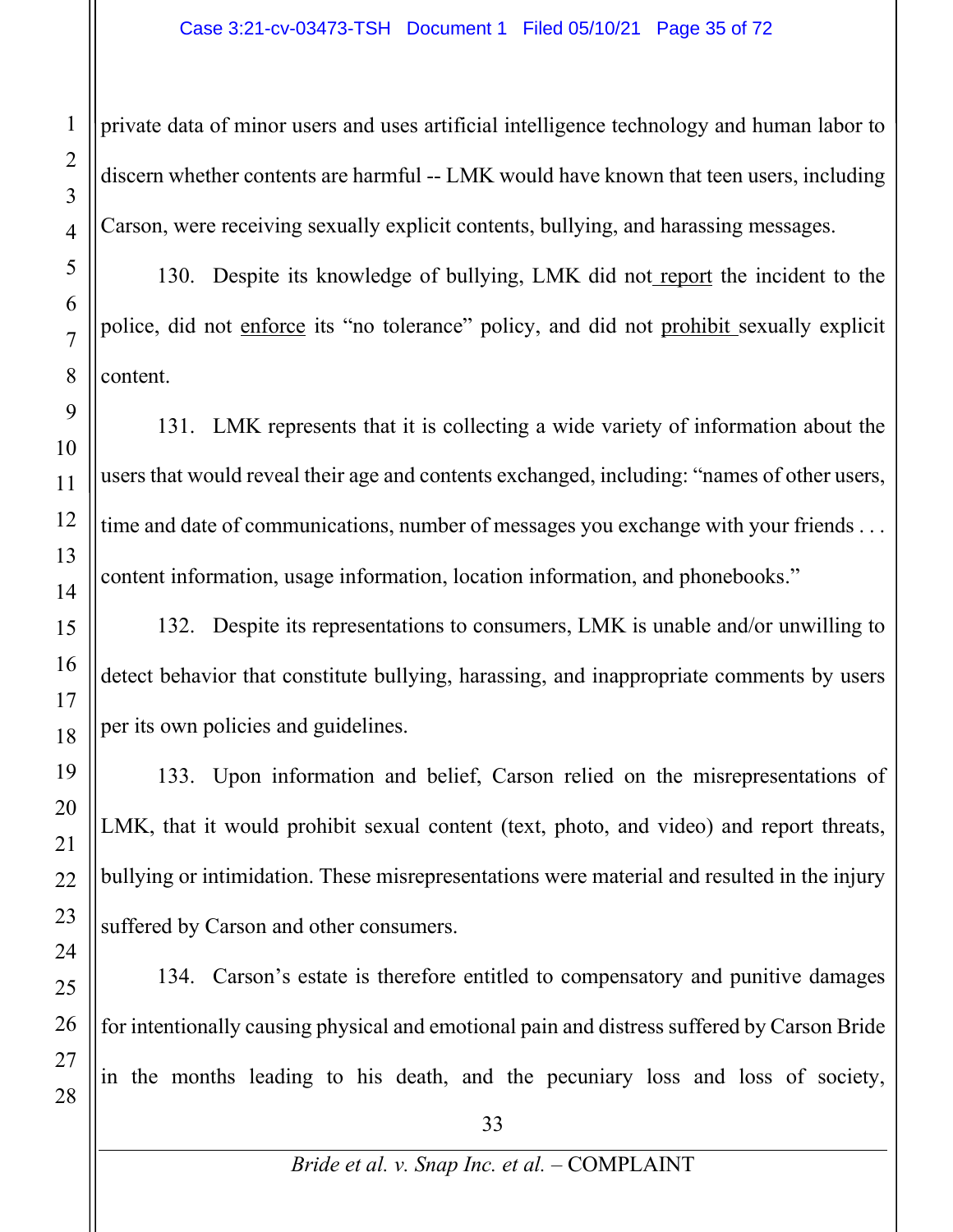companionship, services and expenses incurred, in the amount that the jury may determine fair and reasonable.

135. Putative class members would use LMK's services in the future which entitles them to injunctive relief. Putative class members are also entitled to compensatory damages, restitution, and punitive damages in the amount that the jury may determine fair and reasonable.

#### *Cyberbullying on Snapchat and Misrepresentations regarding Snap Kits*

136. Snapchat is a software service by Snap Inc. that provides a mobile app allowing consumers to send and receive photo and video messages. Snapchat markets itself as a messaging app in which contents are posted for a short time before they disappear from users' view.

137. Market and consumer data company Statista found that, as of June 2020, 66.5% of Snapchat users in the United States were between 12 and 17 years of age, making it the No. 1 app used among teenagers. 30 Since the spring of 2016, Snapchat consistently ranks as the most popular social network for teenagers in the United States. Yet, 31% of young people experienced cyberbullying on Snapchat.<sup>31</sup>

138. The age rating for Snapchat is 13, but there is no age verification procedure

 *Most popular social networks of teenagers in the United States from fall 2012 to fall 2020*, Statista, https://www.statista.com/statistics/250172/social-network-usage-of-us-teens-and-young-adults/ *Id*.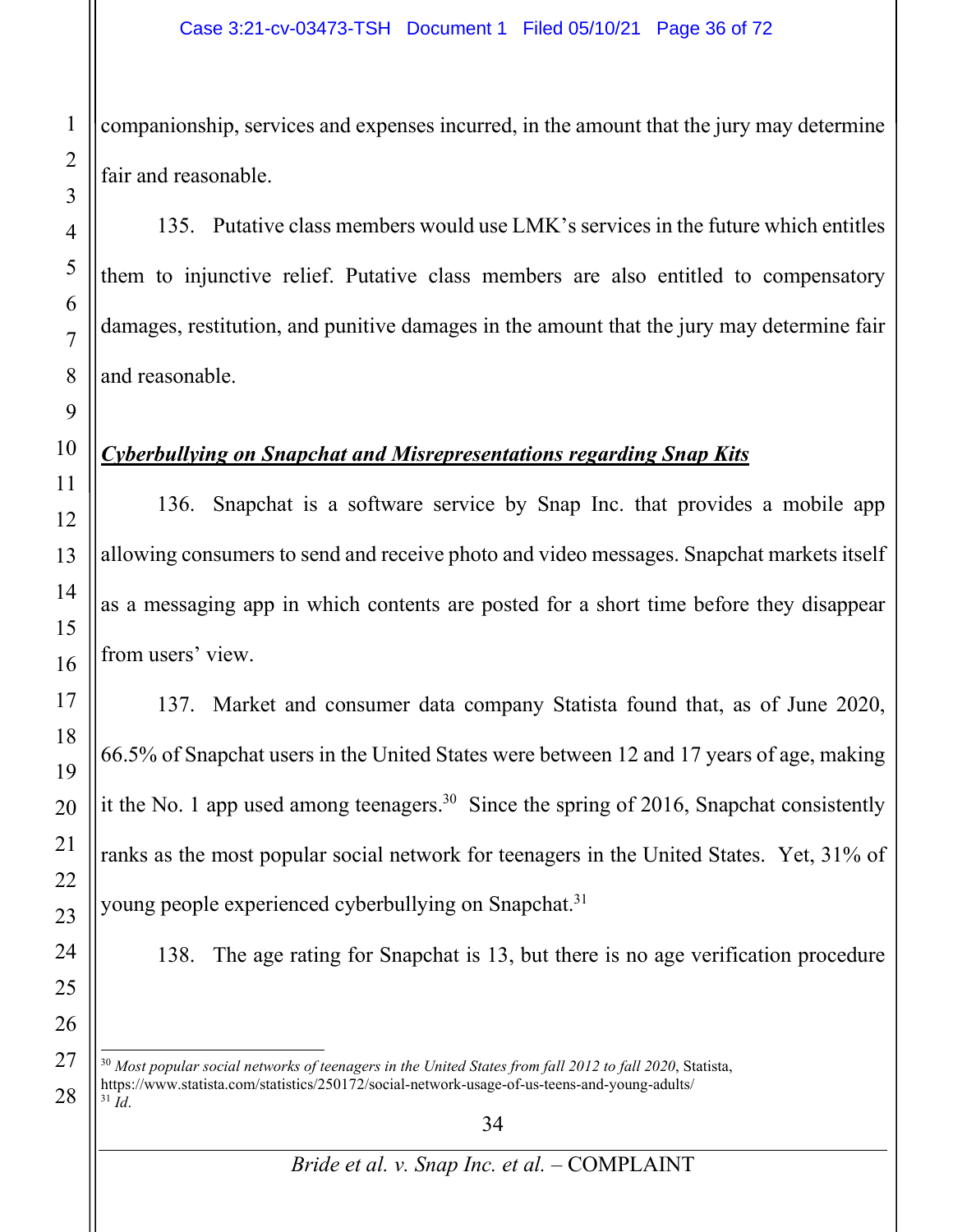in the sign-up process.

139. Snap Kit is Snap Inc.'s platform which allowsthird-party apps to use Snapchat features. Snap Kit grants third-party apps access to Snapchat's Application Programming Interface (API). Third-party apps on Snap Kit can allow users to user their Snapchat credentials to log-in.

140. Snap Inc. benefits from Snap Kit by bringing new users to Snapchat via thirdparty apps while reengaging existing users by offering a variety of third-party, add-on services. Third-party app developers benefit through Snap Kit by generating referral traffic by tapping into Snapchat's more than 280 million teen users world-wide.<sup>32</sup>

141. Since on or around May 2019, both LMK and YOLO were approved by Snap Inc. to be used on Snapchat through Snap Kit. Both apps are also advertised for "teens" and provide a platform for anonymous chat, polling, and Q&A.

142. Upon information and belief, YOLO and LMK's users are predominantly teens.

143. Developers of third-party apps seeking access to Snap Kit must pass a human review and approval process, and Snap Inc. reviews the functionality of the other apps to ensure they satisfy Snap Inc.'s standards. Snap Inc.'s approval process is meant to retain control over the third-party app's operations. Snap Inc.'s trust, safety and customer

<sup>32</sup> Josh Constine, *Snapchat launches privacy-safe Snap Kit, the un-Facebook Platform*, TechCrunch, June 14, 2018, at https://techcrunch.com/2018/06/14/snapchat-snap-kit/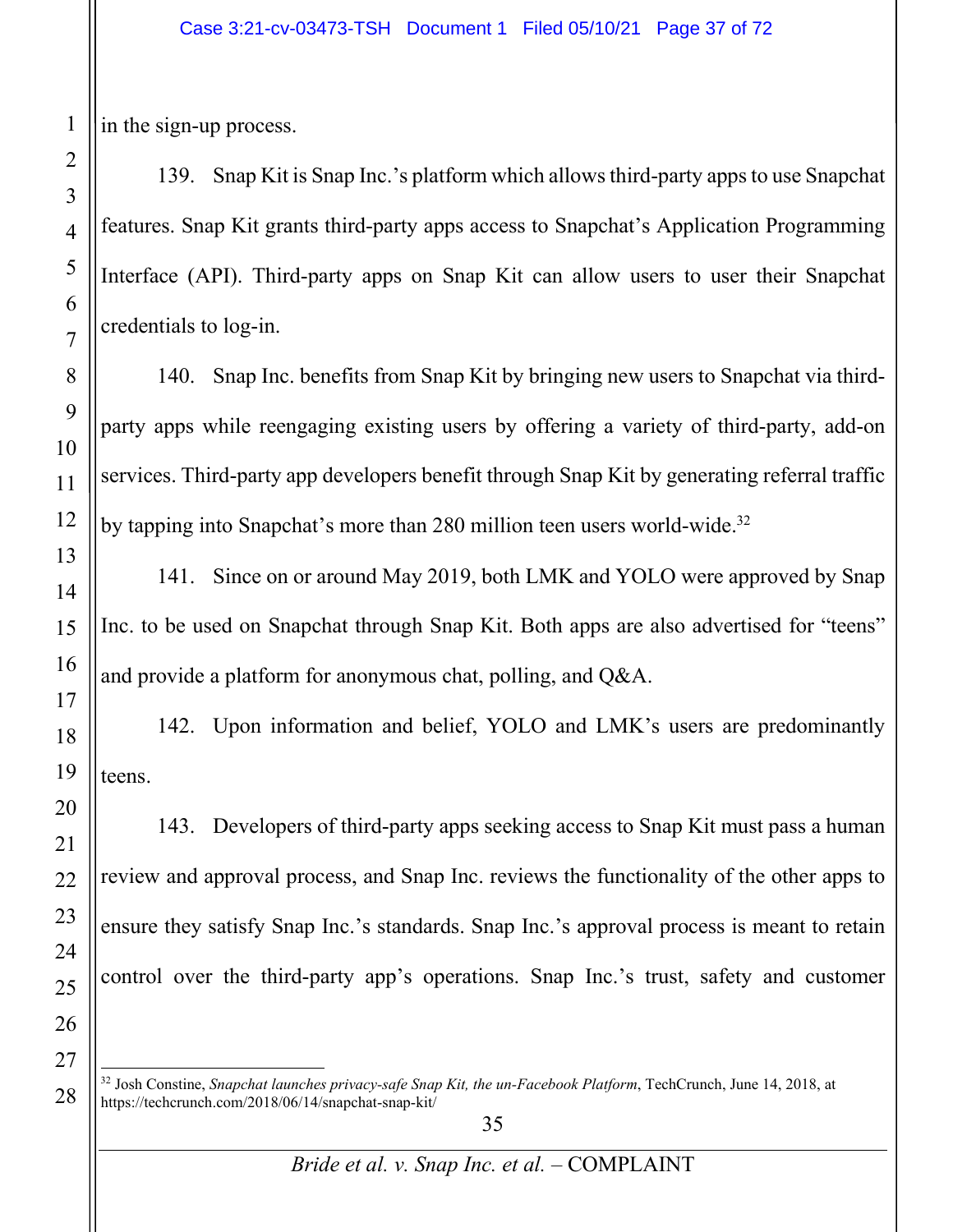operations teams review the third-party apps before they approve them for Snap Kit access. Snap Inc. represented that, if Snap Inc.'s review teams have any concerns about a thirdparty app's "security or intentions," the third-party app is denied access to Snap Kit.<sup>33</sup>

144. According to Snap Kit App Review Guidelines, third-party apps that "[e]ncourag[e] or promot[e] violence, harassment, bullying, hate speech, threats, and/or self-harm" are considered "unacceptable." Unacceptable features or content include "inadequate safeguards in place to prevent this type of behavior."<sup>34</sup>

145. Per the Snap Kit App Review Guidelines, to access Snap Kit, all third-party apps "containing user generated content must have the ability to report inappropriate content and have a contact method made available to users. The developer team should be able to swiftly and effectively handle any concerns raised about the safety of users."35

146. Snap Inc. states that if a third-party app violates the Review Guidelines or contains unacceptable features or content, Snap Inc. will remove the third-party app. One example of unacceptable features include: "Encouraging or promoting violence, harassment, bullying, hate speech, threats, and/or self-harm. This also includes inadequate safeguards in place to prevent this type of behavior."<sup>36</sup>

147. According to Snap Kit's Review Guidelines, where an app contains potential

<sup>33</sup> Lauren Goode, Snap Will Let Other Apps Use Its Features, But Not Your Data, WIRED, June 14, 2018, https://www.wired.com/story/snap-kit/

 $^{34}$  Snap Kit App Review Guidelines, https://kit.snapchat.com/docs/review-guidelines $^{35}$   $\emph{Id}$ 

<sup>35</sup> *Id*. 36 *Id*.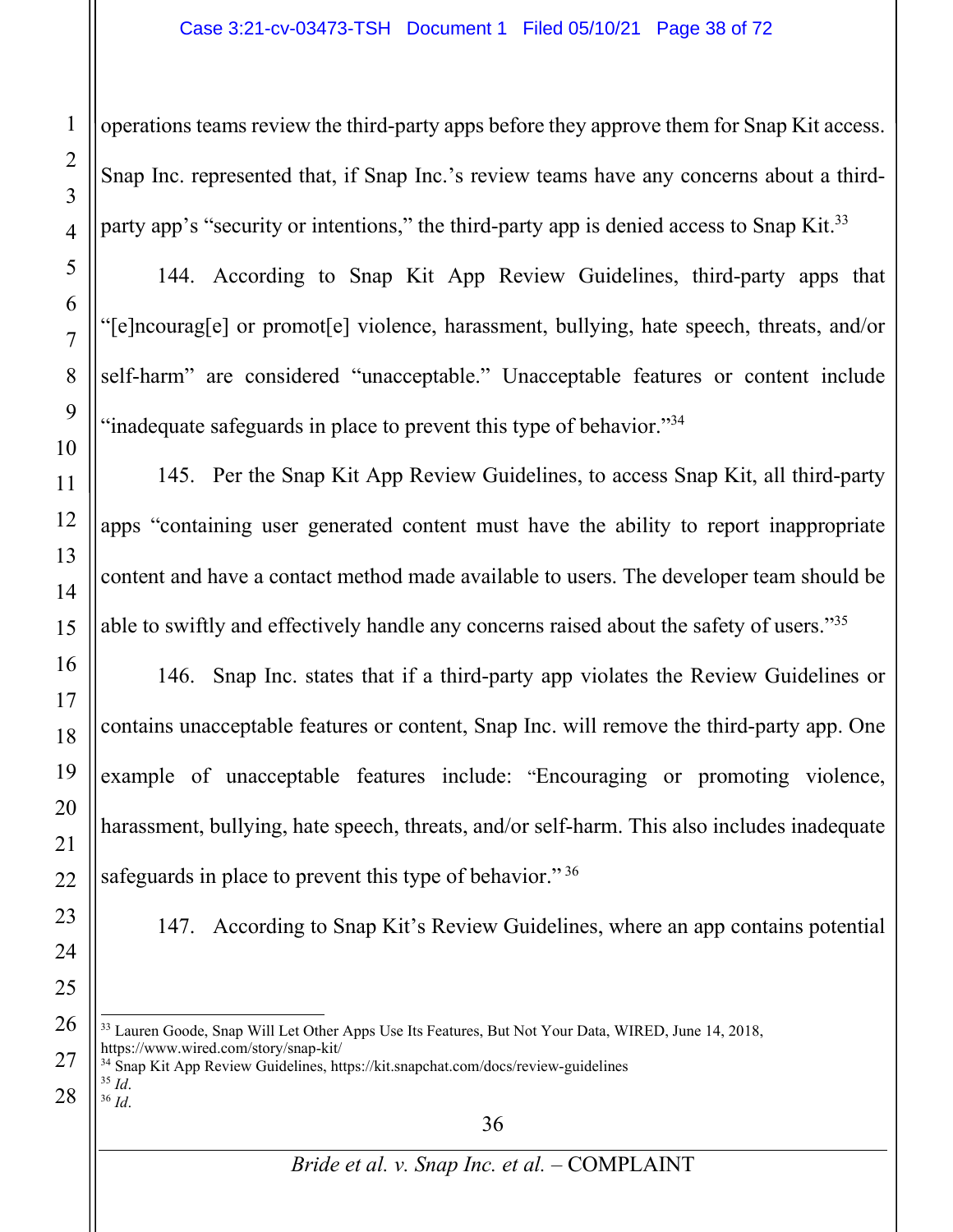trust and safety issues, including "user-generated content, anonymous postings . . . or an audience that includes minors" the app would be subject to longer and on-going review processes.

148. Snap Inc. states that it would take negative user feedback in to account in reviewing third-party apps.<sup>37</sup>

149. Additionally, Snap Kit's Review Guidelines state, "[a]ll apps must conform with local laws and regulations in the jurisdiction where they are available."<sup>38</sup> Almost all states and territories in the U.S. has Anti-Bullying laws that prohibit bullying and require reporting incidents, prevention methods, and safeguards.<sup>39</sup>

150. Upon information and belief, none of the promises and policies stated by Stan Inc. above are enforced.

151. Both LMK and YOLO were subject to Snap Kit's Review Guidelines and periodic review processes. But despite LMK and YOLO's defectively designed anonymous messaging features that were known to promote cyberbullying and harassment among users, Snap Inc. did not remove them from Snap Kit.

152. Snap Inc. knew about the dangers of anonymous apps that promote cyberbullying, because similar problems had surfaced when Snap Inc. had previously

<sup>37</sup> *Id.*<br><sup>38</sup> *Id.*<br><sup>39</sup> *Key Components in State Anti-Bullying Laws, Policies, and Regulations, STOPBULLYING.GOV,* https://www.stopbullying.gov/resources/laws/key-components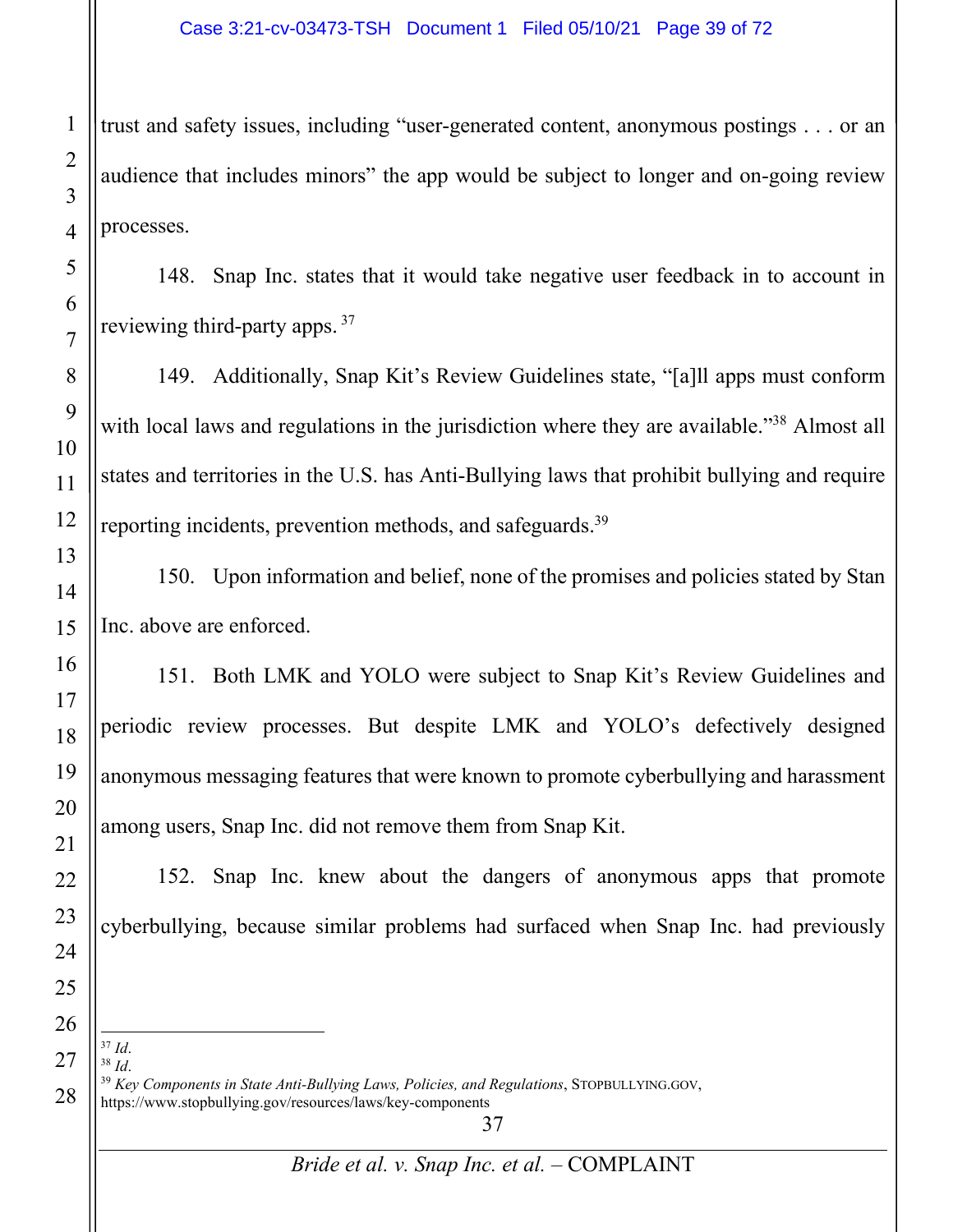allowed the anonymous app *Sarahah* to be used in connection with Snapchat's platform. 40 *Sarahah* app was eventually banned from Apple and Android app stores for "making bullying easy."41

153. Snap Inc. represented that third-party apps on Snap Kit are periodically rereviewed for compliance.<sup>42</sup> Through numerous reports, customer complaints and negative feedback – which Snap Inc. purports to take into account in their review -- Snap Inc. would have known that the anonymous messaging apps YOLO and LMK are causing fatal harm and that those apps had failed to enforce safeguards. Yet, contrary to the representations in its Review Guidelines, Snap Inc. has not removed YOLO and LMK from its platform.

154. Despite numerous reports of harassment, bullying, and harm suffered by teenagers arising from anonymous features embedded in YOLO and LMK, Snap Inc. reviewed, vetted, and approved YOLO and LMK to be on Snap Kit, exposing millions of teen users on Snapchat to these apps. Snap Inc. continues to provide YOLO and LMK access to its platform, users, and suite of services.

155. Despite its representations to consumers, Snap Inc. maintained, developed, and distributed anonymous features together with YOLO and LMK to Snapchat's teen users, despite knowledge of their dangerous and defective design. The injuries and

<sup>40</sup> *How to Link your Sarahah Account To Your Snapchat – Here's How,* BUSTLE, Aug. 10, 2017, https://www.bustle.com/p/how-to-link-your-sarahah-snapchat-so-your-friends-can-send-you-messages-75838 <sup>41</sup> *Sarahah: Popular Anonymous Messaging App Blamed for Making Abuse Easy is Kicked Off iphone and Android*, INDEPENDENT, Feb. 26, 2018, https://www.independent.co.uk/life-style/gadgets-and-tech/news/sarahah-banned-iphone-

android-download-app-store-down-not-working-anonymous-curious-cat-a8228941.html <sup>42</sup> Snap Kit App Review Guidelines, https://kit.snapchat.com/docs/review-guidelines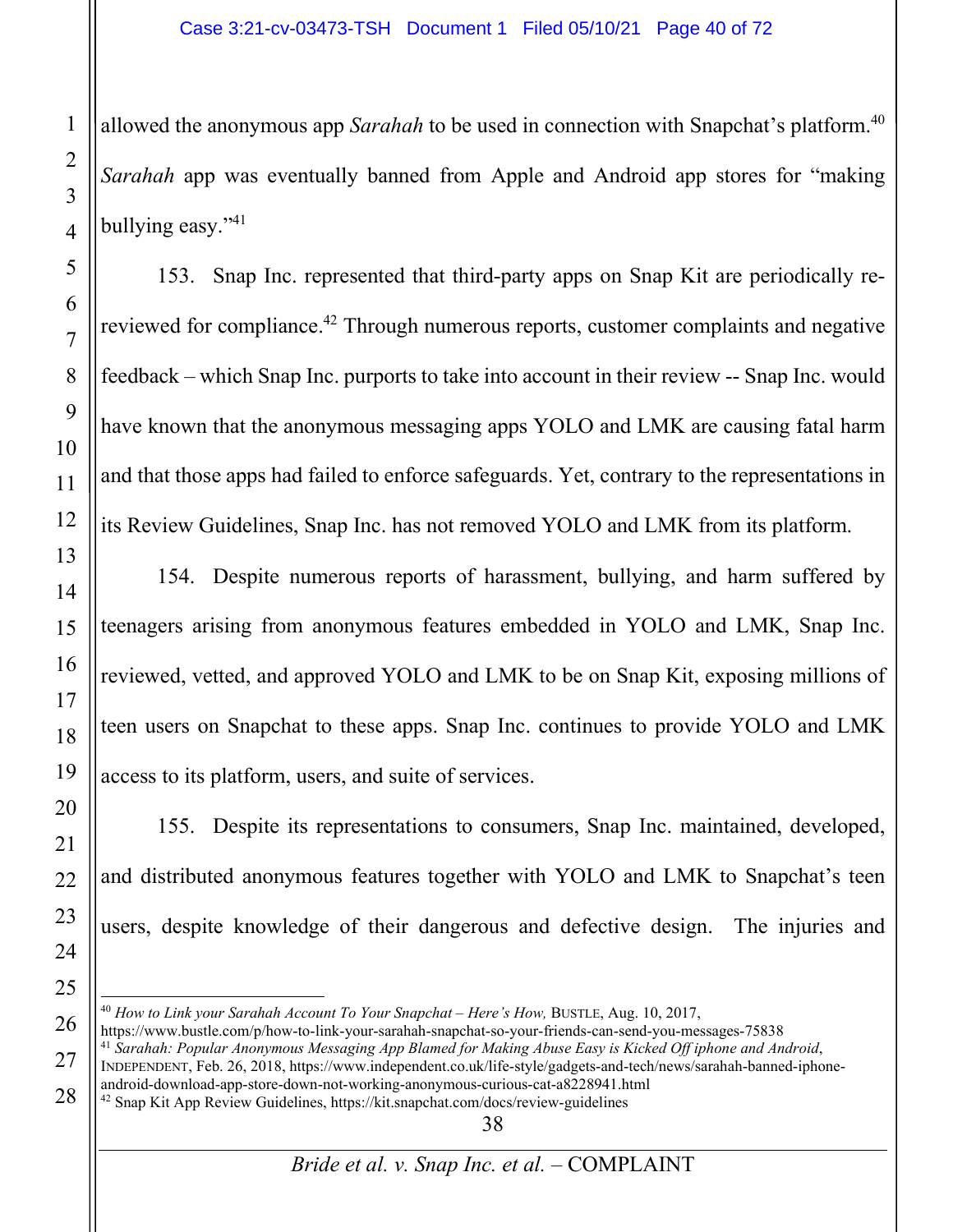wrongful deaths caused by anonymous apps to teen users were foreseeable, but Snap Inc. failed to maintain safeguards to protect users from harm. In this way, they have failed to exercise the duty of care owed to Snapchat users including Carson Bride.

156. Upon information and belief, Carson relied on the misrepresentations of Snap Inc. that it reviewed, vetted, and approved third-party apps like YOLO and LMK, and that it would remove third-party apps from Snap Kit if they fail to comply with Snap's Review Guidelines. These misrepresentations were material and resulted in the injury suffered by Carson and other consumers.

157. Carson's estate is therefore entitled to compensatory and punitive damages for intentionally causing physical and emotional pain and distress suffered by Carson Bride in the months leading to his death, and the pecuniary loss and loss of society, companionship, services and expenses incurred, in the amount that the jury may determine fair and reasonable.

158. Putative class members would use Snapchat's services in the future which entitles them to injunctive relief. Putative class members are also entitled to compensatory damages, restitution, and punitive damages, in the amount that the jury may determine fair and reasonable.

## **CLASS ACTION ALLEGATIONS**

159. Plaintiffs bring this class action on behalf of themselves and Class Members pursuant to Rule 23 of the Federal Rules of Civil Procedure.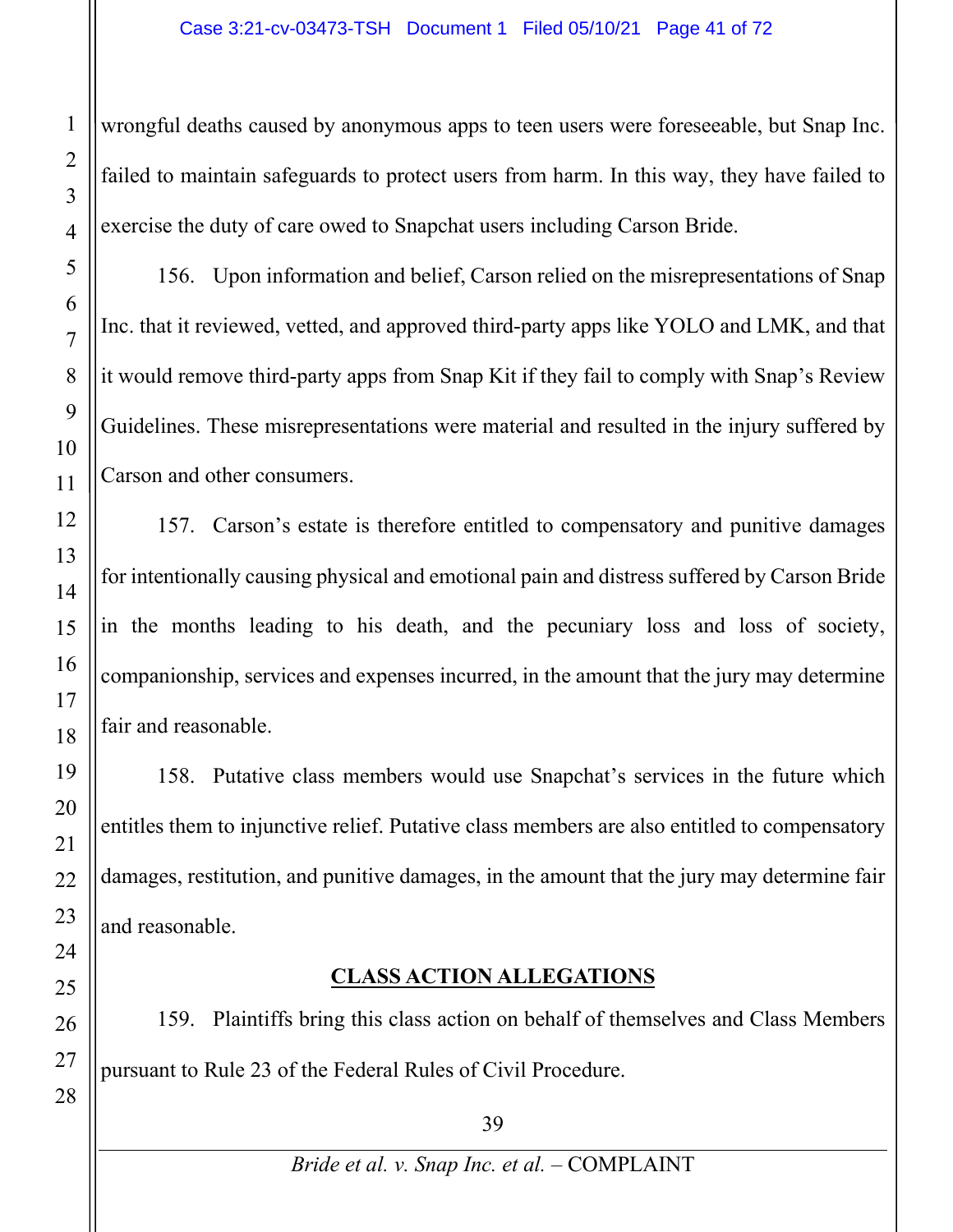160. Plaintiffs Carson Bride and Tyler Clementi Foundation seek to represent a national "Snapchat Class" defined as follows: All United States residents between the ages of 13 and 17, who are or were registered users of Snapchat between May 10, 2018 and the date of judgment in this action, excluding Defendant, Defendant's officers, directors, and employees, Defendant's subsidiaries, the Judge to which this case is assigned and the immediate family of the Judge to which this case is assigned.

161. Plaintiffs Carson Bride and Tyler Clementi Foundation seek to represent a national "YOLO Class" defined as follows: All United States residents between the ages of 13 and 17, who are or were registered users of YOLO between May 1, 2019 and the date of judgment in this action, excluding Defendant, Defendant's officers, directors, and employees, Defendant's subsidiaries, the Judge to which this case is assigned and the immediate family of the Judge to which this case is assigned.

162. Plaintiffs Carson Bride and Tyler Clementi Foundation seek to represent a national "LMK Class" defined as follows: All United States residents between the ages of 13 and 17, who are or were registered users of LMK between May 1, 2019 and the date of judgment, excluding Defendant, Defendant's officers, directors, and employees, Defendant's subsidiaries, the Judge to which this case is assigned and the immediate family of the Judge to which this case is assigned.

163. Plaintiffs reserve the right to re-define any of the Class definitions prior to class certification or thereafter, including after having the opportunity to conduct

40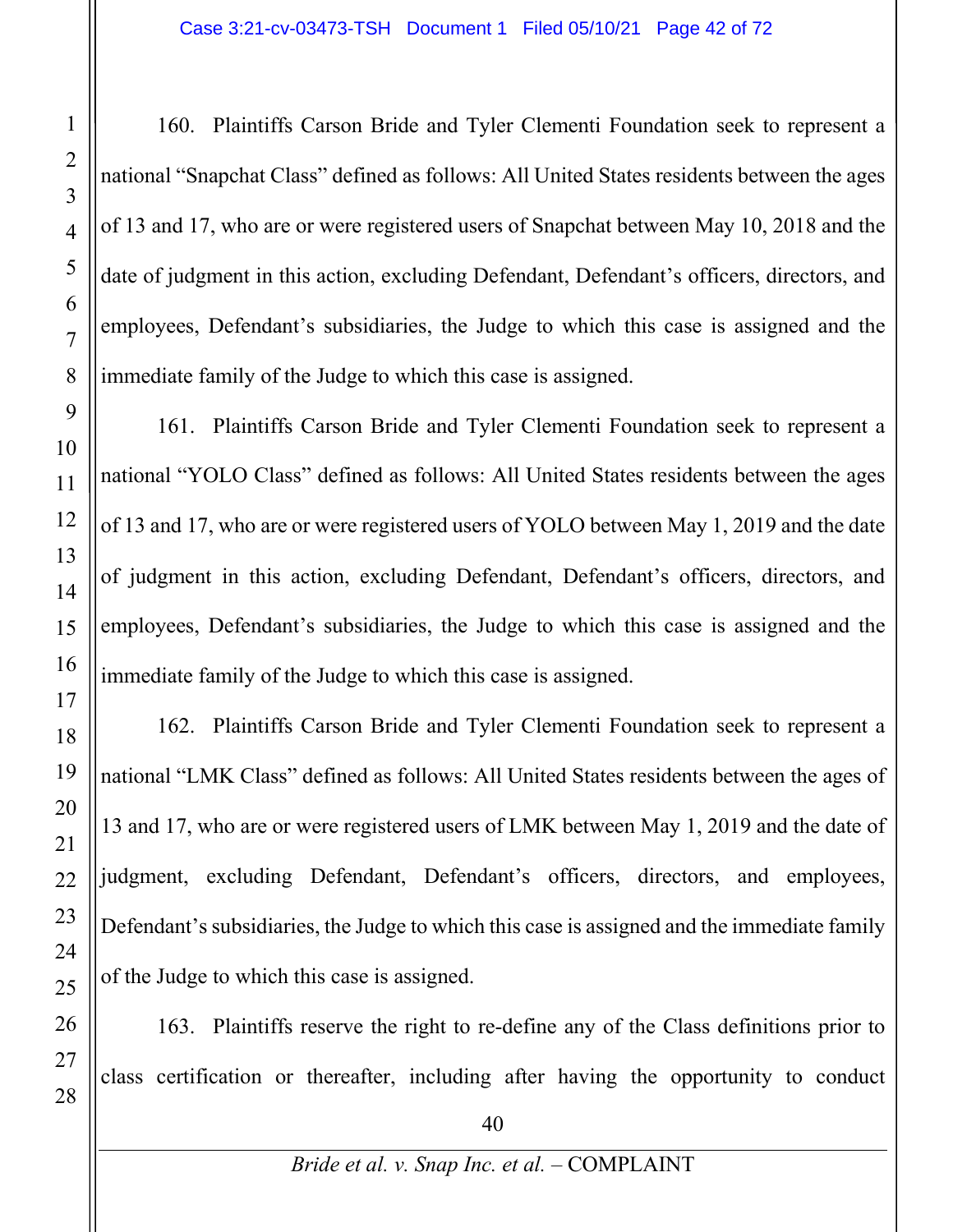discovery.

164. Plaintiffs are members of the putative class that they seek to represent.

165. The definition of the putative class is narrowly tailored to include only persons who can be identified through Defendants' database of registered users for the discrete period of time from when the Defendants' apps launched through the date of judgment in this action, or from the appropriate statutory limitations period through the date of judgment in this action.

# *F.R.C.P. 23(a)*

166. The proposed class is so numerous that the individual joinder of all its members, in this or any action, is impracticable. The exact number or identification of the members of the putative class is presently unknown to Plaintiffs, but it is believed to comprise millions of United States residents throughout the nation, thereby making joinder impractical.

167. Common questions of fact and law exist as to all Class Members. These include, but are not limited to, the following:

- (a) Whether the defective design of the anonymous messaging function was dangerous such that the solicitation, maintenance and distribution of the apps' services constitute unfair and deceptive business practices;
- (b) Whether the representations made by each of the Defendants' apps were materially misleading to consumers;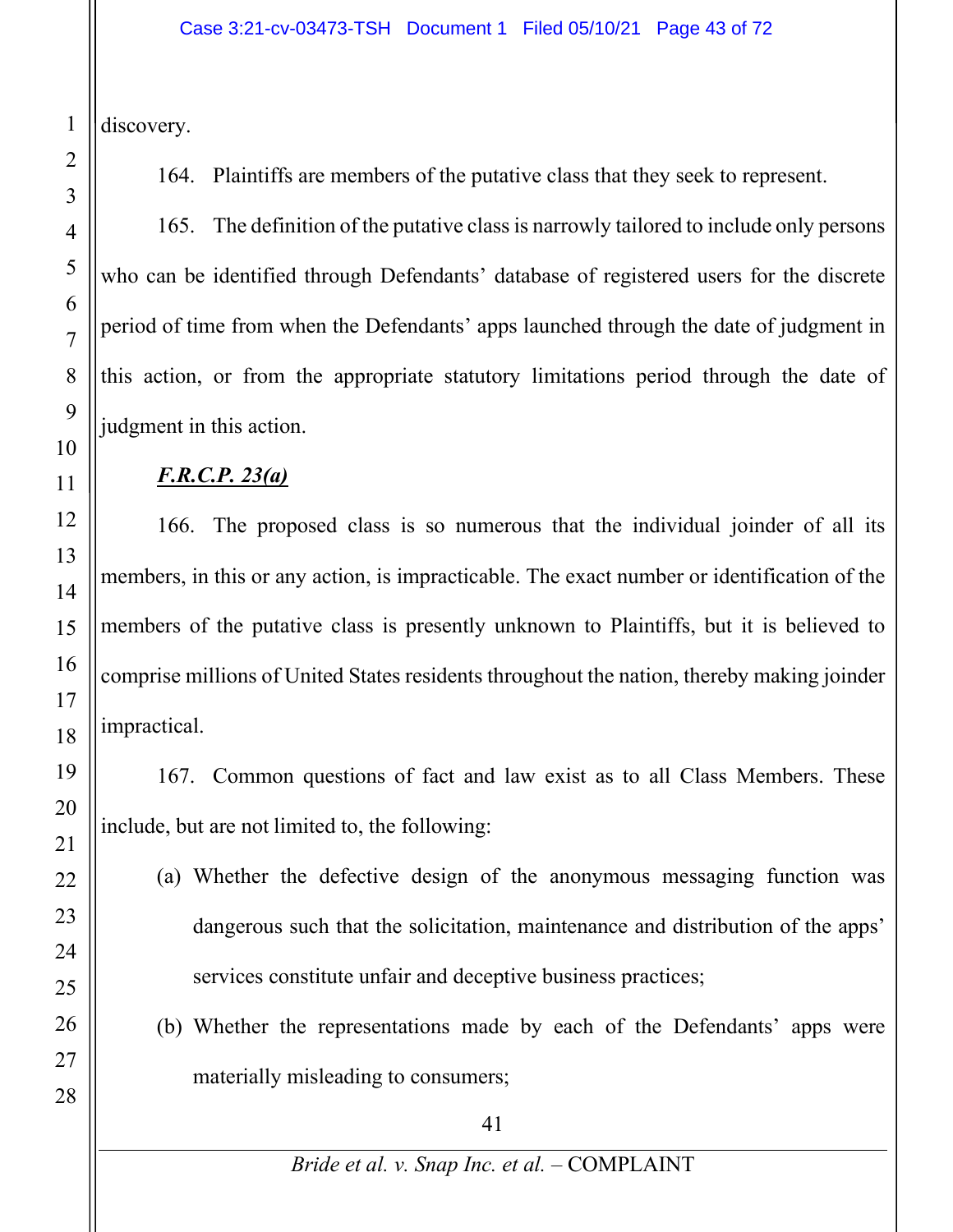(c) Whether Defendants failed to carry out what they explicitly represented through their app store descriptions, terms of use, and privacy policy;

(d) Whether Defendants' conduct resulted in harm to consumers; and

(c) Whether Plaintiffs and the Class members are entitled to an injunction, damages, restitution, equitable relief and other relief deemed appropriate and the amount and nature of such relief.

168. Plaintiffs' claims are typical of the claims of the putative class members. Plaintiffs and all putative Class members were subject to the above misrepresentations made by Defendants and all have claims based on the same legal theories against the Defendants.

169. The factual bases of Defendants' misconduct are common to the putative Class members and represent a common scheme and pattern of practice surrounding the defectively designed products and services, and misrepresentations about their services and guidelines, and enforcement, resulting in injury to all putative class members alike. Plaintiffs are asserting the same rights, making the same claims, and seeking similar relief for themselves and all other putative class members.

170. Plaintiffs are adequate representatives of the proposed class because they are putative class members and do not have interests that conflict with those of the other putative class members they seek to represent.

171. Plaintiffs are represented by experienced and able counsel, who have litigated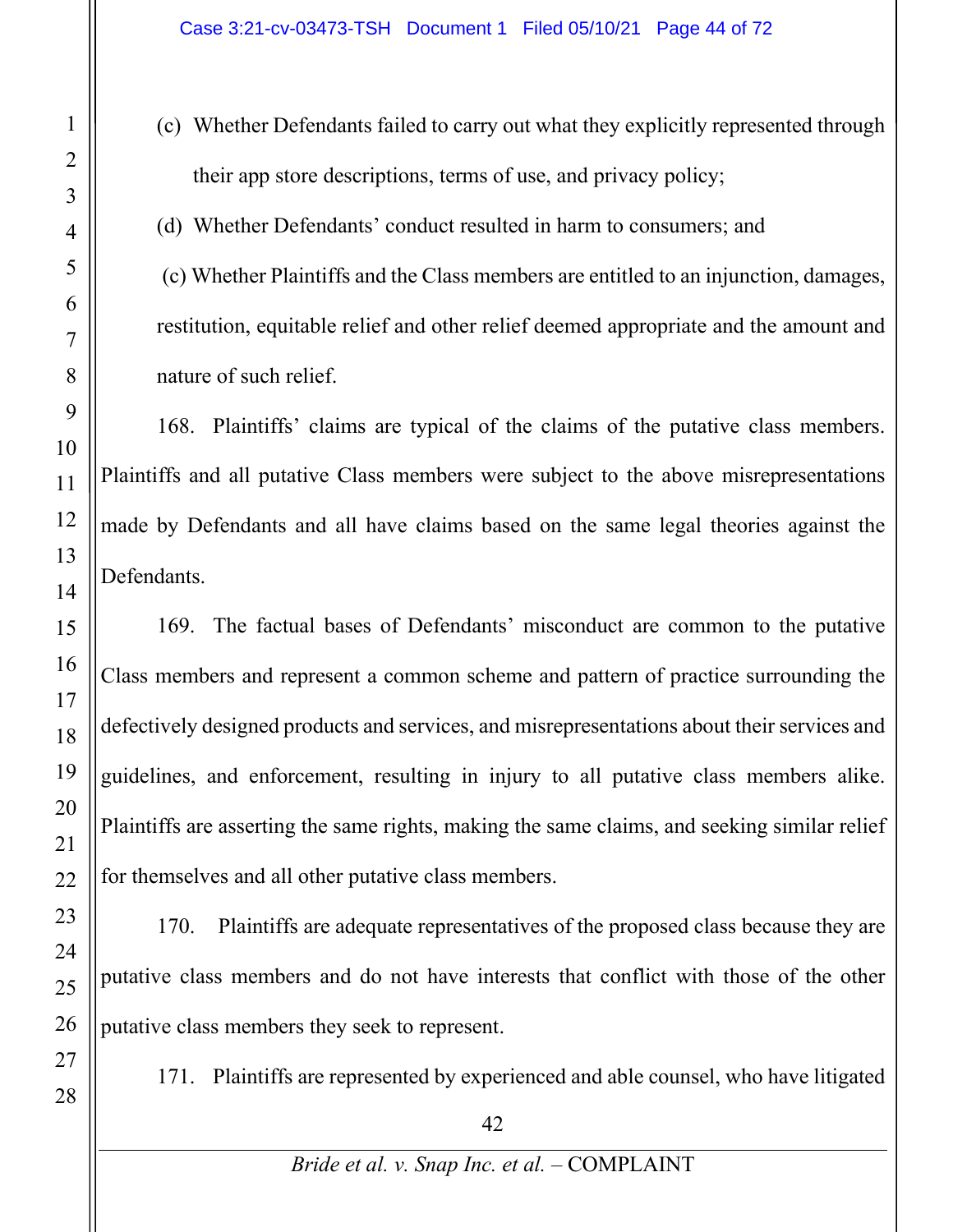lawsuits of this complexity, and Plaintiffs' Counsel intends to prosecute this action vigorously for the benefit of the proposed class. Plaintiffs and their Counsel will fairly and adequately protect the interests of the class members.

#### *Plaintiffs' Class Seeks Certification under F.R.C.P. 23(b)(3)*

172. The central questions of whether Defendants' apps were dangerous and defectively designed, and whether Defendants' made misrepresentations about their safeguards and enforcement predominate over all other questions, both legal and factual, in this litigation.

173. A class action is the superior method available for the efficient adjudication of this litigation because: (a) The prosecution of separate actions by individual members of the Class would create a foreseeable risk of inconsistent or varying adjudications which would establish incompatible results and standards for Defendant; (b) Adjudications with respect to individual members of the Class would, as a practical matter, be dispositive of the interests of the other members not parties to the individual adjudications or would substantially impair or impede their ability to protect their own separate interests; (c) Class action treatment avoids the waste and duplication inherent in potentially thousands of individual actions, and conserves the resources of the courts; and (d) the claims of the individual class members are relatively small compared to the burden and expense that would be required to individually litigate their claims against Defendant, so it would be impracticable for the members of the Class to individually seek redress for Defendant's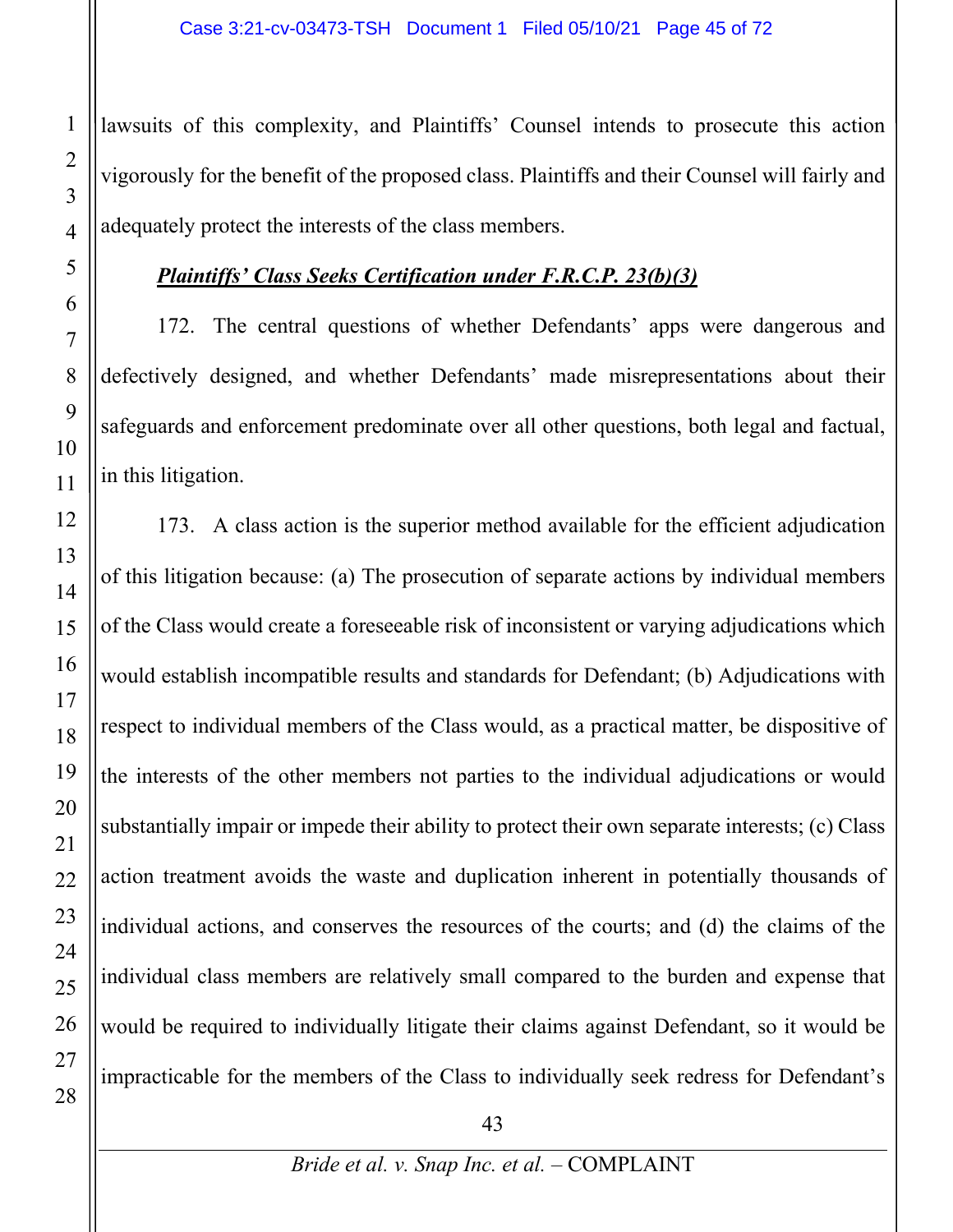wrongful conduct. Even if the members of the Class could afford individual litigation, the court system could not. Moreover, this action is manageable as a class action. Individualized litigation creates a potential for inconsistent or contradictory judgments and increases the delay and expense to all parties and the court system. By contrast, the class action device presents far fewer management difficulties, and provides the benefits of single adjudication, economy of scale, and comprehensive supervision by a single court.

## *Plaintiffs' Class Seeks Certification under F.R.C.P. 23(b)(2)*

174. A class action for injunctive and equitable relief pursuant to Rule 23(b)(2) of the Federal Rules of Civil Procedure is also appropriate. Defendant acted or refused to act on grounds generally applicable to the Class thereby making appropriate final injunctive and equitable relief with respect to the Class as a whole. Defendants' actions are generally applicable to the Class as a whole, and Plaintiffs, on behalf of the Class, seeks damages and injunctive relief described herein. Moreover, Defendant's systemic policy and practices make declaratory relief with respect to the Class as a whole appropriate.

## **FIRST CAUSE OF ACTION: STRICT LIABILITY**

(Plaintiff Estate of Carson Bride Individually and on Behalf of a National Class Against All Defendants)

175. At all times relevant to this action, Defendants directed its business activities, solicited the use of, and provided service to residents in Oregon, and conducted regular, sustained, and isolated business activity in the state of Oregon.

176. Plaintiff Carson Bride brings this claim individually and on behalf of a

1

2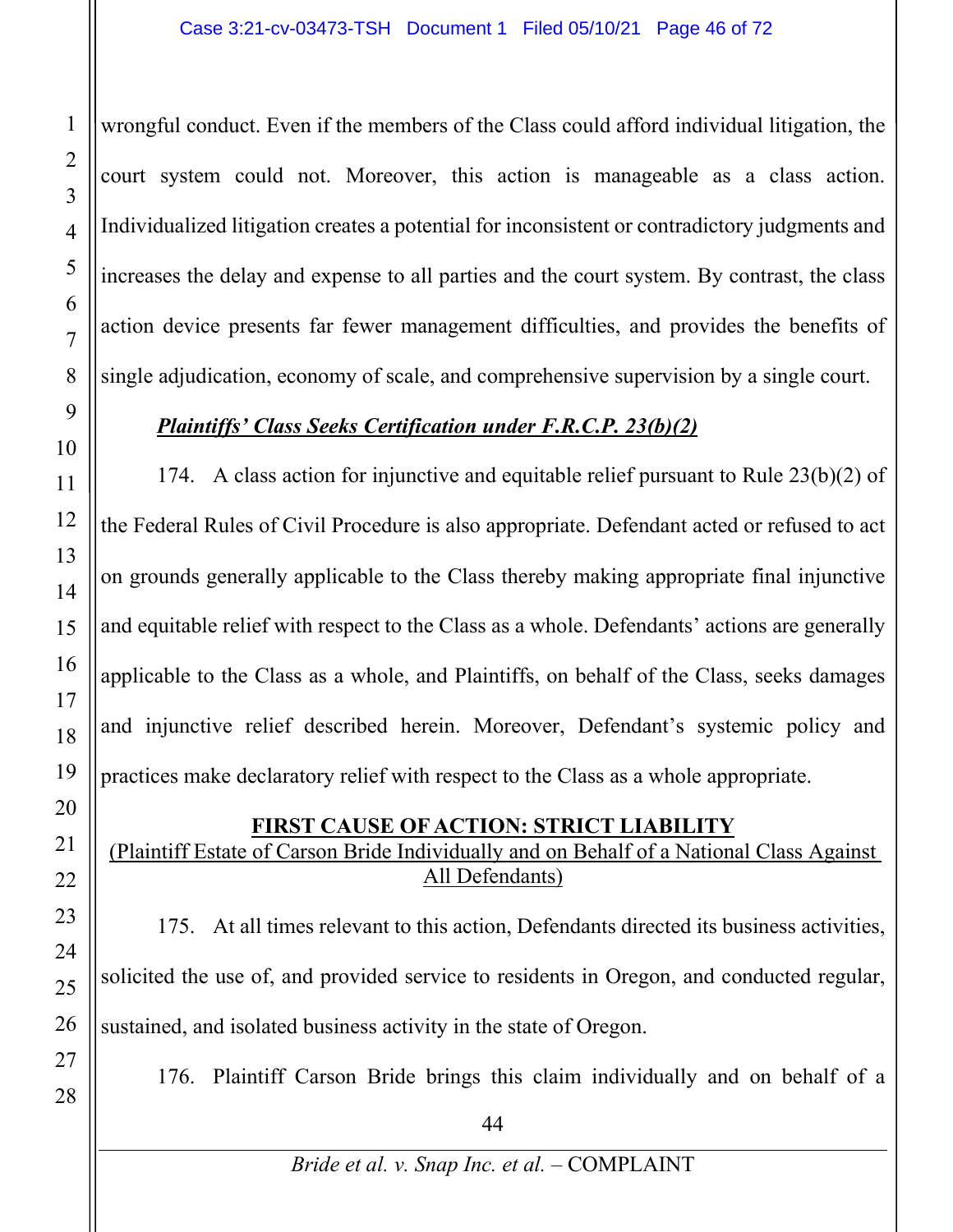National class against all Defendants.

177. At all times relevant to this action, Plaintiff Carson Bride was a resident of the state of Oregon.

178. The acts complained of herein, and the injury suffered by Plaintiff Carson Bride occurred in Oregon.

179. As alleged above, Defendants' anonymous apps, YOLO and LMK which integrates with Snapchat, was unreasonably dangerous for use by teenagers, and the unreasonable danger was inherent in designing, maintaining, distributing the anonymous messaging function.

180. At all material times, Defendants knew, or in the exercise of reasonable care, should have known that the anonymity features on teen messaging apps that lack adequate safeguards pose serious danger of mental harm to teen users. Yet, Defendants failed to warn users about the dangers of using the service – instead, it made false promises about preventing harm.

181. Defendants' apps promoted cyberbullying and are designed to be inherently dangerous. LMK and YOLO are unable or unwilling to detect and identify abusive users who send bullying and harassing messages. These apps are also unable or unwilling to enforce their policies where they state they would ban, reveal, and report abusive users. Despite Snap Inc.'s policy of removing third-party apps from Snap Kit that are noncompliant, YOLO, LMK and Snapchat still lack safeguards to prevent cyberbullying.

45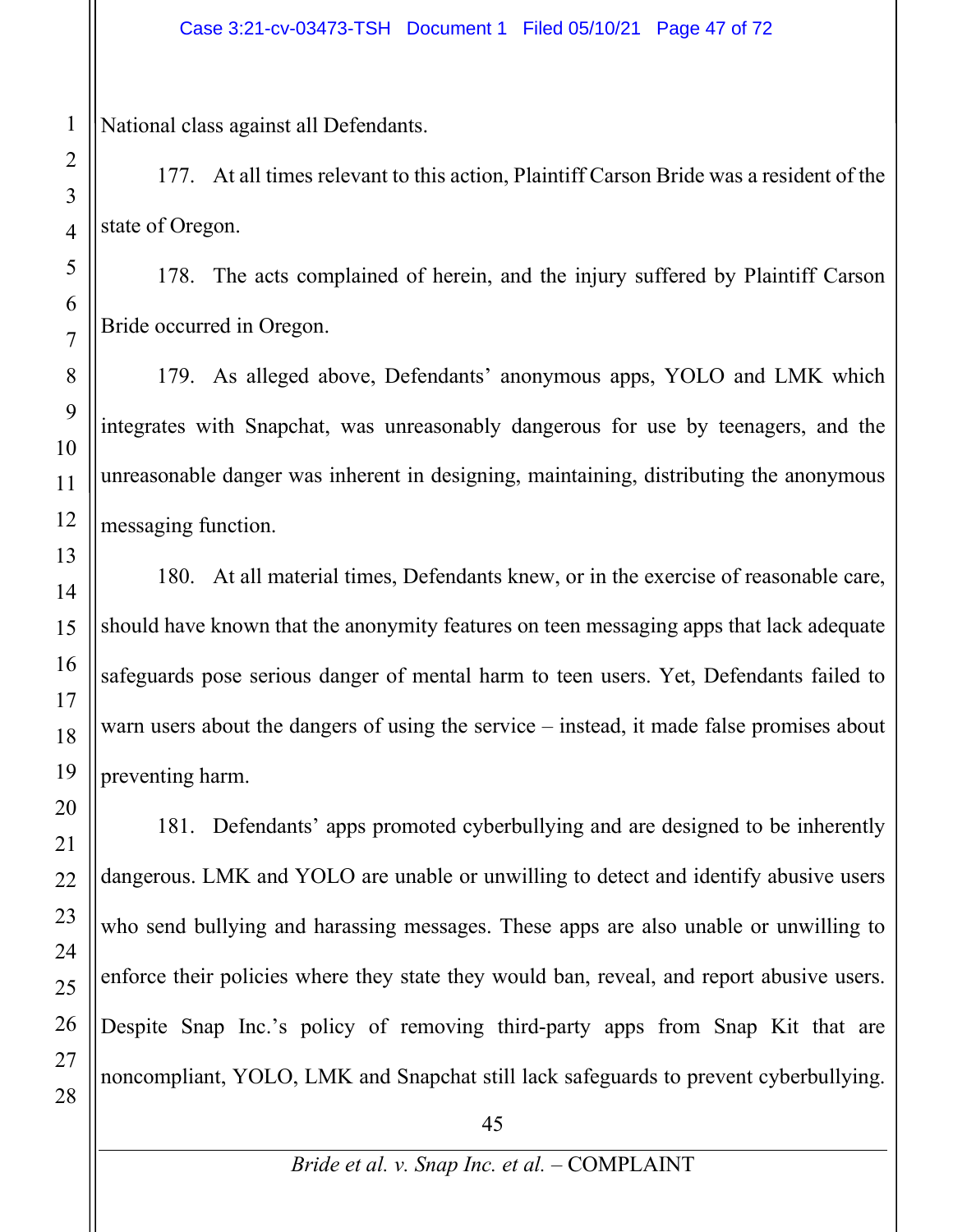By failing to enforce their stated policies, Defendants' apps hinder victims, parents, adults, and schools from identifying the abusive users and undermine efforts to prevent future harm. Defendants' products and services provide the means, motive, and opportunity for bullying to occur. Defendants' failure to enforce their policies spreads the belief among young users that they can impose harm behind screens without facing any consequences.

182. As a direct result of the defective and unreasonably dangerous design of the Defendants' apps, Plaintiff Carson Bride suffered from bullying and harassment by unknown users on Defendants' apps and suffered while being unsuccessful at getting Defendants' apps to reveal the identities of those sending harassing messages.

183. Defendants' apps caused Carson's pain, suffering, and wrongful death.

184. The Estate of Carson Bride and Class members are therefore entitled to compensatory damages for physical and emotional pain and distress such as those suffered by Carson Bride in the months leading to his death, and the pecuniary loss and loss of society, companionship and services to Carson Bride's parents as the jury may determine fair and reasonable.

185. The Estate of Carson Bride and Class members are entitled to punitive damages for the gross, continued, and callous misrepresentations such as those caused by the non-response of Defendant YOLO toward the Estate of Carson Bride, even after being notified of his death multiple times.

186. The Estate of Carson Bride and class members are entitled to expenses such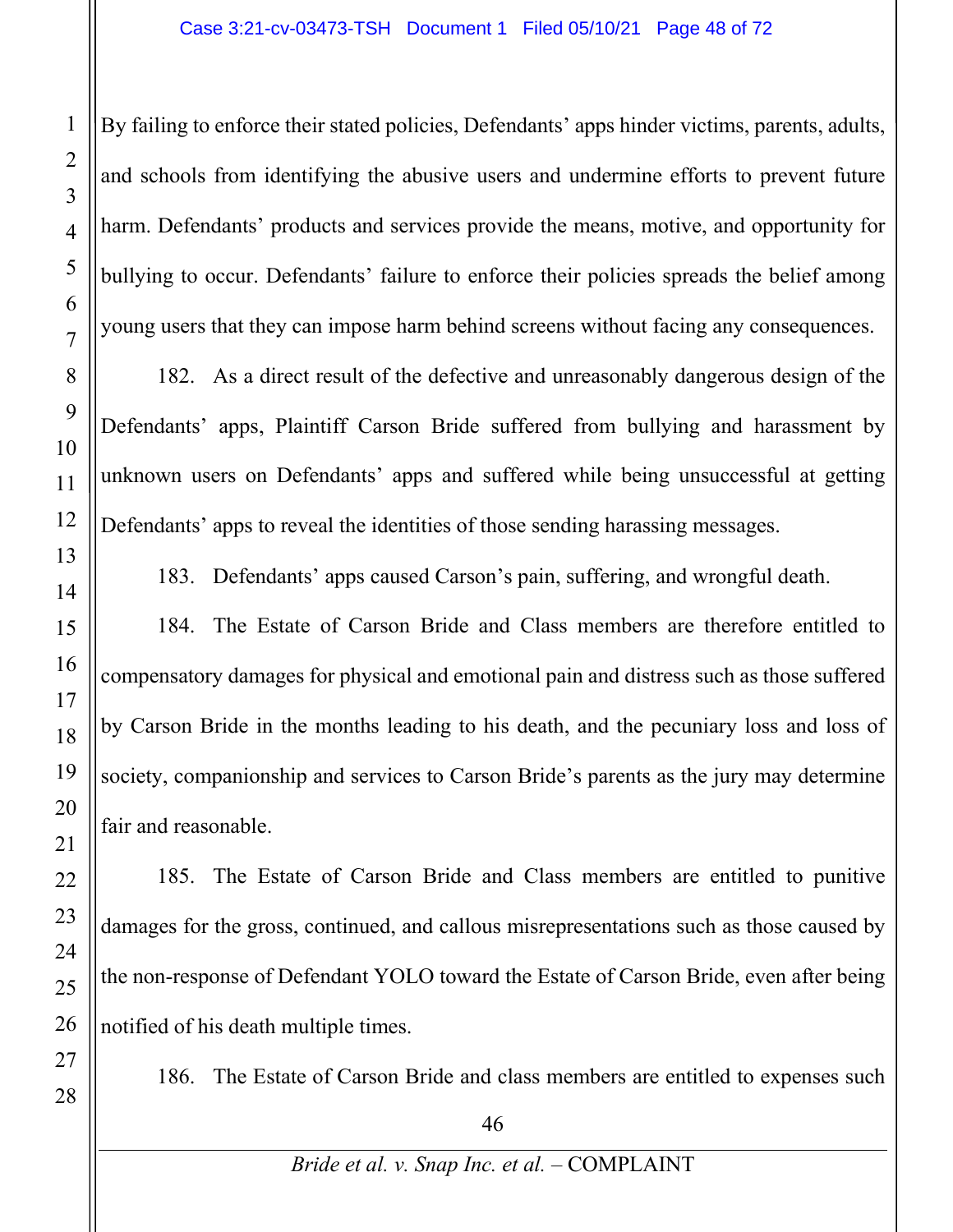as those incurred by Carson Bride for services including burial and memorial services.

187. The Estate of Carson Bride and class members are entitled to attorney's fees and reimbursement of all costs as deemed fair and reasonable by the court.

188. Putative Class members use and would use Defendants' apps in the future which entitles them to injunctive relief.

## **SECOND CAUSE OF ACTION: NEGLIGENCE**

# (Plaintiff Estate of Carson Bride Individually and on behalf of a Nation-wide Class Against All Defendants)

189. Plaintiff Carson Bride, adopts and incorporates by reference all allegations contained in the foregoing paragraphs as though fully set forth herein.

190. Plaintiff Carson Bride brings this claim individually and on behalf of a National class against all Defendants.

191. Defendants owed a due to use ordinary care in designing, maintaining, and distributing its services to teen users.

192. Defendants were negligent in one or more of the following, each of which foreseeably created an unreasonable risk of injury to Carson Bride and was a substantial factor in causing Carson's death and Plaintiff's resulting damages:

> Failing to remove the dangerous function of anonymous apps or otherwise failing to use reasonable care to address the danger of anonymous apps created by Defendants;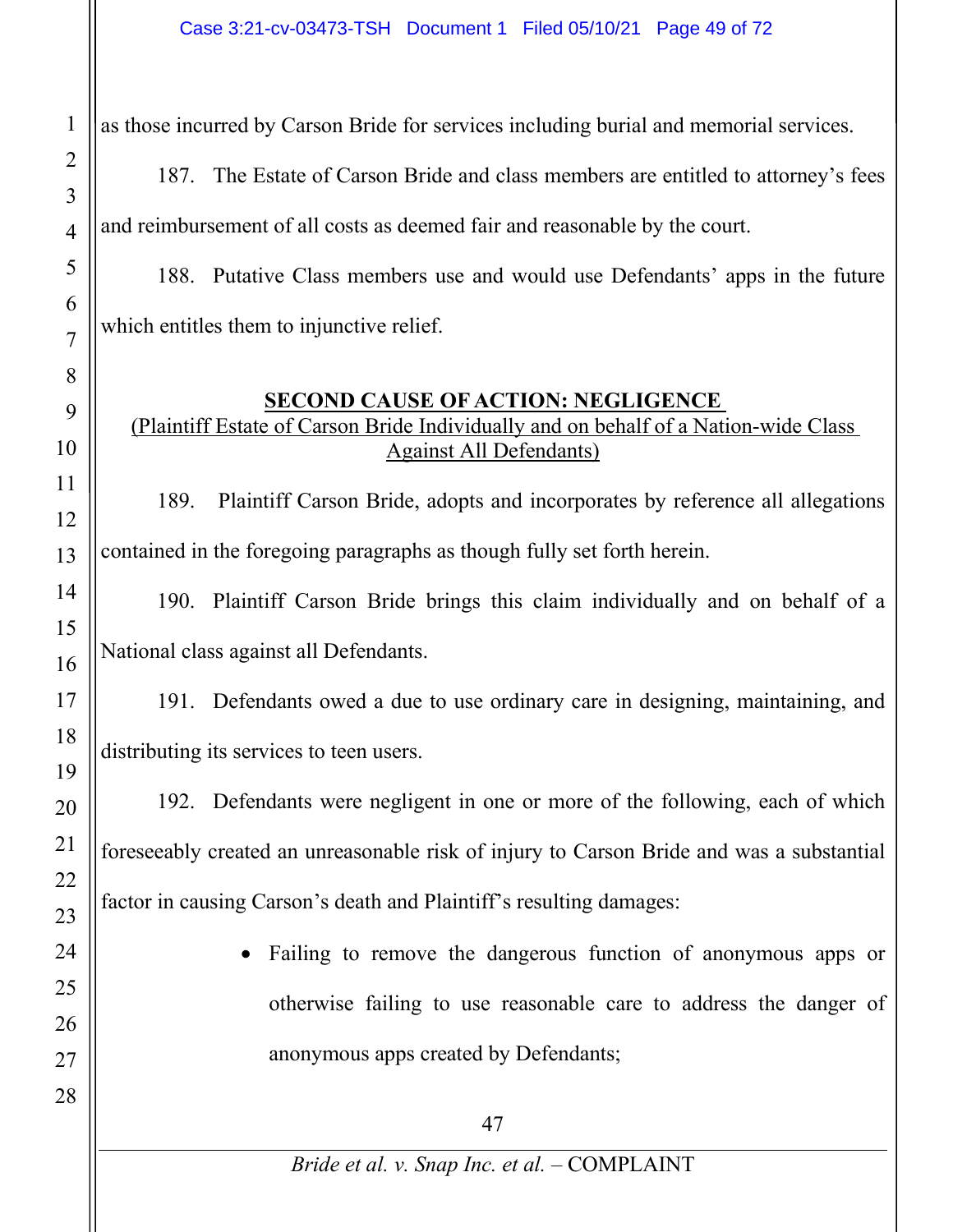- Marketing and soliciting teenagers to use the Defendants' apps without safeguards knowing that bullying and harassment would proliferate on the platforms;
- Failure to warn users about the serious negative effects of using the anonymity chat apps and instead falsely promoting positive effects;
- Failure to let users know that their purported safeguards (monitoring, reporting, banning, revealing identities) are not effective.

193. Plaintiff reserves the right to supplement its specifications of negligence as to each of the Defendants after conducting reasonable and necessary discovery.

194. As a direct and proximate result of the negligence of each of the Defendants, Plaintiff Carson Bride suffered from harassment by unknown users within his networks, suffered while making unsuccessful attempts to reveal the identities of those sending harassing messages, and suffered from the high volume of unfiltered messages sent to him that caused his wrongful death.

195. The Estate of Carson Bride and Class members are therefore entitled to compensatory damages for physical and emotional pain and distress, such as those suffered by Carson Bride in the months leading to his death, and the pecuniary loss and loss of society, companionship and services to Carson Bride's family, as the jury may determine fair and reasonable.

196. The Estate of Carson Bride and Class members are entitled to punitive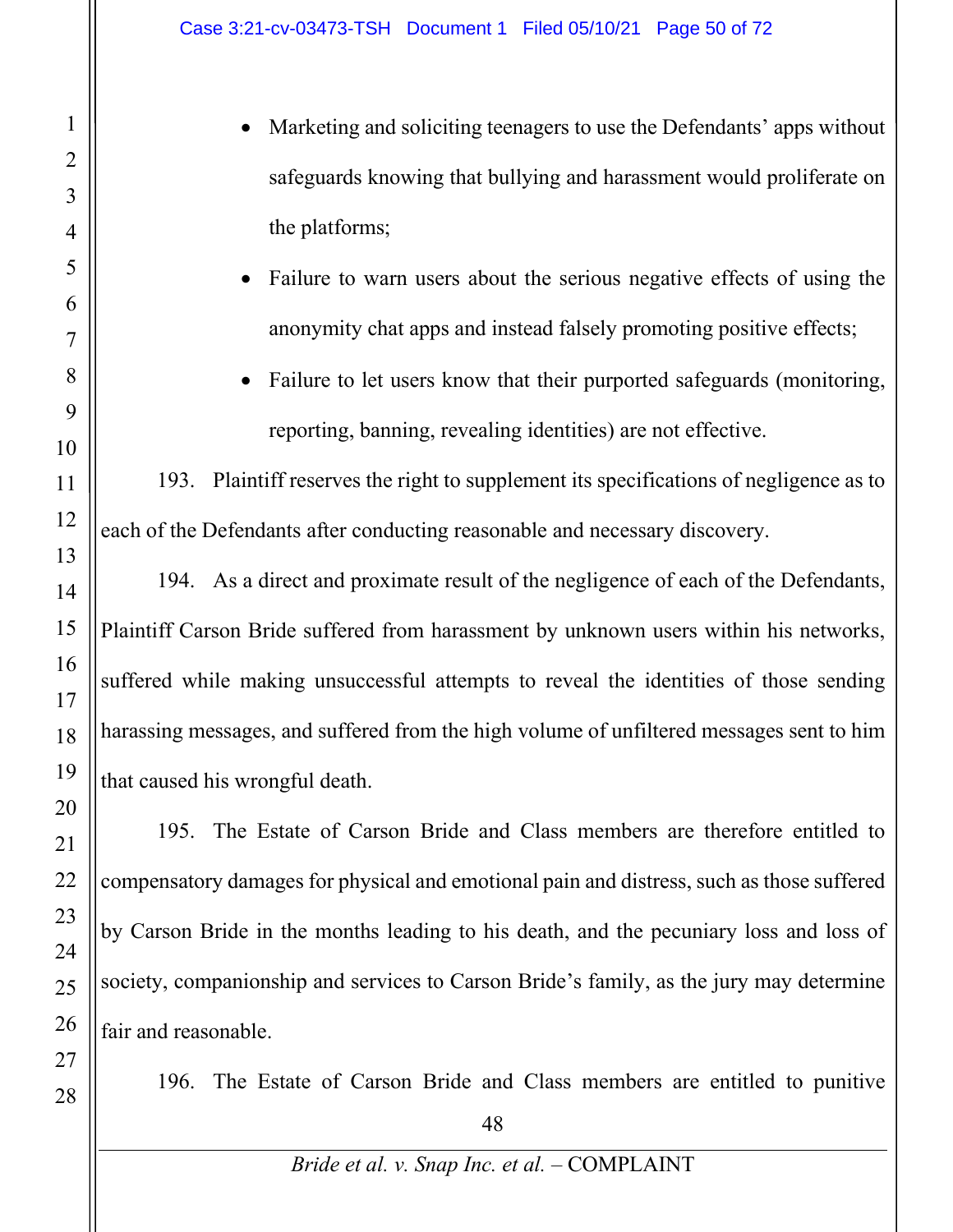damages for the gross, continued, and callous misrepresentations, such as the non-response of Defendant YOLO toward the Estate of Carson Bride, even after being notified of Carson's death multiple times.

197. The Estate of Carson Bride and Class members are entitled to expenses, such as those incurred by Carson Bride including burial and memorial services.

198. The Estate of Carson Bride and Class members are entitled to attorney's fees and reimbursement of all costs as deemed fair and reasonable by the court.

199. Putative Class members use and would use Defendants' apps in the future which entitles them to injunctive relief.

### **THIRD CAUSE OF ACTION: FRAUDULENT MISREPRESENTATION** (Plaintiff Estate of Carson Bride, individually and on behalf of a National Class, Against All Defendants; Kristin Bride Against YOLO)

200. Plaintiff Carson Bride, adopts and incorporates by reference all allegations contained in the foregoing paragraphs as though fully set forth herein.

201. Plaintiff Carson Bride brings this claim individually and on behalf of a National class against all Defendants.

202. Kristin Bride brings this claim against YOLO.

203. Defendants engaged in the tort of common law fraud or fraudulent misrepresentation.

204. The elements of fraudulent misrepresentation are (1) the defendant made a false representation, (2) in reference to a material fact, (3) that the defendant made with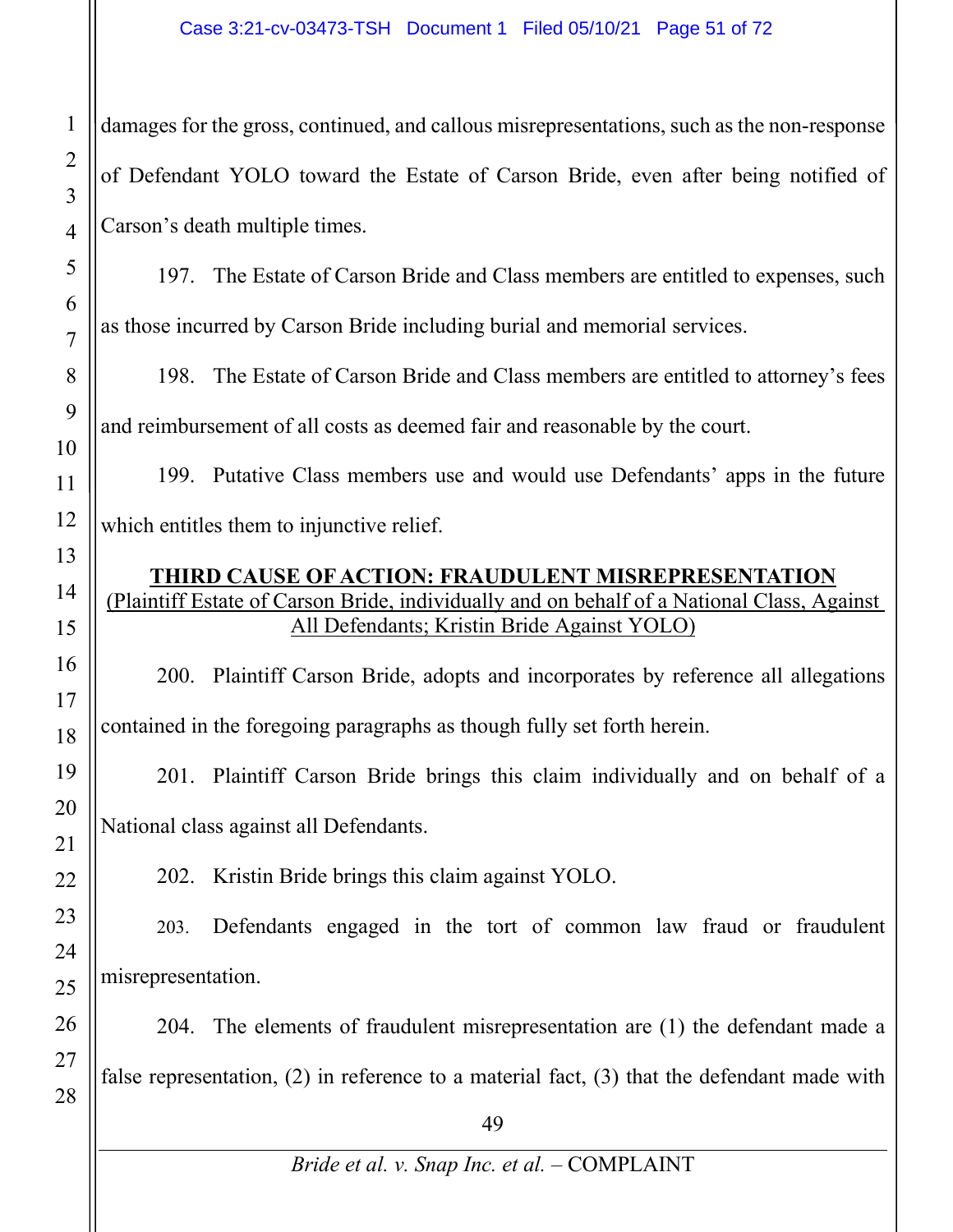knowledge of its falsity, (4) with an intent to deceive, and (5) reliance was taken based on the representation.

205. As described in the allegations above, the Defendants' statements about taking specific action to address bullying and harassing behavior -- including removing third-party apps, banning abusive users and revealing their identities, reporting to authorities -- were in reference to a material fact to consumers, and Defendants knew those statements were false when they made them.

206. The Defendants knew that victims of bullying would rely on the policies and assurance.

207. The Defendants knew from news reports and customer reviews that teen users, supervising adults, app stores and app markets would consider the statement in determining whether the apps are suitable for teenagers' use.

208. Defendant YOLO specifically set up a Contact Us form and a "law enforcement" email address for purportedly enforcing their policies. However, reports made through the contact form and email address were either invalid and/or ignored.

209. Carson reasonably relied upon Defendants' statements to their detriment when he began to use YOLO. Carson, at various points throughout the months preceding his death, looked up "YOLO Identity Reveal," trying to find ways to reveal the identities of the anonymous message senders.

210. Kristin Bride reasonably relied upon YOLO's representations and sent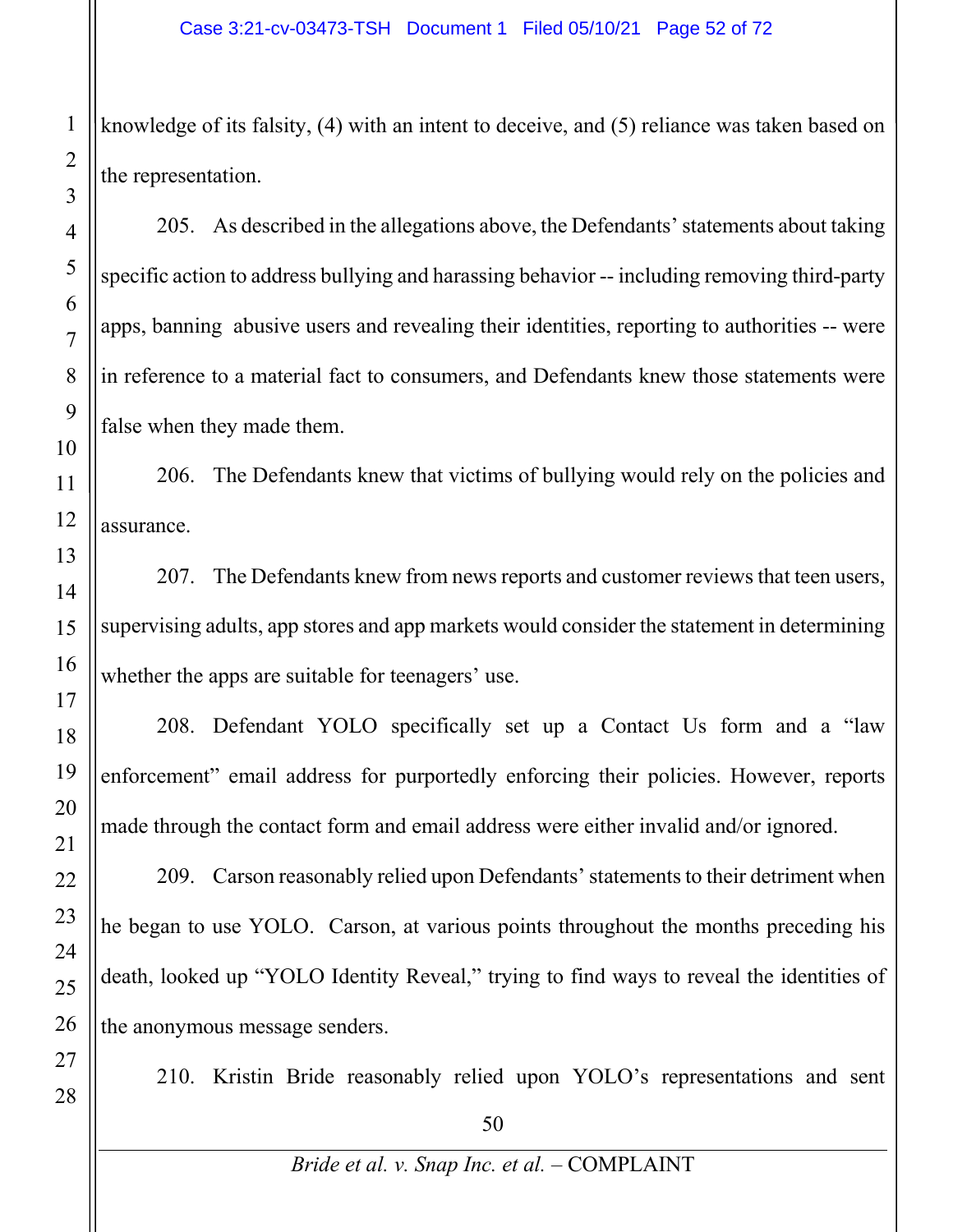multiple requests to YOLO to urge YOLO to reveal the message senders' identities.

211. In like manner, Plaintiff Carson reasonably relied upon Snapchat and LMK to carry out their own stated policies and guidelines when using their apps.

212. The Defendants' fraudulent misrepresentations proximately caused harm to Plaintiffs Carson and Kristin Bride. By not revealing the identities of users who were sending anonymous harassing and bullying messages to Carson, the Defendants promoted cyberbullying. Defendant's fraudulent misrepresentation also caused Carson and Kristin to expend painstaking, frustrating effort to reveal the identities of abusive users sending harassing messages. While investigating which of his friends were sending him the abusive messages, Carson felt emotional distress, deep-seated vulnerability, and frustration. While relying for Defendants to fulfill their promise, Kristin suffered grief, frustration, anger, and helplessness. Defendants' fraudulent misrepresentation directly contributed to Plaintiff Carson's wrongful death and contributed to Carson's and Kristin's emotional harm.

213. The Estate of Carson Bride, Kristin Bride, and Class members are therefore entitled to compensatory damages for physical and emotional pain and distress such as that suffered by Carson Bride in the months leading to his death, and the pecuniary loss and loss of society, companionship and services as the jury may determine fair and reasonable.

214. The Estate of Carson Bride, Kristin Bride, and class members are entitled to punitive damages for the gross, continued, and callous misrepresentations such as the nonresponse of Defendant YOLO toward the Estate of Carson Bride, even after being notified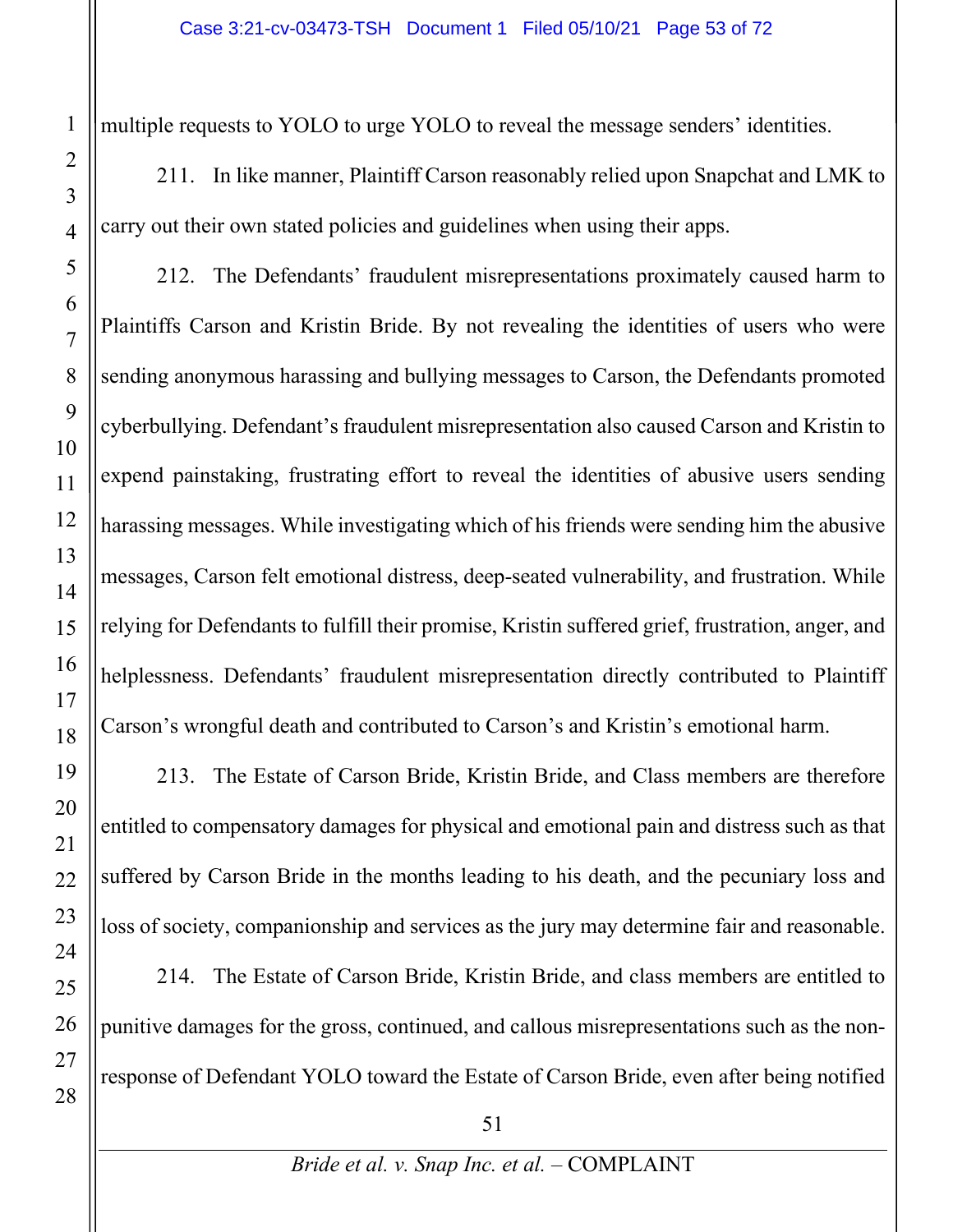of Carson's death multiple times.

215. The Estate of Carson Bride, Kristin Bride, and class members are entitled to expenses incurred for services such as those rendered to Carson Bride including burial and memorial services.

216. The Estate of Carson Bride, Kristin Bride, and class members are entitled to attorney's fees and reimbursement of all costs as deemed fair and reasonable by the court.

217. The Estate of Carson Bride, Kristin Bride and class members are also entitled to injunctive relief for ongoing misrepresentations by Defendants.

#### **FOURTH CAUSE OF ACTION: NEGLIGENT MISREPRESENTATION** (Plaintiff Estate of Carson Bride, individually, and on behalf of a National Class Against All Defendants; Kristin Bride against Defendant YOLO)

218. Plaintiff Carson Bride, adopts and incorporates by reference all allegations contained in the foregoing paragraphs as though fully set forth herein.

219. Plaintiff Carson Bride brings this claim individually and on behalf of a National class against all Defendants.

220. Kristin Bride brings this claims against Defendant YOLO.

221. Defendants committed the tort of negligent misrepresentation elements of which claim are: (1) the defendant made a false statement or omission of a fact, (2) the statement was in violation of a duty to exercise reasonable care, (3) the false statement or omission involved a material issue, (4) the plaintiff reasonably relied and to its detriment relied on the false information, and (5) the defendant's challenged conduct proximately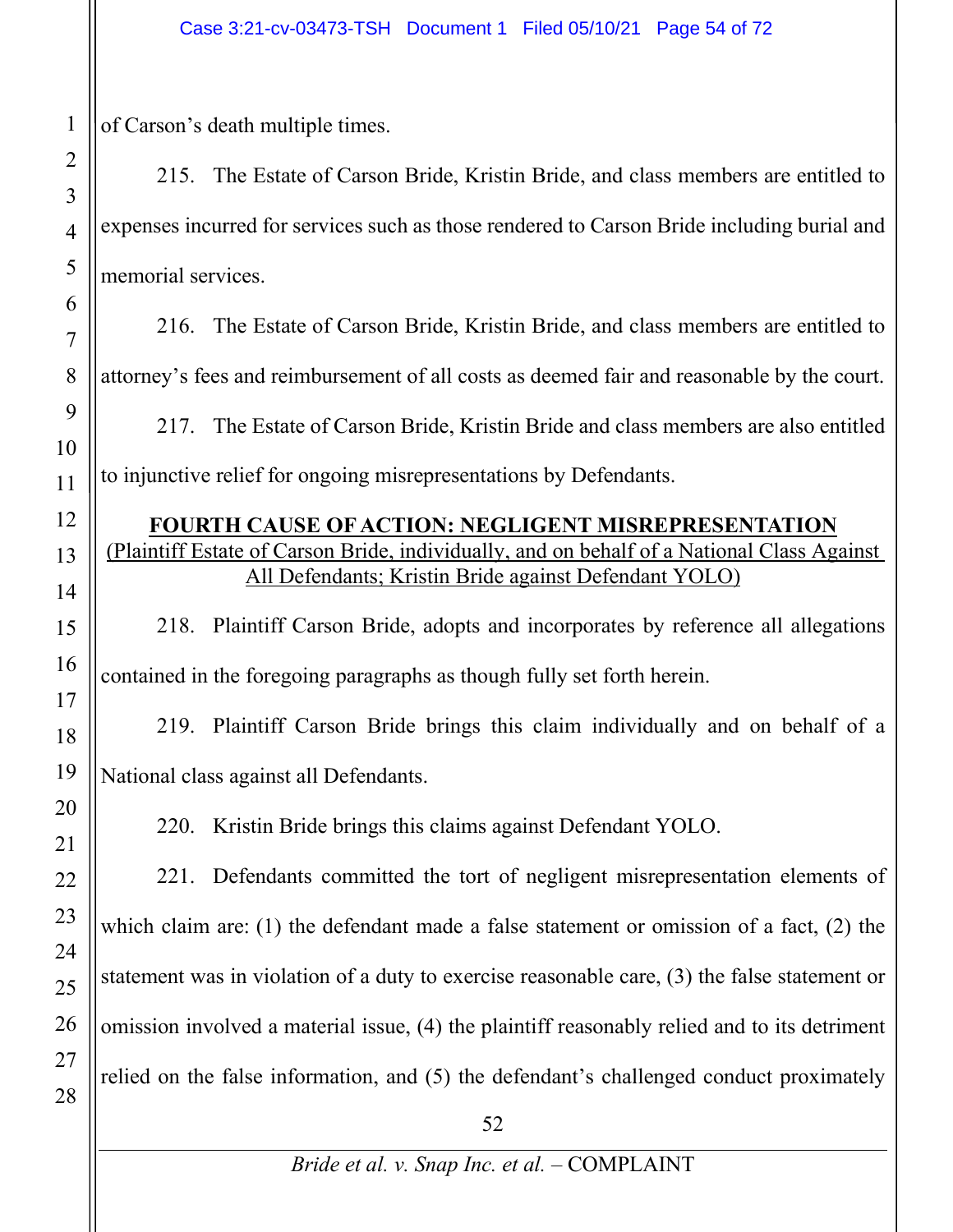caused injury to the plaintiff.

222. As described in the allegations above, Defendants made false statements about enforcing a zero-tolerance policy against bullying and harassing behavior, including banning users and revealing their identity, reporting harassment by users, and removing third-party apps that lack adequate safeguards against bullying and harassing behavior.

223. These false statements violated the Defendants' duty of reasonable care to provide accurate information to its users, the app stores, and the general public.

224. As described above, the Defendants' statements were made in reference to a material fact or issue which Plaintiffs Carson reasonably relied on to his detriment, and these statements were the proximate cause of his emotional distress damages and caused Carson's wrongful death.

225. Kristin Bride reasonably relied upon YOLO's representations and sent multiple requests to YOLO to urge YOLO to reveal the message senders' identities.

226. The Estate of Carson Bride, Kristin Bride, and Class members are therefore entitled to compensatory damages for physical and emotional pain and distress such as those suffered by Carson Bride in the months leading to his death, and the pecuniary loss and loss of society, companionship and services as the jury may determine fair and reasonable.

227. The Estate of Carson Bride, Kristin Bride, and class members are entitled to punitive damages for the gross, continued, and callous misrepresentations such as the non-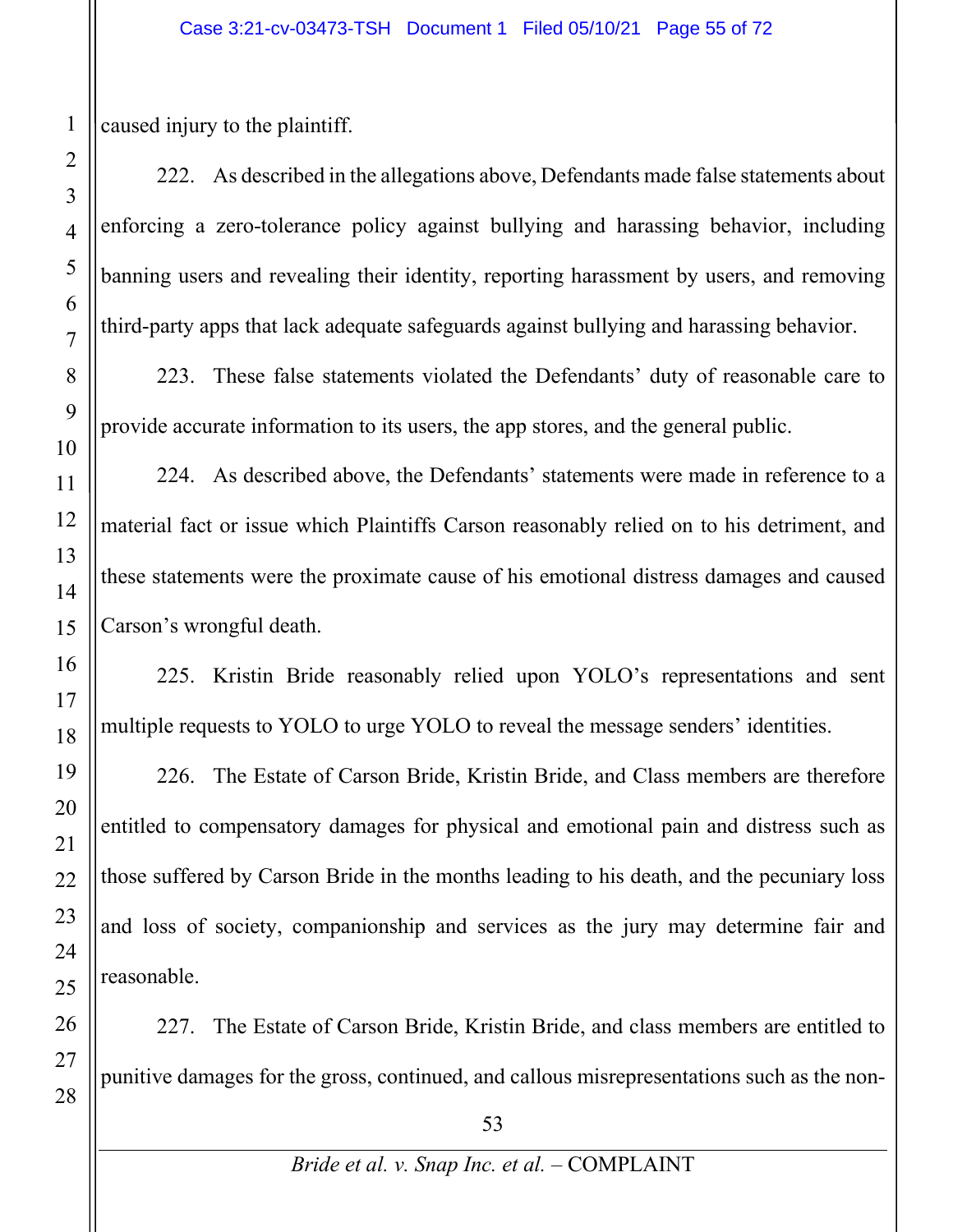response of Defendant YOLO toward the Estate of Carson Bride, even after being notified of Carson's death multiple times.

228. The Estate of Carson Bride, Kristin Bride, and Class members are entitled to expenses incurred for services rendered such as burial and memorial services.

229. The Estate of Carson Bride, Kristin Bride, and Class members are entitled to

attorney's fees and reimbursement of all costs as deemed fair and reasonable by the court.

230. Plaintiff Carson Bride, Kristin Bride, and Class members are also entitled to injunctive relief for ongoing misrepresentations by Defendants.

#### **FIFTH CAUSE OF ACTION: OREGON UTPA (OR. REV. STAT. §§ 646.605)** (Plaintiff Estate of Carson Bride, Kristin Bride, on behalf of the Oregon sub-class Against All Defendants)

231. Plaintiff Carson Bride, individually, and on behalf of all others similarly situated, adopts and incorporates by reference all allegations contained in the foregoing paragraphs as though fully set forth herein.

232. The Oregon Unlawful Trade Practices Act ("UTPA"), ORS §646.605 *et seq*., protects persons who obtain real estate, goods or services primarily for personal, family or household purposes from fraudulent and unfair business practices.

233. The UTPA generally prohibits the false representation or false advertising of goods and services. ORS §646.608(1)(e).

234. Defendant's apps and services are marketed to customers primarily for personal, family or household purposes.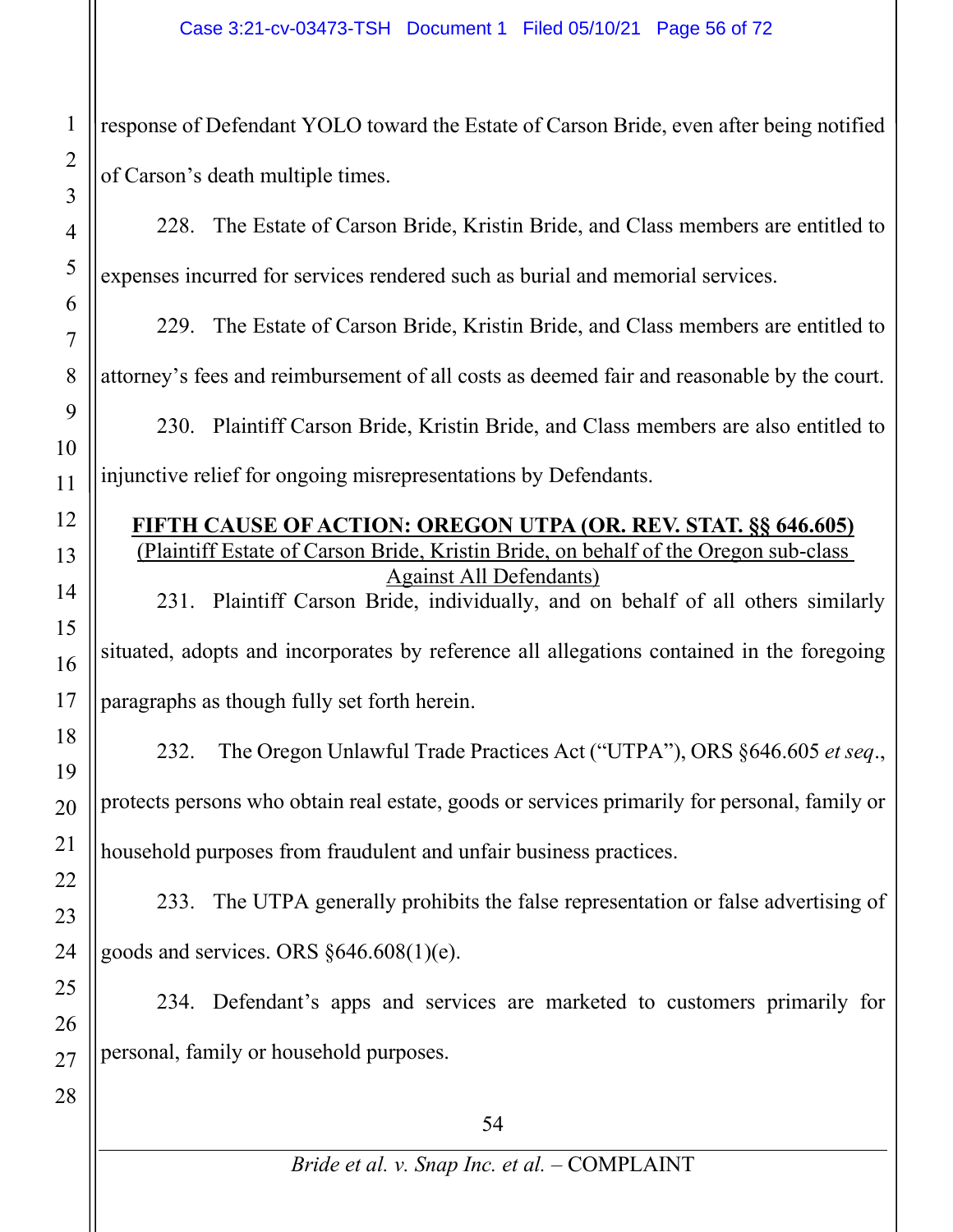235. Defendants YOLO, LMK and Snap Inc. violated the UTPA in the following respects:

| 4              | Creating and designing anonymous apps which are inherently dangers        |
|----------------|---------------------------------------------------------------------------|
| 5              | and failing to use reasonable care to address the danger and risk of such |
| 6              |                                                                           |
| $\overline{7}$ | services;                                                                 |
| 8              | Marketing and soliciting the anonymous app' services to teenagers that    |
| 9              | lack adequate safeguards knowing that bullying and harassment would       |
| 10             |                                                                           |
| 11             | proliferate on the platforms;                                             |
| 12             | Failure to warn users about the serious negative effects of using the     |
| 13             |                                                                           |
| 14             | anonymity chat apps and instead falsely promoting positive effects;       |
| 15             | Failure to let users know that their purported safeguards (monitoring,    |
| 16             | detection, banning, revealing identities) are not effective; and          |
| 17             |                                                                           |
| 18             | Making false promises about specific actions they will take to combat     |
| 19             | cyberbullying such as banning abusive users and unmasking their           |
| 20             |                                                                           |
| 21             | identity, reporting to authorities, and removing third-party apps that    |
| 22             | violate zero-tolerance policies about cyberbullying.                      |
| 23             | 236. Defendant YOLO made affirmative misrepresentations as follows:       |
| 24             |                                                                           |
| 25             | Knowingly misrepresenting that it would reveal identities of, and ban     |
| 26             | users that engage in inappropriate and bullying conduct on the platform   |
| 27             |                                                                           |
| 28             | when the app is unable and/or unwilling to carry out the policy and       |
|                | 55                                                                        |

*Bride et al. v. Snap Inc. et al.* – COMPLAINT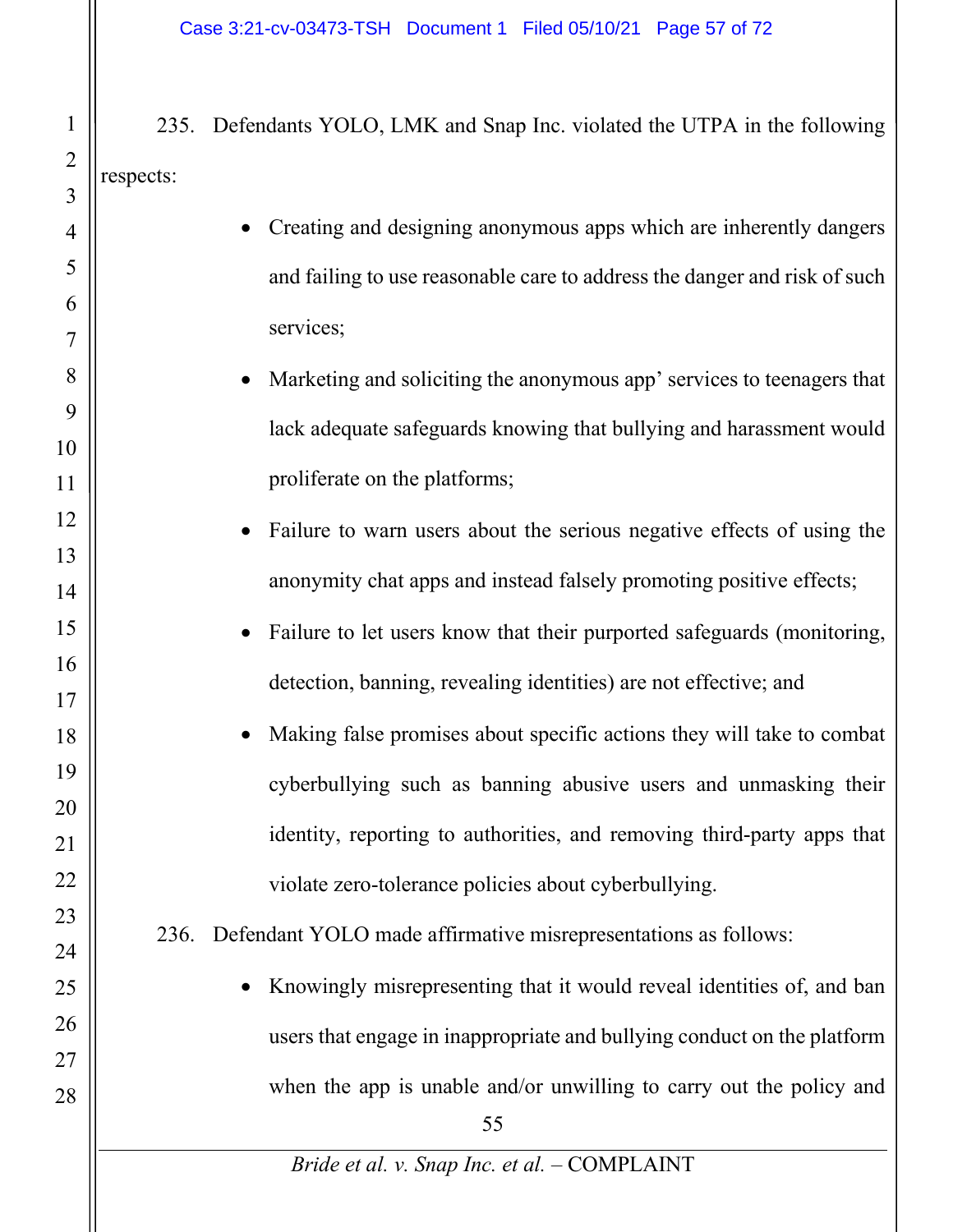notice represented to consumers;

 Knowingly misrepresenting that it would respond to contacts made by users through the Contact Us forms and Law Enforcement emails.

237. Defendant LMK made affirmative misrepresentations including: "LMK does not tolerate ANY objectionable content or abusive users. Any objectionable content posted on LMK will be reviewed by our Content Safety team." Upon information and belief, this statement is false.

238. Defendant Snap Inc. made affirmative misrepresentations conveying that it would remove third-party apps that fail to confirm to its community guidelines against bullying and harassment. Upon information and belief, this statement is false.

239. The unlawful trade practices alleged herein caused an ascertainable loss of injury to Plaintiffs and the sub-class.

240. Pursuant to ORS 646.638(1), Plaintiffs and each sub-class member is entitled to a \$200 minimum statutory penalty as a result of the unlawful trade practices alleged herein.

241. Plaintiffs and the sub-class are entitled to their reasonable attorney fees pursuant to ORS 646.638(3).

242. Plaintiffs and the sub-class are entitled to injunctive and equitable relief.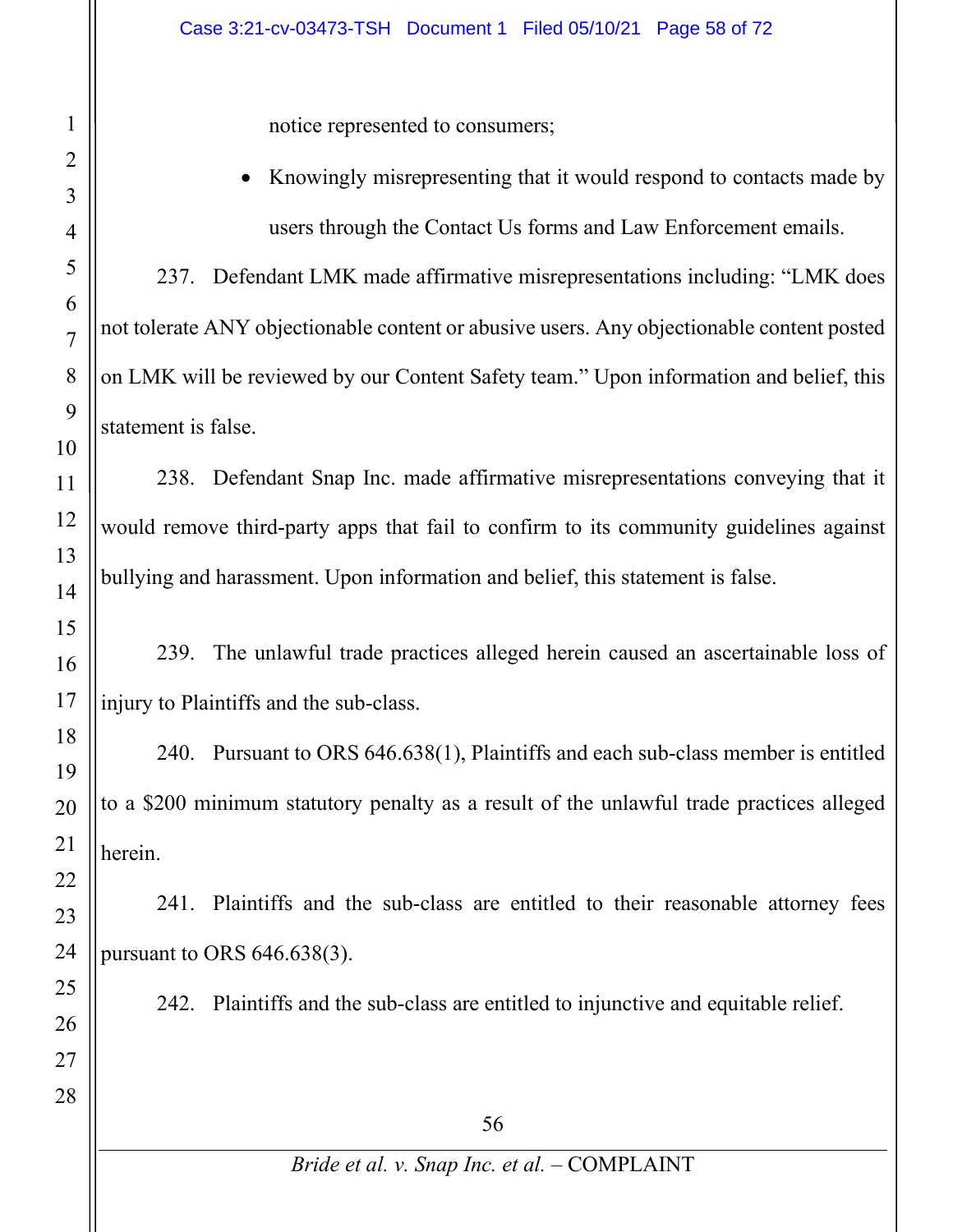### **SIXTH CAUSE OF ACTION: NEW YORK GENERAL BUSINESS LAW § 349**  (Plaintiff Tyler Clementi Foundation on behalf of New York sub-class against all Defendants)

243. Plaintiff Tyler Clementi Foundation restates each and every paragraph of this Complaint as if fully rewritten herein.

244. Plaintiff Tyler Clementi Foundation brings this claim on behalf of New York Sub-Class members.

245. Plaintiff Tyler Clementi Foundation and New York Sub-Class members and Defendants are "persons" under N.Y. Gen. bus. Law § 349(h), the New York Deceptive Acts and Practices Act ("NY DAPA").

246. Plaintiff Tyler Clementi Foundation is associated with members who belong to the defined sub-class and have used, or are currently using Defendants' apps.

247. Defendants' actions as set forth herein occurred in the conduct of trade or commerce under the NY DAPA.

248. The NY DAPA makes unlawful "[d]eceptive acts or practices in the conduct of any business, trade or commerce." N.Y. Gen. Bus. Law § 349. Defendants' conduct, as set forth herein, constitutes deceptive acts or practices under this section:

- Creating and designing anonymous apps which are inherently dangers and failing to use reasonable care to address the danger and risk of such services;
- Marketing and soliciting the anonymous app' services to teenagers that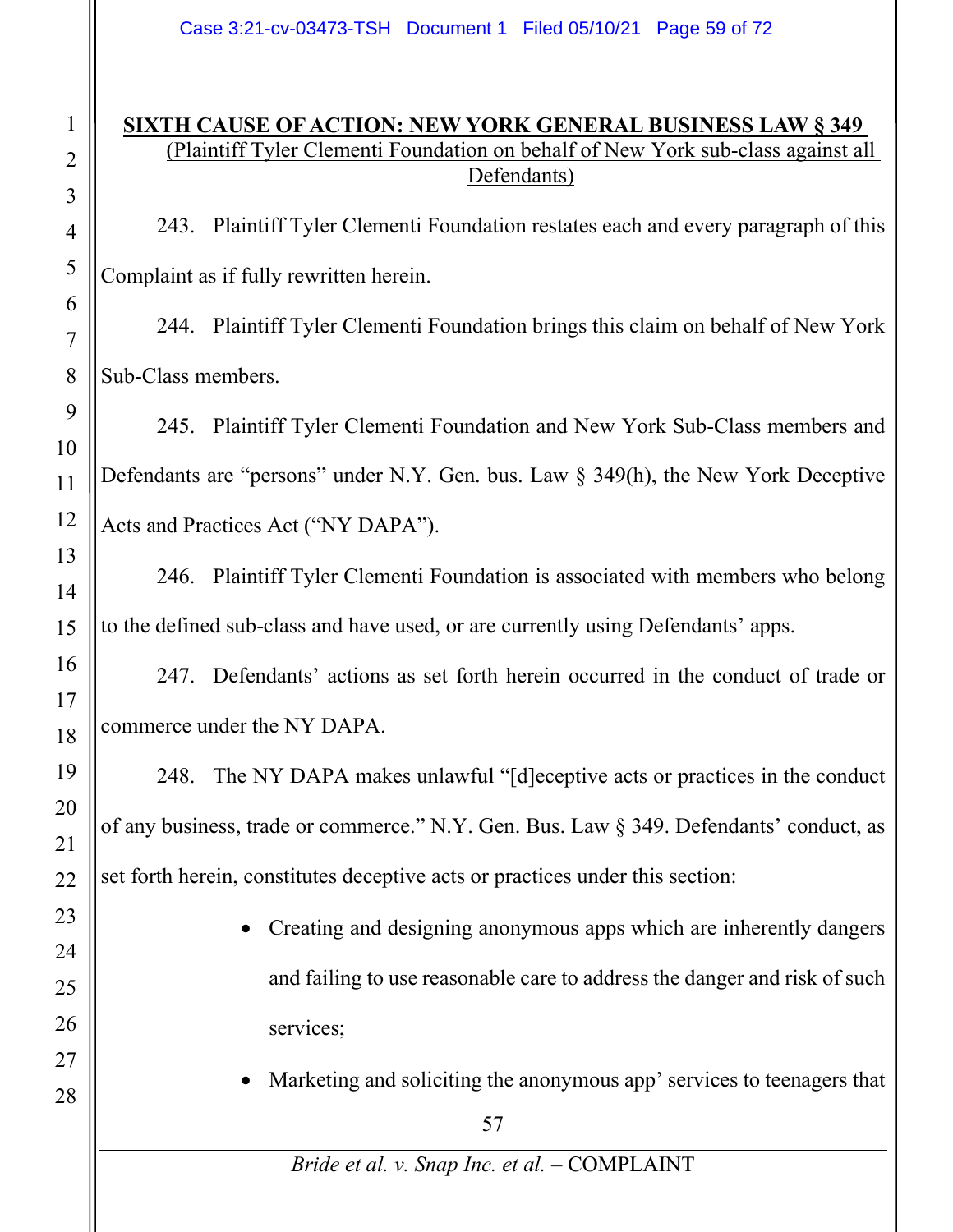1

2

3

lack adequate safeguards knowing that bullying and harassment would proliferate on the platforms;

| $\overline{4}$ | Failure to warn users about the serious negative effects of using the              |
|----------------|------------------------------------------------------------------------------------|
| 5              | anonymity chat apps and instead falsely promoting positive effects;                |
| 6              |                                                                                    |
| $\overline{7}$ | • Failure to let users know that their purported safeguards (monitoring,           |
| 8              | detection, banning, revealing identities) are not effective; and                   |
| 9<br>10        | Making false promises about specific actions they will take to combat<br>$\bullet$ |
| 11             | cyberbullying such as banning abusive users and unmasking their                    |
|                |                                                                                    |
| 12             | identity, reporting to authorities, and removing third-party apps that             |
| 13             | violate zero-tolerance policies about cyberbullying.                               |
| 14             |                                                                                    |
| 15             | 249. In the course of business, Defendants violated N.Y. Gen. Bus. Law § 349 by    |
| 16             | making false or misleading statements.                                             |
| 17             |                                                                                    |
| 18             | In the course of business, Defendant YOLO made affirmative                         |
| 19             | misrepresentations that were conveyed to Plaintiffs and Class members              |
| 20             |                                                                                    |
| 21             | including: "if [users] send harassing messages to our users, your                  |
| 22             | identity will be revealed" and "YOLO has no tolerance for                          |
| 23             |                                                                                    |
| 24             | objectionable content or abusive users. You'll be banned for any                   |
| 25             | inappropriate usage." Upon information and belief, this statement is               |
| 26             | false.                                                                             |
| 27             |                                                                                    |
| 28             | In the course of business, Defendant LMK made affirmative                          |
|                | 58                                                                                 |
|                | Bride et al. v. Snap Inc. et al. - COMPLAINT                                       |
|                |                                                                                    |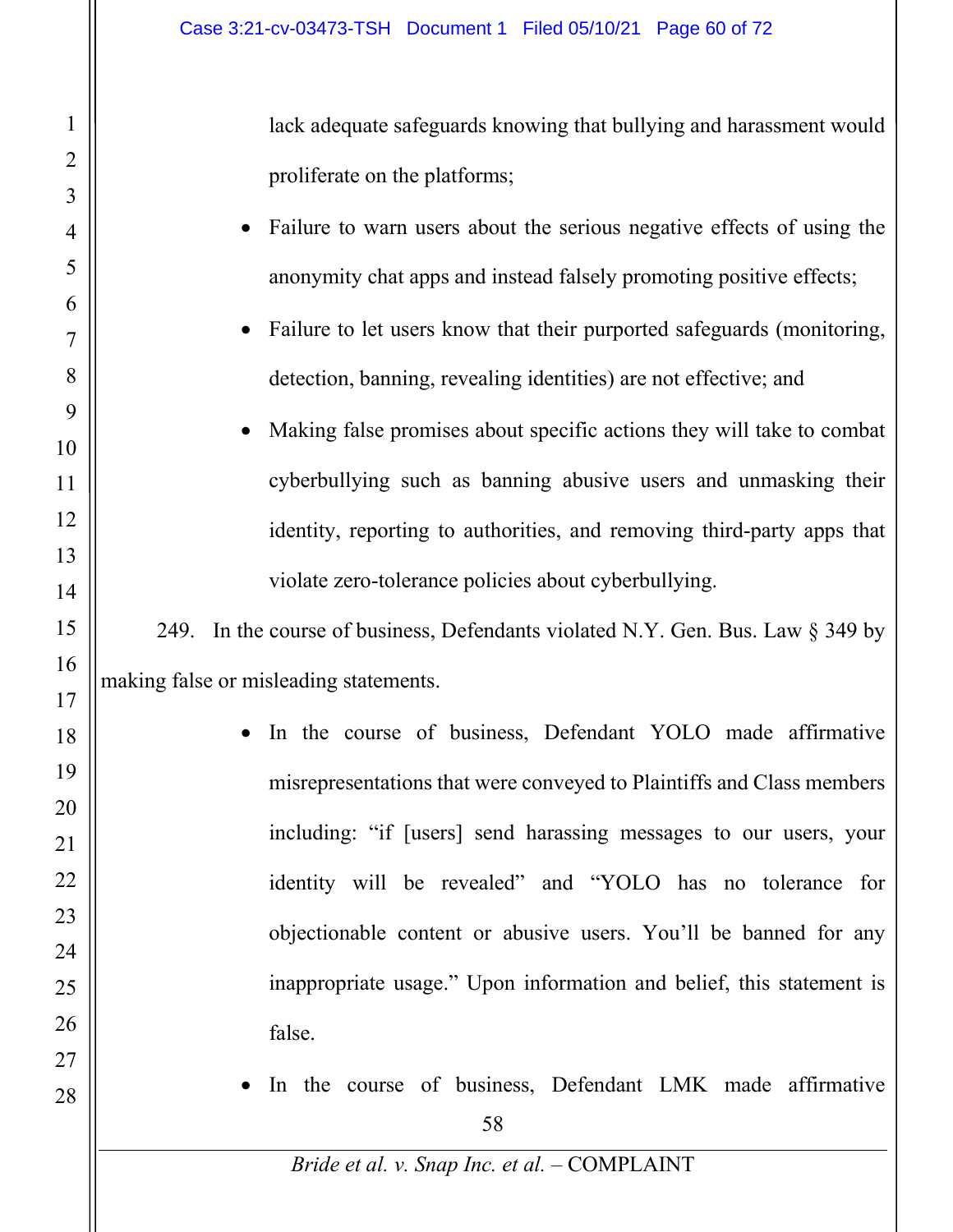misrepresentations including: "LMK does not tolerate ANY objectionable content or abusive users. Any objectionable content posted on LMK will be reviewed by our Content Safety team." Upon information and belief, this statement is false.

 In the course of business, Defendant Snap Inc. made affirmative misrepresentations conveying that it would remove third-party apps that fail to confirm to its community guidelines against bullying and harassment. Upon information and belief, this statement is false.

250. In the course of business, Defendants YOLO and LMK made affirmative misrepresentations in its Privacy Policy conveying to Plaintiffs and Sub-Class members that it collects personally identifiable information to "protect and enforce our rights and the rights of other Users against unlawful activity, including identify theft and fraud, and other violations of our Terms of Use" which includes their zero-tolerance policy toward bullying and harassment." Upon information and belief, this statement is false.

251. In the course of business, Defendant YOLO made affirmative misrepresentations that conveyed to Plaintiffs and Sub-Class members that certain reports and communications sent to their "law enforcement" email or through their CONTACT US form would be responded to in a timely manner. Upon information and belief, this statement is false.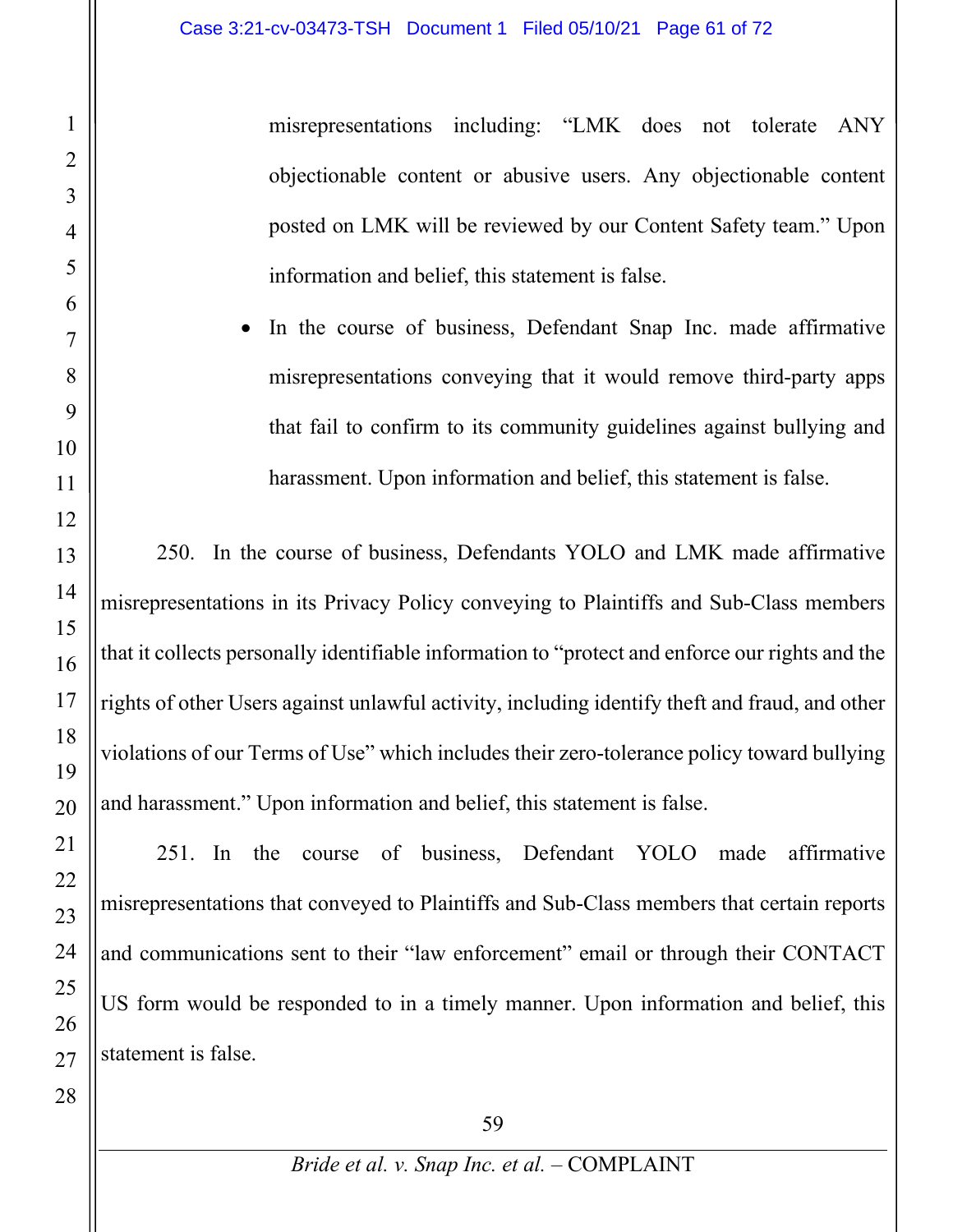252. Plaintiff Tyler Clementi Foundation and New York Sub-Class members had no way of discerning whether Defendants' representations were false and misleading because Sub-Class members do not have access to Defendants' internal protocols, practice, and operations regarding their zero-tolerance policy and privacy policy.

253. Defendants thus violated the NY DAPA by making false statements that induced reasonable consumers to believe that the apps would enforce their zero-tolerance policy against bullying and harassing behavior, reveal the bad actors' identities, and monitor the contents of users for harmful content as stated in the Defendants' marketing language, app store descriptions, terms of use, and privacy policy.

254. Defendants intentionally and knowingly made affirmative misrepresentations regarding the services on their apps with intent to mislead Plaintiff Tyler Clementi Foundation and New York Sub-Class members.

255. Defendants knew or should have known that their conduct violated the NY DAPA.

256. Defendants' misrepresentations of their services were material to Plaintiffs and Class members.

257. Defendants' unfair and deceptive acts were likely to, and did in fact, deceive regulators and reasonable consumers, including Plaintiffs and Sub-Class members,

258. Plaintiff Tyler Clementi Foundation and New York Sub-Class members relied on the misrepresentations when they used the apps and gave their personal information and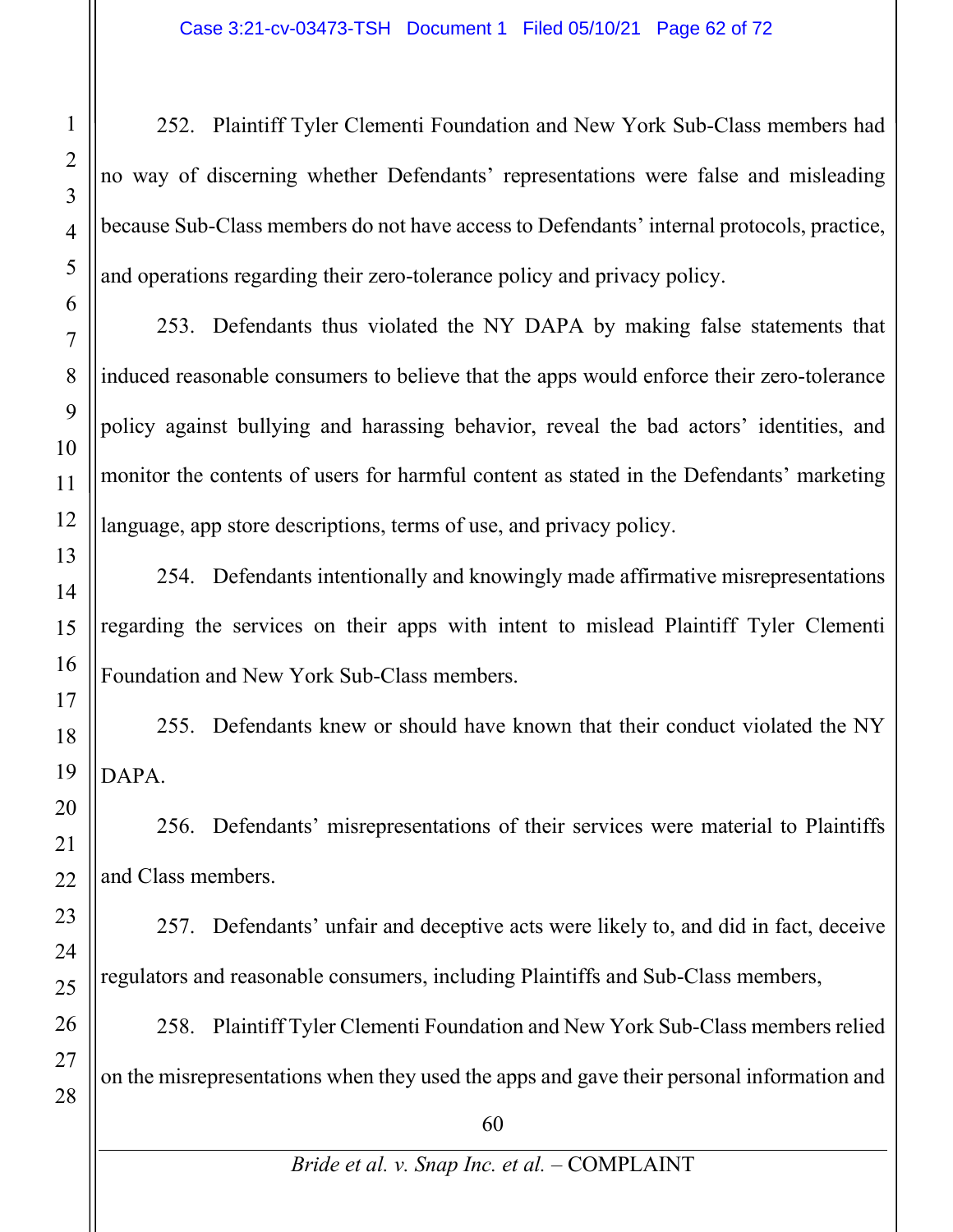data to the Defendants, which Defendants used to make profit.

259. Defendants' violations present a continuing risk to Plaintiff, New York Sub-Class members, and the general public.

260. Plaintiffs and New York Sub-Class are entitled to all injunctive relief, actual and statutory damages and punitive damages to the extent available under the law, reasonable attorneys' fees and costs, and all other just and appropriate relief available under the NY DAPA.

261. Defendants' unlawful acts and practices complained of herein affect the public interest.

262. Plaintiff Tyler Clementi Foundation and New York State Class members suffered ascertainable loss and actual damages as a direct and proximate result of Defendants' actions.

263. Defendants have an ongoing duty to all customers and the public to refrain from unfair and deceptive practices under the NY DAPA. As a result of Defendants' ongoing unlawful acts, Plaintiffs and all Class members are suffering ongoing harm.

264. As a result of the foregoing willful, knowing, and wrongful conduct of Defendants, Plaintiff Tyler Clementi Foundation and Class members have been damaged in an amount to be proven at trial, and seek all just and proper remedies, including but not limited to actual damages or \$50, whichever is greater, treble damages up to \$1,000, punitive damages to the extent available under the law, reasonable attorneys' fees and

61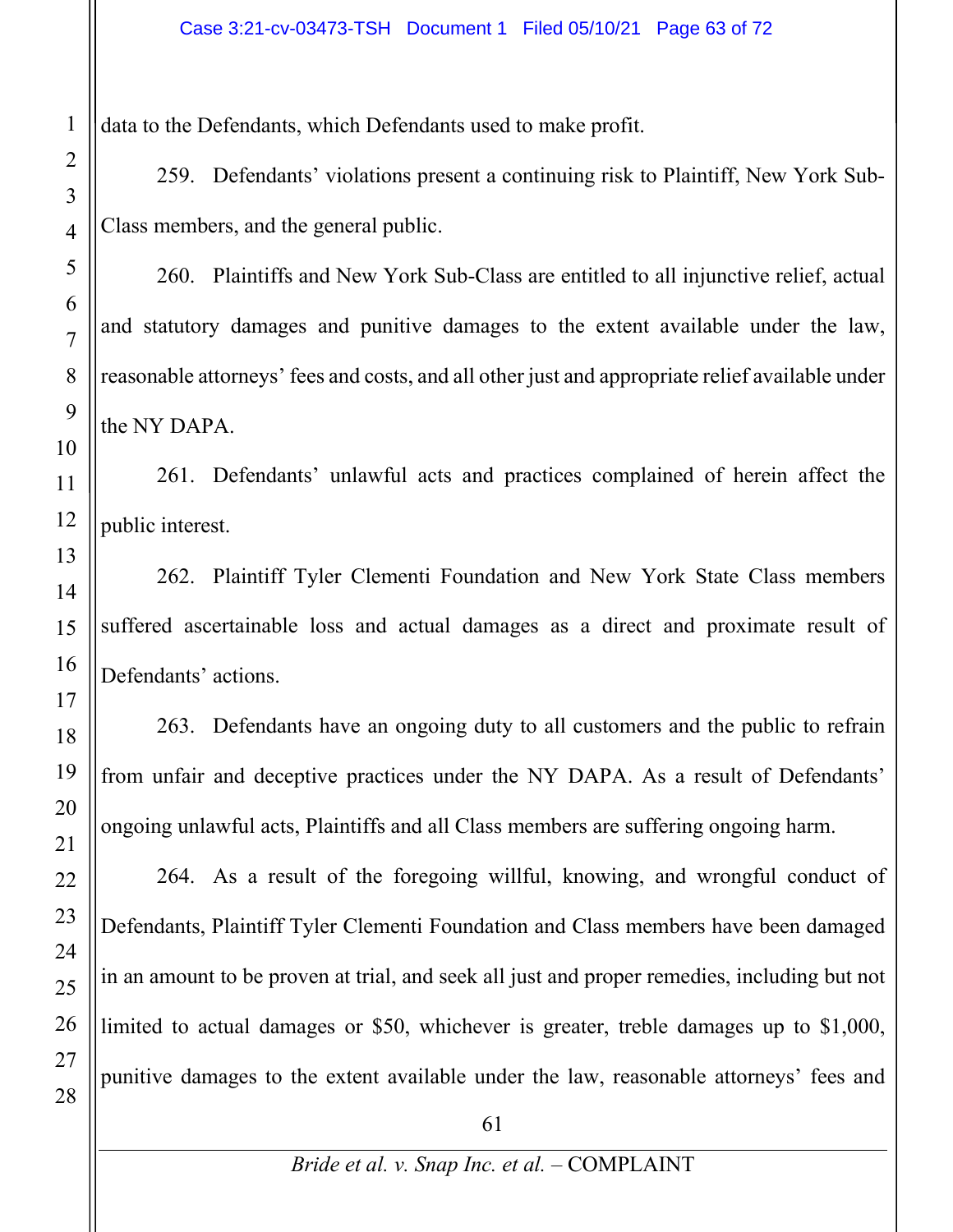costs, an order enjoining Defendants' deceptive and unfair conduct, and all other just and appropriate relief available under the NY DAPA.

#### **SEVENTH CAUSE OF ACTION: NEW YORK GENERAL BUSINESS LAW § 350**  (Plaintiff Tyler Clementi Foundation on behalf of New York Sub-Class against all Defendants)

265. Plaintiff Tyler Clementi Foundation incorporates by reference all allegations in this Complaint and restate them as if fully set forth herein.

266. Plaintiff Tyler Clementi Foundation brings this claim on behalf of New York State Class members.

267. Defendants were engaged in the "conduct of business, trade or commerce," within the meaning of N.Y. Gen. Bus. Law § 350, the New York False Advertising Act ("NY FAA").

268. The NY FAA makes unlawful "[f]alse advertising in the conduct of any business, trade or commerce." N.Y. Gen. Bus. Law § 350. False advertising includes "advertising, including labeling, of a commodity . . . if such advertising is misleading in a material respect," taking into account "the extent to which the advertising fails to reveal facts material in light of . . . representations [made] with respect to the commodity . . ." N.Y. Gen. Bus. Law § 350-a.

269. Defendants caused to be made or disseminated through New York, through advertising, marketing, and other publications, statements and omissions that were untrue

1

2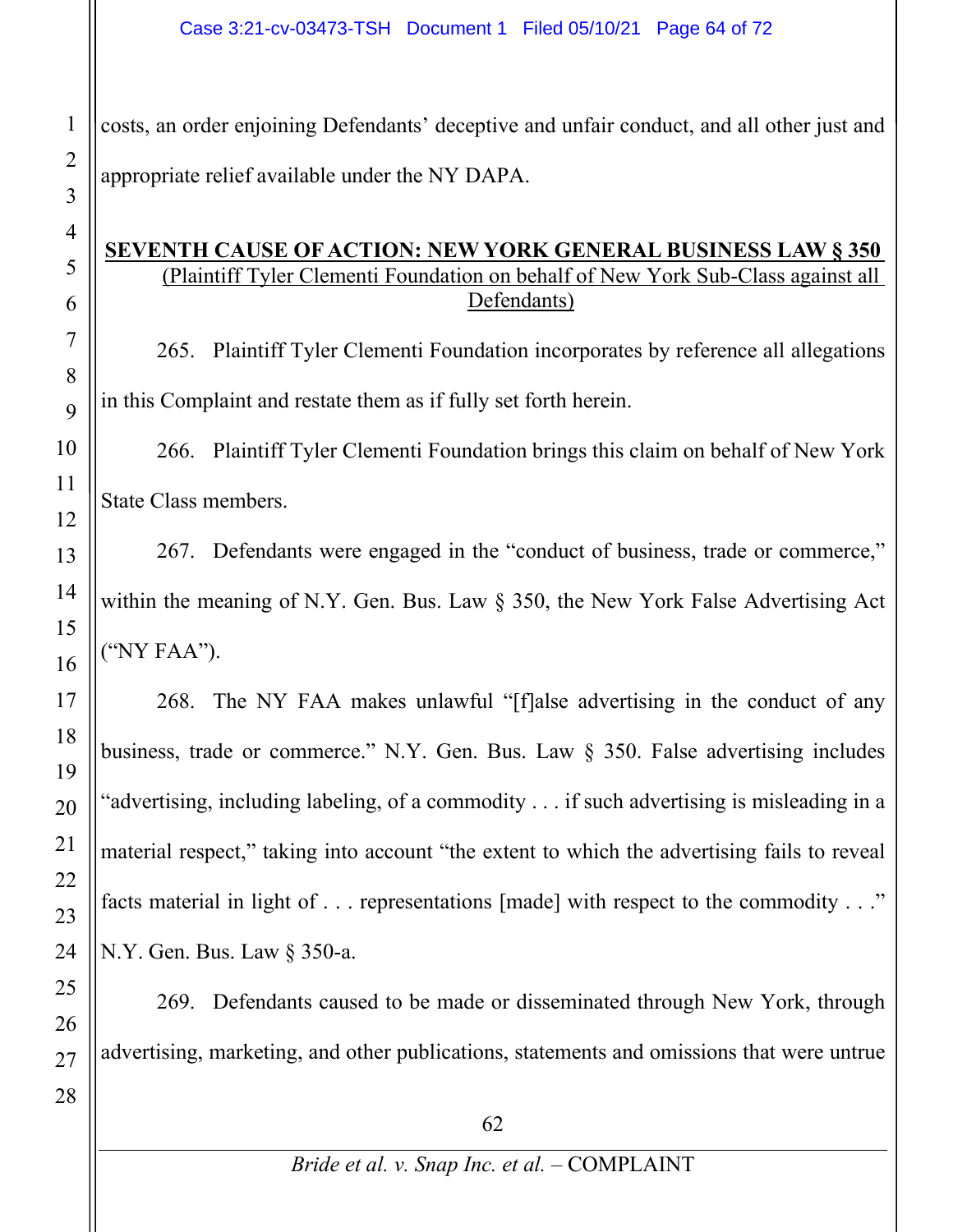or misleading, and that were known by Defendants, or that through the exercise of reasonable care should have been known by Defendants, to be untrue and misleading.

270. Defendants made numerous material and affirmative misrepresentations and omissions of fact with intent to mislead and deceive concerning the zero-tolerance for bullying and harassing users using their apps as well as their use of personally identifiable information.

271. Plaintiff and New York Sub-Class are entitled to all injunctive relief, actual and statutory damages and punitive damages to the extent available under the law, reasonable attorneys' fees and costs, and all other just and appropriate relief available under the NY FAA.

## **EIGHTH CAUSE OF ACTION : CALIFORNIA BUSINESS AND PROFESSIONAL CODE §§17200 & 17500**

(All Plaintiffs on behalf of National Class Against All Defendants)

272. Plaintiffs restate each and every paragraph of this Complaint as if fully rewritten herein.

273. Plaintiffs on behalf of a National Class allege claims under California Business and Professional Code §§17200 & 17500 *et seq*.

274. Defendants have engaged in unfair competition and prohibited activities.

275. Unfair competition includes any unlawful, unfair or fraudulent business act or practice and unfair, deceptive, untrue or misleading advertising and any act prohibited by California Bus. & Prof. Code §§17200 and 17500 *et seq*.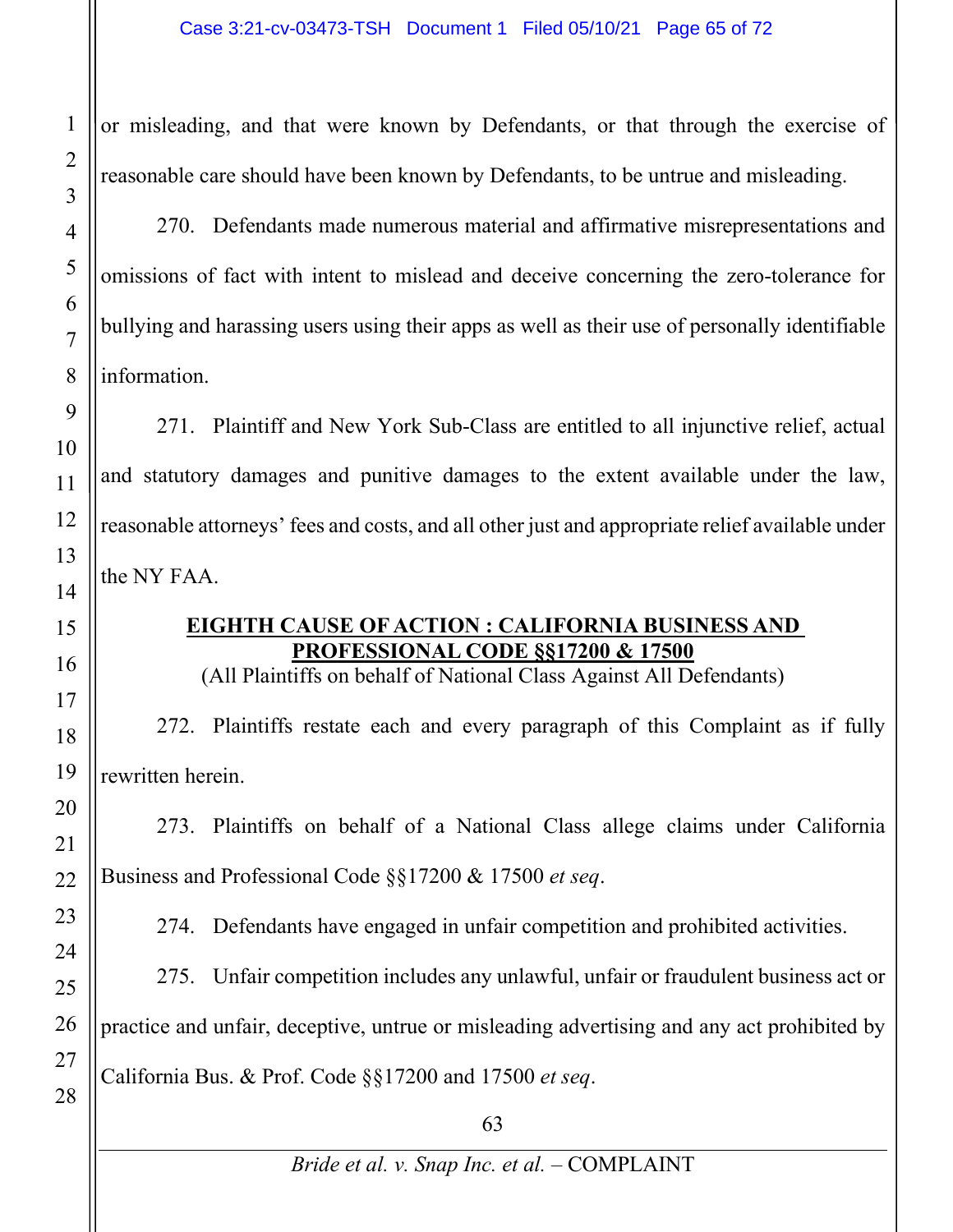276. Plaintiffs and the putative National class seek equitable relief and to enjoin Defendants from engaging in its current practice and scheme of making misrepresentations about their services and guidelines, and enforcement to the detrimental harm of its users. 277. Pursuant to Cal. Bus. & Prof. Code §17200 and 17500 *et seq*., Plaintiffs and the putative National class seek an order enjoining the above-described wrongful acts and practices of the Defendants and for restitution and disgorgement.

# **NINTH CAUSE OF ACTION : UNJUST ENRICHMENT**

(All Plaintiffs on behalf of National Class Against All Defendants)

278. Plaintiffs, individually, and on behalf of all others similarly situated, adopt and incorporate by reference all allegations contained in the foregoing paragraphs as though fully set forth herein.

279. Plaintiffs, and the putative National class, conferred a tangible economic benefit upon Defendants by signing up as a user to the apps, sacrificing privacy rights and privileges, and consuming advertisements.

280. Through the profits gained by the sale of personal and non-personal information of users and other purchases facilitated on the apps, Defendants reaped hundreds of millions of dollars of profit from its dangerous and defectively designed products and services, misrepresentations and deceptive trade practices. Defendants specifically represented in their privacy policies that they would collect private data to monitor and detect unlawful and inappropriate content that runs afoul their policies against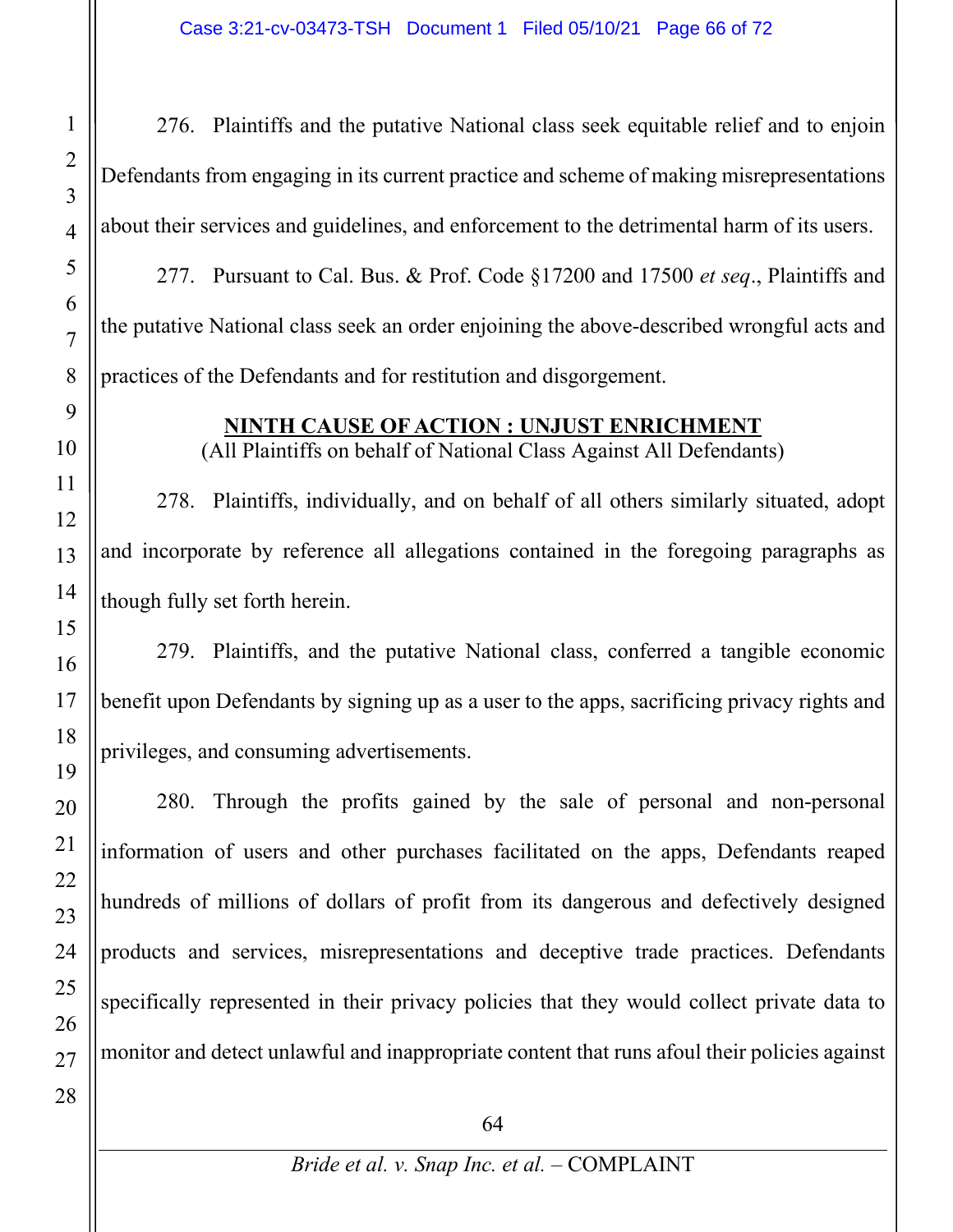bullying and harassment. Instead, Defendants were enriched by their collection of minor users' private data and selling it for advertisements and other profitable uses. Plaintiffs lost their privacy with no benefit in exchange and was exposed to harm as a result.

281. Under the circumstances, it would be against equity and good conscience to permit Defendant to retain the ill-gotten benefits that it received from Plaintiffs and members of the putative class.

282. It would thus be unjust and inequitable for Defendants to retain the benefit reaped from Plaintiffs and National Class members without restitution or disgorgement of valuable goods (e.g., personal data, in app purchases and more) provided to Defendants, or such other appropriate equitable remedy as appropriate, to the Plaintiffs and other members of the putative National class.

### **TENTH CAUSE OF ACTION : INJUNCTIVE RELIEF** (Plaintiffs and National Class Against All Defendants)

283. Plaintiffs, individually, and on behalf of all others similarly situated, adopts and incorporates by reference all allegations contained in the foregoing paragraphs as though fully set forth herein.

284. Defendants have refused to act on grounds generally applicable to the injunctive relief sought by Plaintiffs and other members of the putative class and subclass, thereby making final injunctive relief appropriate.

285. Defendant's conduct, as more fully set forth herein, both in the past and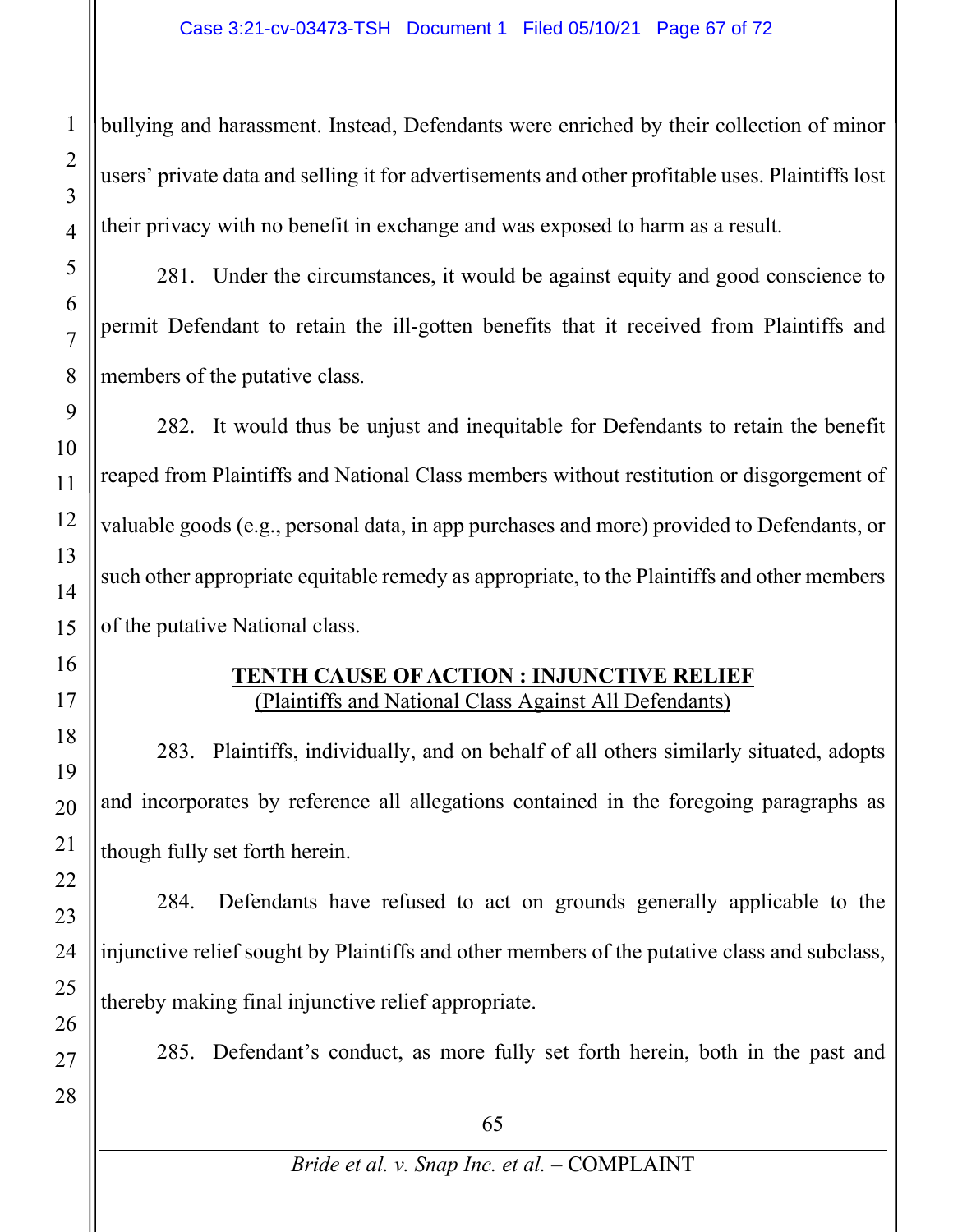through the present, has demonstrated a willful disregard for the health and safety of minors and their parents and made misrepresentations and deceptive trade practices.

286. If Defendants continue with these practices, consumers, including the Plaintiffs and the putative classes will be irreparably harmed in that they do not have a plain, adequate, speedy, or complete remedy at law to address all of the wrongs alleged in this Complaint, unless injunctive relief is granted to stop Defendant's improper conduct.

287. Plaintiffs and the putative National class and Sub-classes are therefore, entitled to an injunction requiring Defendants to carry out and implement the actions it has set forth in its own guidance to prevent bullying. Until the time that safeguards can be implemented, Defendants' app shall be discontinued of its service, temporarily made unavailable on all app stores, and cease to allow users to access its app services.

#### **PRAYER FOR RELIEF**

WHEREFORE, the putative representative Plaintiffs, on behalf of themselves and the putative members of the class defined herein prays for judgment against the Defendants as follows:

A. For an order certifying this action and/or common issues raised herein as a "Class Action under the appropriate provision of Federal Rule of Civil Procedure 23(a),  $23(b)(2)$  and/or  $(b)(3)$ ; designating Class Representatives; and appointing the undersigned to serve as class counsel.

B. For notice of class certification and of any relief to be disseminated to all Class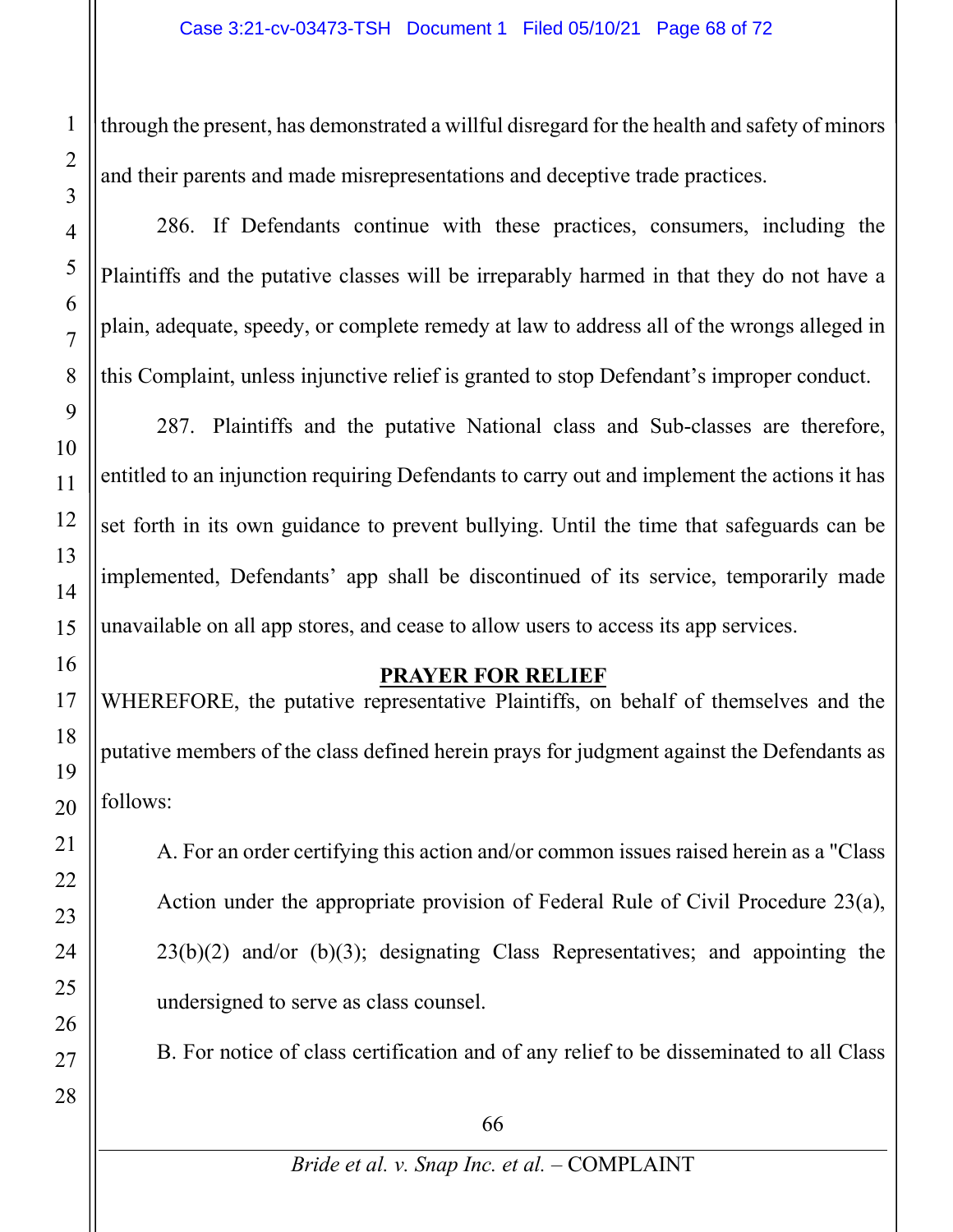Members and for such other further notices as this Court deems appropriated under Fed. R. Civ. P. 23(d)(2);

C. For an order requiring complete and immediate disclosure of all studies, reports, analyses, data, compilations, and other similar information within the possession, custody, or control of Defendants concerning, relating to, or involving the marketing, advertising, development, implementation, creation, and partnership between Defendants and their media partners;

D. For an order barring Defendants from destroying or removing any computer or similar records which record evidence related to the claims above.

E. For an order barring Defendants from attempting, on its own or through its agents, to induce any putative Class Members to sign any documents which in any way releases any of the claims of any Putative Class Members;

F. For an order mandating YOLO and LMK to be immediately discontinued and banned from the market until they can prove that effective safeguards are implemented and enforced. Additionally, for an order mandating Snap Inc. to immediately remove all third-party apps on Snap Kit that fail to set up appropriate safeguards for young users from cyberbullying. For and order restraining Defendants from marketing, selling, operating, and otherwise replicating its services, specifically, anonymous messaging features, in the form of a different corporate entity and service;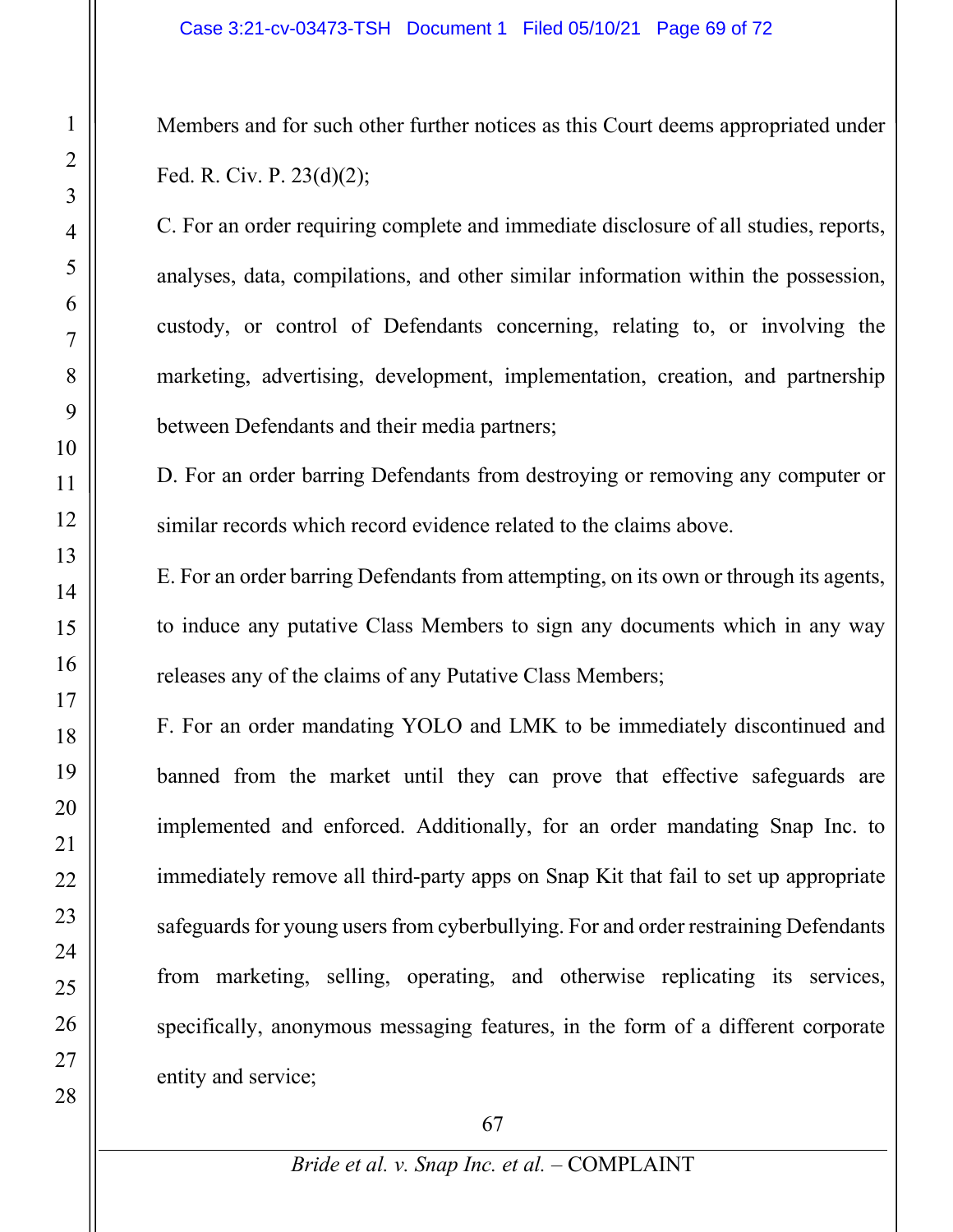G. For granting declaratory and injunctive relief to Plaintiffs as permitted by law or equity, including: enjoining Defendants from continuing the unlawful practices as set forth herein, and directing Defendants to identify, with Court supervision, victims of its conduct and pay them, restitution and disgorgement of all monies acquired by Defendants by means of any act or practice declared by the Court to be wrongful; H. For an award of compensatory damages in the amount exceeding \$5,000,000, to be determined by proof of all injuries and damages described herein and to be proven at trial;

I. Awarding Plaintiffs and the National Class and Sub-Class members appropriate relief, including actual and statutory damages;

J. Awarding Plaintiffs, the National Class and Sub-Class members punitive damages to the extent allowable by law, in an amount to be proven at trial;

K. Awarding restitution and disgorgement of Defendants' revenues to the Plaintiffs and the proposed Class and Sub-Class members;

L. Ordering Defendants to change their practice and set up safeguards to prevent harassment and bullying online and engage in a corrective advertising campaign;

M. Compensation to Plaintiff Estate of Carson Bride for the physical and emotional pain and distress which Plaintiff Carson Bride suffered during months preceding his death from the use of Defendants' apps, for his wrongful death, for the pecuniary loss and loss of society, companionship and services to the parents of Plaintiff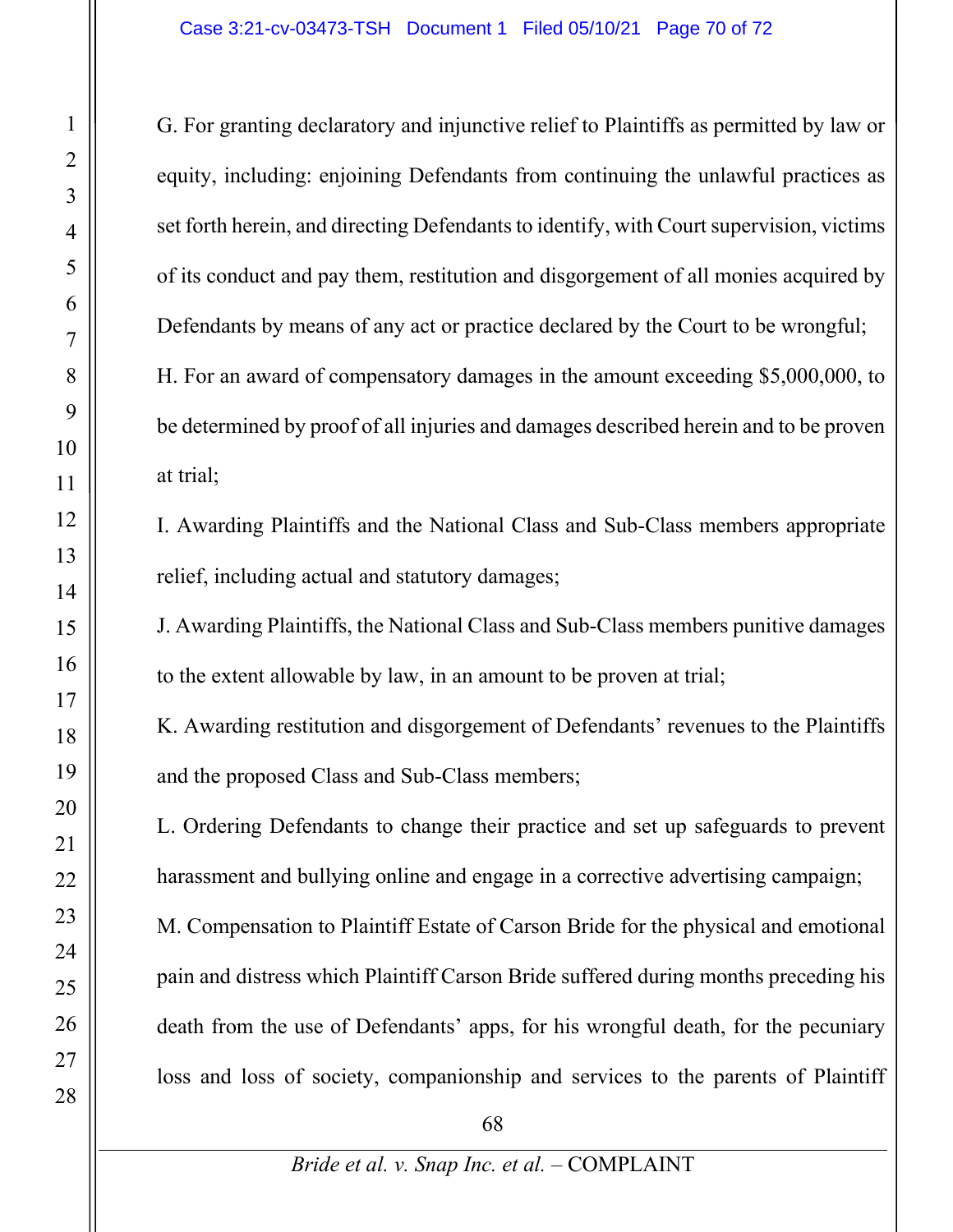69 *Bride et al. v. Snap Inc. et al.* – COMPLAINT 1 2 3 4 5 6 7 8 9 10 11 12 13 14 15 16 17 18 19 20 21 22 23 24 25 26 27 28 Carson Bride including punitive damages against Defendant YOLO for the gross, continued, and callous misrepresentations and non-response of Defendant YOLO toward Kristin Bride and the Estate of Carson Bride, even after being notified of the Carson's death multiple times, and expenses incurred for services rendered to Carson Bride, decedent, including charges for burial and memorial services. N. Awarding Plaintiffs and the Class reasonable attorney's fees and costs of prosecuting this action, including expert witness fees; O. Awarding pre-judgment and post-judgment interest; and P. Providing such other relief as may be just and proper. **DEMAND FOR JURY TRIAL** Plaintiffs hereby demand a trial by jury for all issues a jury may properly decide and for all of the requested relief that a jury may award. Dated: May 10, 2021 Respectfully submitted, By: **EISENBERG & BAUM, LLP**  $\frac{1}{2}$ Juyoun Han, Esq. (*seeking pro hac vice*) Eric Baum, Esq. (*seeking pro hac vice*) 24 Union Square East, PH New York, NY 10003 *Attorneys for Plaintiffs43*  $43$  Plaintiff's Counsel thanks student intern Patrick K. Lin (Brooklyn Law School, 2L) for his contribution to this case and Complaint.